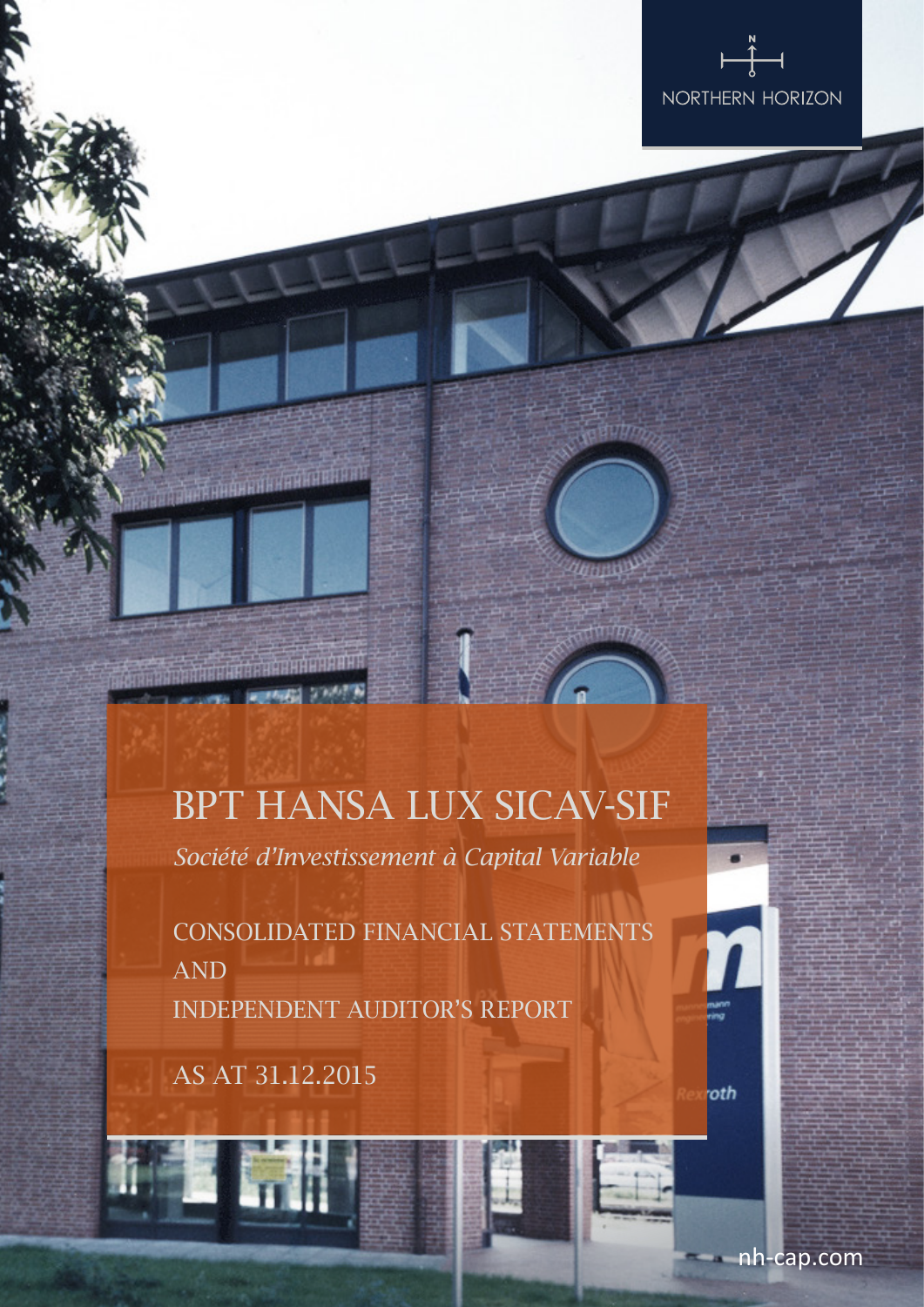# General information

| Business name                                                    | BPT Hansa Lux SICAV-SIF(the "Fund")<br>Registered alternative investment fund manager ("AIFM")                                                                                            |
|------------------------------------------------------------------|-------------------------------------------------------------------------------------------------------------------------------------------------------------------------------------------|
| Beginning of financial year                                      | 1 January 2015                                                                                                                                                                            |
| End of financial year                                            | 31 December 2015                                                                                                                                                                          |
| <b>Investment Manager</b>                                        | Northern Horizon Capital A/S<br>Christian IX's Gade 2, 2nd floor,<br>DK-1111 Copenhagen K, Denmark                                                                                        |
| <b>Custodian and Paying Agent</b>                                | Banque de Luxembourg S.A. (the "BdL")<br>14, Boulevard Royal<br>L-2449 Luxembourg                                                                                                         |
| Fund Administrator, Domiciliary,<br>Registrar and Transfer agent | European Fund Administration S.A. (the "EFA")<br>2, rue d'Alsace, P.O. Box 1725, L-1017 Luxembourg                                                                                        |
| Type of Fund                                                     | Non-public closed-ended real estate fund                                                                                                                                                  |
| Style of Fund                                                    | Core plus/ Value added                                                                                                                                                                    |
| Status of Fund                                                   | Closed for new subscriptions                                                                                                                                                              |
| Market segment                                                   | Retail/ Offices/ Hotel/ Industrial                                                                                                                                                        |
| Life time                                                        | Finite (3 May 2023)                                                                                                                                                                       |
| Address of the Fund                                              | 2, Rue d'Alsace, L-1122 Luxembourg,<br>Grand Duchy of Luxembourg                                                                                                                          |
| Fund manager                                                     | Georg Haider                                                                                                                                                                              |
| <b>Board of Directors</b>                                        | Alain Heinz, Chairman (Luxembourg)<br>Dr. Lars Christian Ohnemus (Denmark)<br>Rüdiger Kimpel (Luxembourg)                                                                                 |
| Phone<br>Fax                                                     | +352 48 48 80 80<br>+352 48 65 61 8690                                                                                                                                                    |
| Independent auditor                                              | Ernst & Young S.A.<br>7, Rue Gabriel Lippman, Parc d'Activite' Syrdall 2,<br>L-5365 Munsbach, Luxembourg                                                                                  |
| Property valuators                                               | bulwiengesa appraisal GmbH<br>Wallstraße 61, 10179 Berlin, Germany<br>and<br>Dr.-Ing. Egbert Krellmann (publicly appointed and sworn expert)<br>Küsselstraße 13 A, 14473 Potsdam, Germany |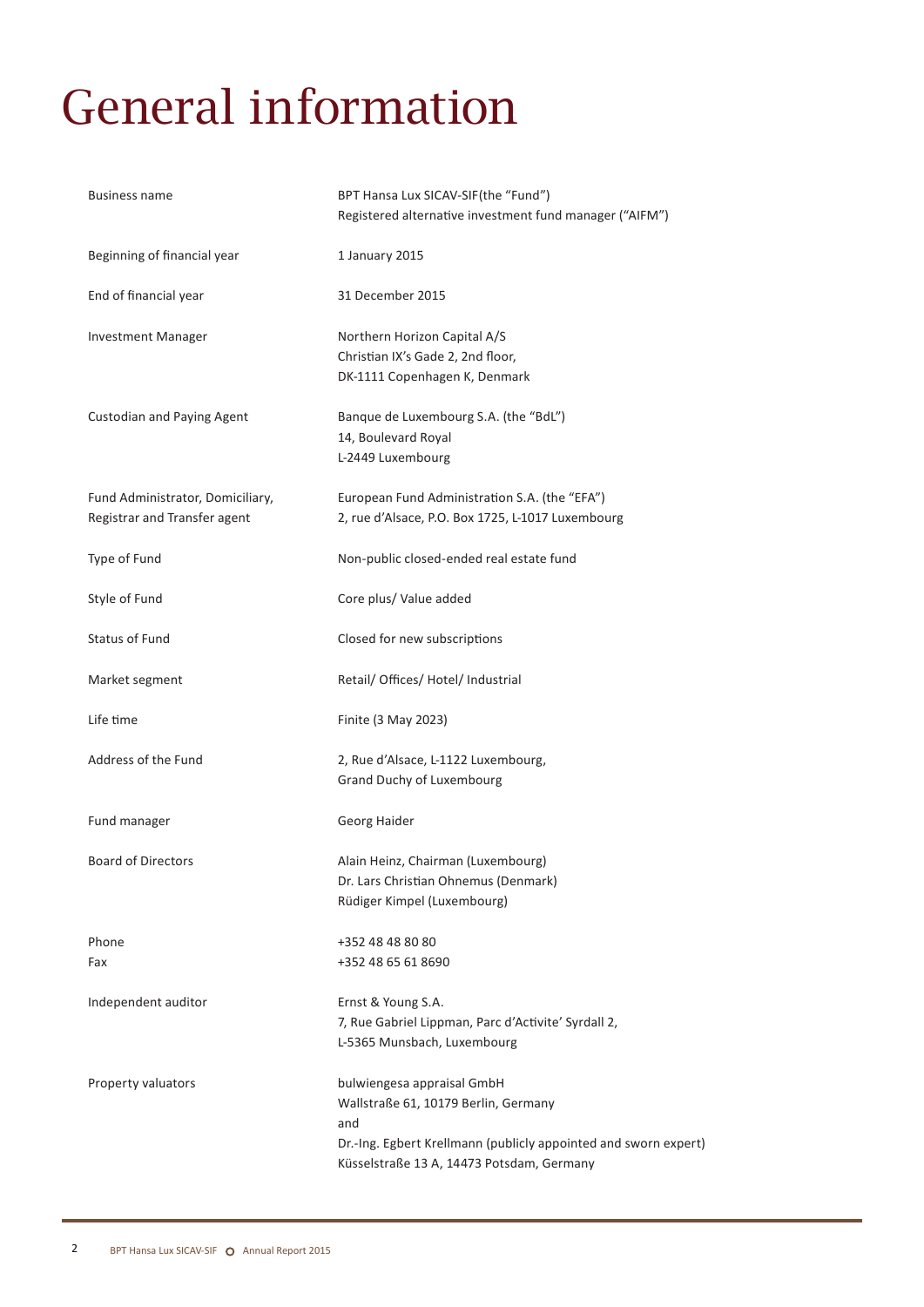## **Contents**

| <b>O DEFINITIONS OF KEY TERMS AND ABBREVIATIONS</b>     | $\overline{4}$ |
|---------------------------------------------------------|----------------|
| <b>O MANAGEMENT STATEMENT</b>                           | 5              |
| <b>O MANAGEMENT REVIEW</b>                              | 6              |
| <b>O INDEPENDENT AUDITOR'S REPORT</b>                   | 15             |
| <b>O CONSOLIDATED STATEMENT OF COMPREHENSIVE INCOME</b> | 16             |
| <b>O CONSOLIDATED STATEMENT OF FINANCIAL POSITION</b>   | 17             |
| <b>O CONSOLIDATED STATEMENT OF CHANGES IN EQUITY</b>    | 18             |
| <b>O CONSOLIDATED STATEMENT OF CASH FLOWS</b>           | 19             |
| <b>O NOTES TO THE CONSOLIDATED FINANCIAL STATEMENTS</b> | 20             |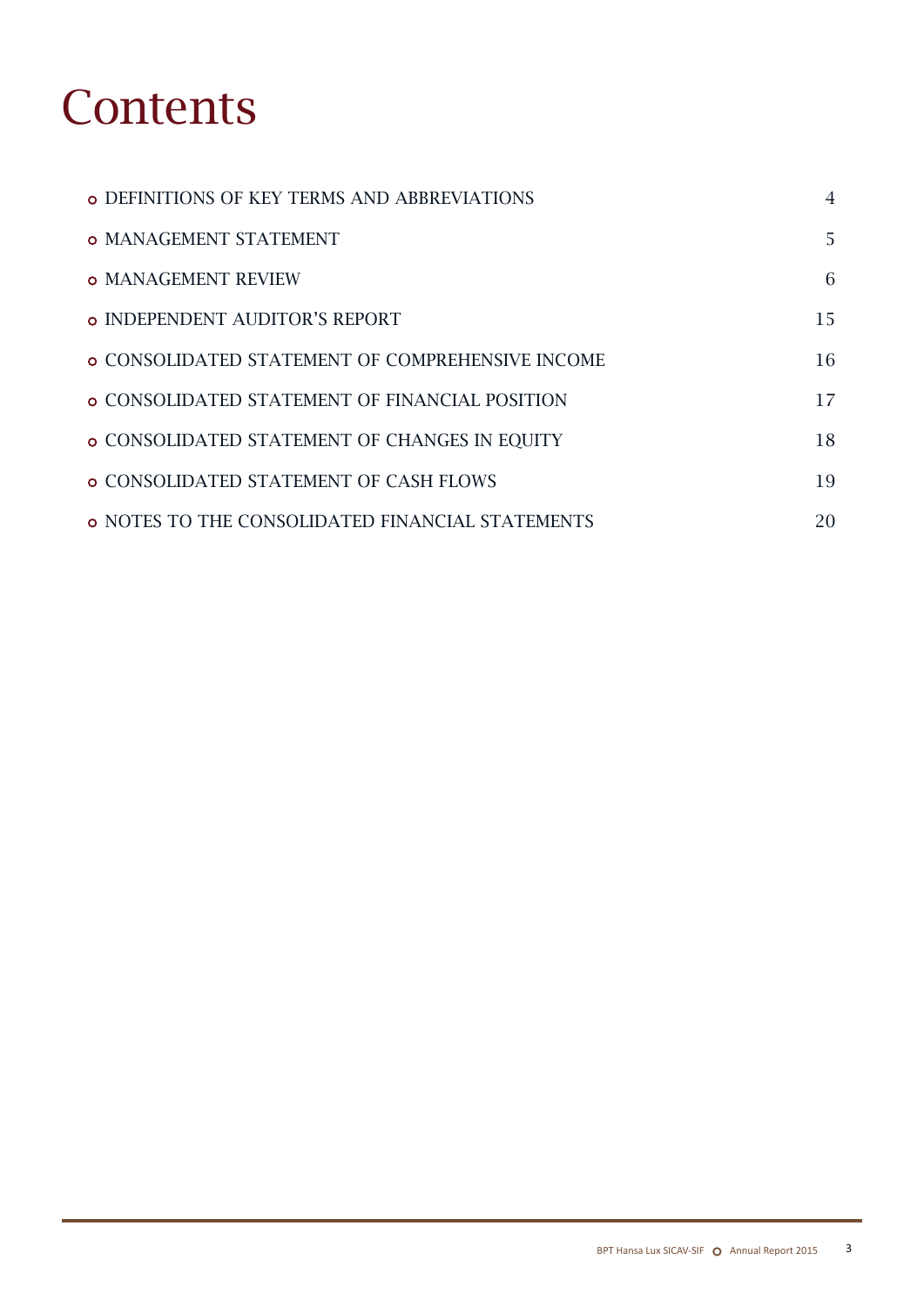## Definitions of key terms and abbreviations

| <b>CSSF</b>                  | Luxembourg financial supervisory authority ("Commission de Surveillance du Secteur Financier")                                                                                                                                                                                                                                                                                                                                                                                                                                                                                                                                                                                                                       |
|------------------------------|----------------------------------------------------------------------------------------------------------------------------------------------------------------------------------------------------------------------------------------------------------------------------------------------------------------------------------------------------------------------------------------------------------------------------------------------------------------------------------------------------------------------------------------------------------------------------------------------------------------------------------------------------------------------------------------------------------------------|
| Fund                         | <b>BPT Hansa Lux SICAV-SIF</b>                                                                                                                                                                                                                                                                                                                                                                                                                                                                                                                                                                                                                                                                                       |
| <b>IFRS</b>                  | International Financial Reporting Standards                                                                                                                                                                                                                                                                                                                                                                                                                                                                                                                                                                                                                                                                          |
| <b>IFRS NAV</b>              | NAV determined in compliance with IFRS                                                                                                                                                                                                                                                                                                                                                                                                                                                                                                                                                                                                                                                                               |
| <b>INREV</b>                 | European Association for Investors in Non-listed Real Estate Vehicles                                                                                                                                                                                                                                                                                                                                                                                                                                                                                                                                                                                                                                                |
| <b>INREV NAV</b>             | IFRS NAV, adjusted to comply with INREV guidelines                                                                                                                                                                                                                                                                                                                                                                                                                                                                                                                                                                                                                                                                   |
| Investor(s)                  | Well-informed investors defined in Article 2 (1) of the SIF Law shall be any institutional investor, a pro-<br>fessional investor or any other investor who a) has confirmed in writing that he adheres to the status of<br>well-informed Investor, and b) (ii) invests a minimum of EUR 125,000 in the Fund, or (ii) has obtained an<br>assessment made by a credit institution within the meaning of Directive 2006/48/EC, by an investment<br>firm within the meaning of Directive 2004/39/EC or by a management company within the meaning of<br>Directive 2001/107/EC certifying his expertise, his experience and his knowledge in adequately apprai-<br>sing an investment in the specialised investment fund |
| <b>GAV</b>                   | The gross asset value meaning the aggregate of the market value of investments                                                                                                                                                                                                                                                                                                                                                                                                                                                                                                                                                                                                                                       |
| <b>INREV GAV</b>             | IFRS GAV, adjusted to comply with INREV guidelines                                                                                                                                                                                                                                                                                                                                                                                                                                                                                                                                                                                                                                                                   |
| <b>Investment Manager</b>    | Northern Horizon Capital A/S, registered address at Christian IX's Gade 2, 2nd floor, DK-1111 Copenha-<br>gen K, Denmark acting through its wholly owned subsidiary Northern Horizon Capital GmbH, registered<br>address at Weinmeisterstrasse 12-14, D-10178 Berlin, Germany                                                                                                                                                                                                                                                                                                                                                                                                                                        |
| Leverage                     | Debt financing of the Fund, corresponding to maximum 70% of GAV                                                                                                                                                                                                                                                                                                                                                                                                                                                                                                                                                                                                                                                      |
| <b>NAV</b>                   | Net asset value for the Fund                                                                                                                                                                                                                                                                                                                                                                                                                                                                                                                                                                                                                                                                                         |
| NAV per share                | NAV divided by the amount of shares in the Fund at the moment of determination                                                                                                                                                                                                                                                                                                                                                                                                                                                                                                                                                                                                                                       |
| <b>NOI</b>                   | Net operating income                                                                                                                                                                                                                                                                                                                                                                                                                                                                                                                                                                                                                                                                                                 |
| <b>Direct Property Yield</b> | NOI divided by the total acquisition price including acquisition fees and incurred capital expenditures                                                                                                                                                                                                                                                                                                                                                                                                                                                                                                                                                                                                              |
| <b>Return on Equity</b>      | Ratio between Return and Average Total Equity for the relevant period expressed as a percentage                                                                                                                                                                                                                                                                                                                                                                                                                                                                                                                                                                                                                      |
| <b>Valuation Day</b>         | 31 December each year                                                                                                                                                                                                                                                                                                                                                                                                                                                                                                                                                                                                                                                                                                |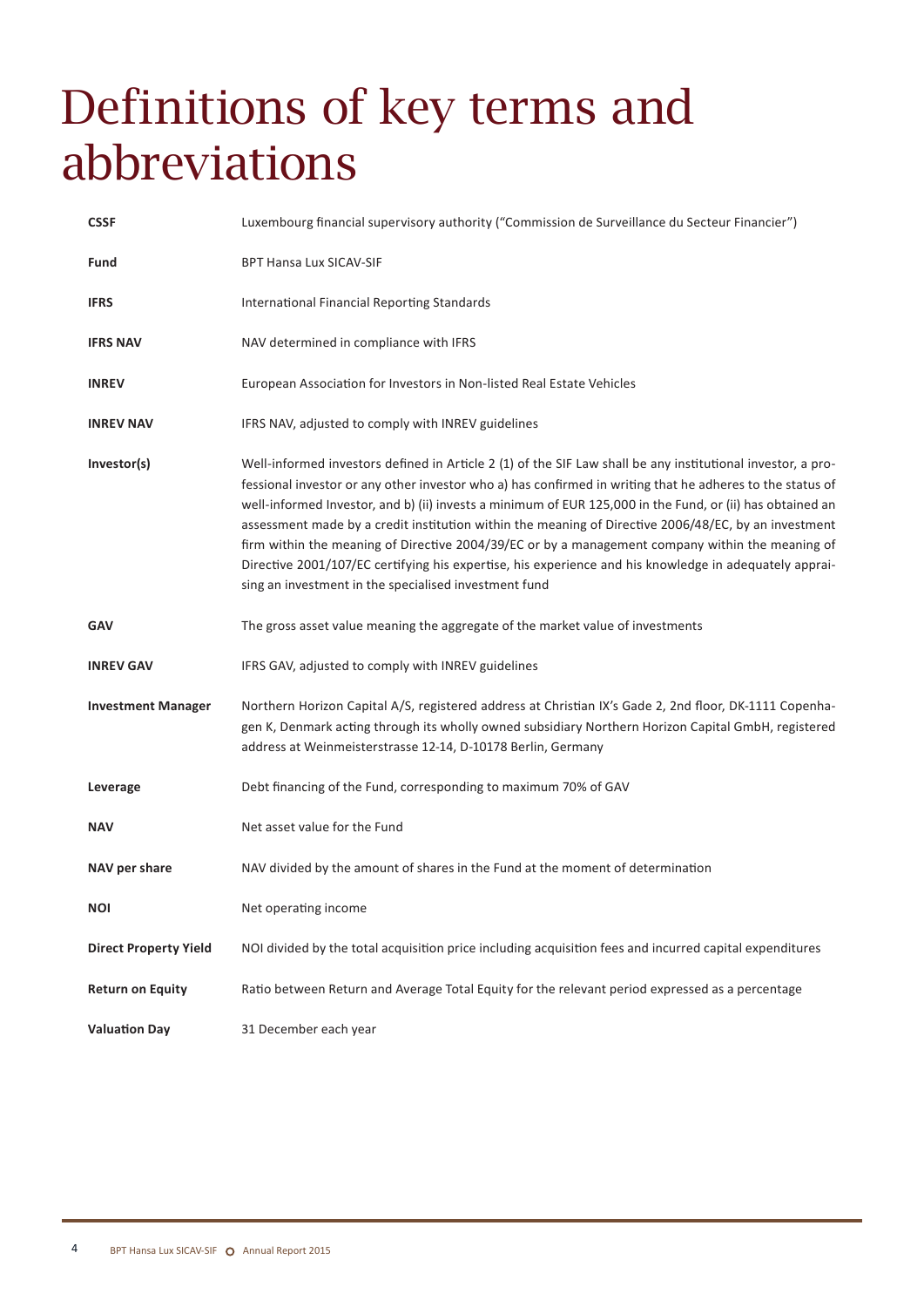## Management statement

Today the Board of Directors have reviewed and approved the 2015 consolidated financial statements of BPT Hansa Lux SI-CAV-SIF and its subsidiaries.

The consolidated financial statements are prepared in accordance with International Financial Reporting Standards as adopted by the European Union. We consider the applied policies to be appropriate and that the consolidated financial statements provide a true and fair view of the consolidated financial position of BPT Hansa Lux SICAV-SIF and its subsidiaries as of 31 December 2015 and of their consolidated financial performance and consolidated cash flows for the year then ended in accordance with International Financial Reporting Standards as adopted by the European Union.

We recommend that the consolidated financial statements and the annual report are approved at the annual general meeting of shareholders.

15 April 2016

**Board of Directors**

**Alain Heinz** 

Chairman

**Dr. Lars Ohnemus**

**Rüdiger Kimpel**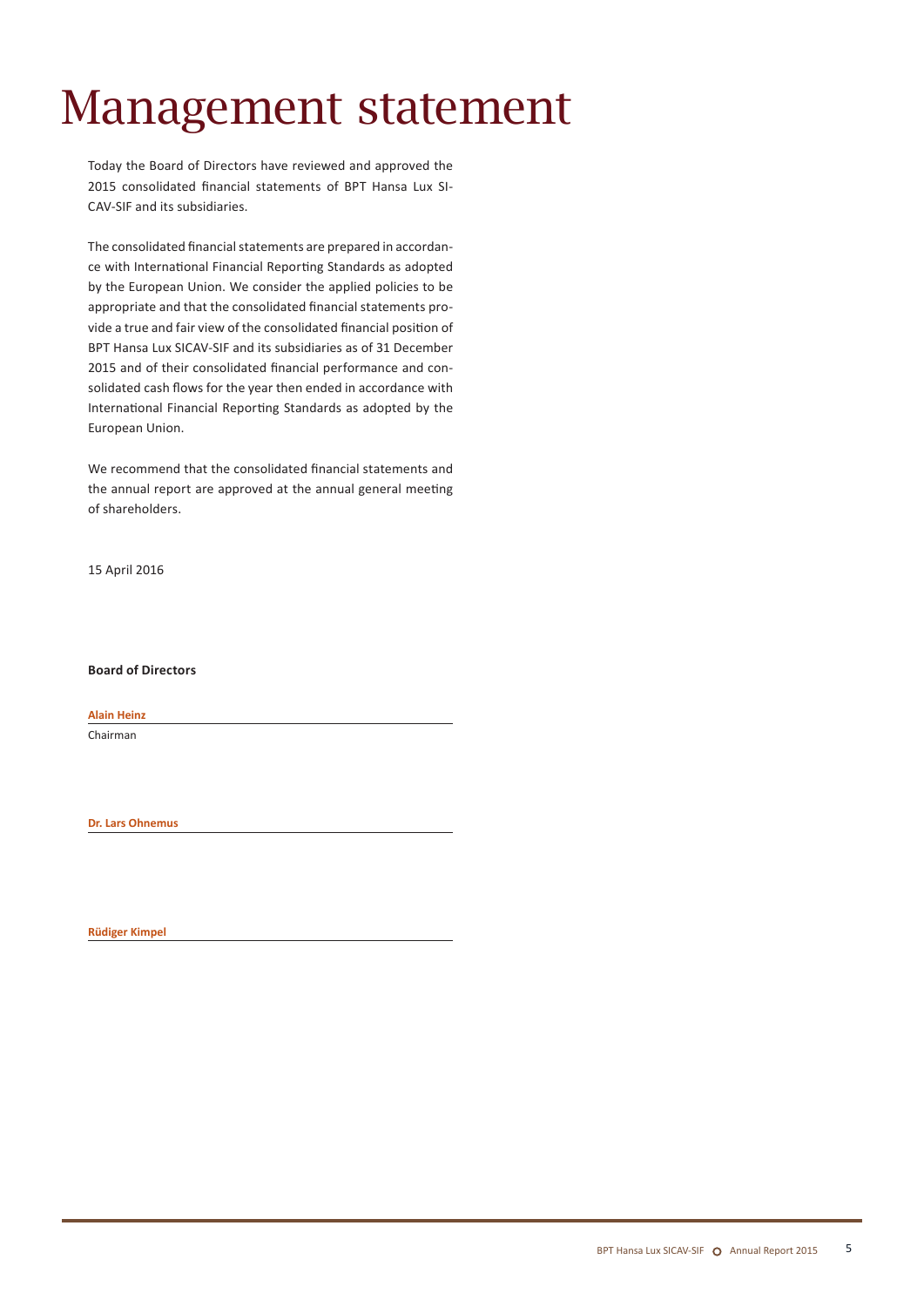## Management Review

BPT Hansa Lux SICAV-SIF ("the Fund" or "BPT Hansa") is a direct real estate fund investing in commercial properties in Northern Germany, mainly Berlin. The fund is designed for institutional investors, German and international, and should be seen as a long-term investment product. The financial objective of the Fund, when fully invested, is to provide its Investors with consistent and above average risk-adjusted return by acquiring high quality cash flow generating commercial properties with potential for adding value through active management, thereby creating a stable income stream of high yielding income combined with capital gains at exit. The strategy of the Fund did not change since the year-end 2013. However, it has to be noted that the fund size of EUR 300 million has not been reached so far.

Northern Horizon Capital A/S has been appointed by the Board and the shareholders as investment adviser and manager of the investments of the Fund (the "Investment Manager"). The Investment Manager acts as adviser for the Fund and managesthe investments of the Fund in relation to its investment practices. The Investment Manager has not been granted any discretionary investment powers over the assets of the Fund. The advice relates to the placement of funds and respects the overall investment policies, risk profile, purpose and investment-related restrictions determined by the PPM.

The Investment Manager has a clear focus on corporate governance and high ethical standards and as well an internal compliance management to ensure that all Investors are treated fairly and equally. The Investment Manager follows the INREV guidelines for corporate governance and it is a longstanding principle of the Investment Manager that all its funds are transparent and that communication to Investors is accurate, direct and timely. The requirements for good corporate governance in relation to the composition of the board of directors for each fund are also adhered to, ensuring an independent and competent Board of Directors.

Investors participate in management of the Fund through General Meetings. Any regularly constituted meeting of the Shareholders of the Fund shall represent the entire body of its Shareholders. It shall have the broadest power to order, carry out or ratify acts relating to the operations of the Fund. The general meeting of shareholders shall meet upon call by the Board. It may also be called upon the request of shareholders representing at least 5% of the share capital. Notice of the General Meeting is given at least 8 days in prior to the meeting to their addresses as recorded in the register of Shareholders. Every Share carries one (1) vote at general meetings of Shareholders.

The Board of Directors consists of a minimum of three and a maximum of five members. Currently, the Board of Directors consists of three members with broad international experience (pro-

files and CV's of the Directors are available upon request). Any director may be removed with or without cause or be replaced at any time by resolution adopted by the general meeting

The Fund has appointed European Fund Administration as its administrator (the "Administrator"). In this capacity, the Administrator is responsible for the computation of the NAV of the Shares, the maintenance of records and other general administrative functions as set forth under Luxembourg law. Furthermore, the administrator shall also verify that all Investors comply at all times with the status of Well-Informed Investors pursuant to article 2 of the SIF Law. European Fund Administration also acts as domiciliary, registrar and transfer agent.

The real estate property valuation policies of the Fund are determined by the Board based on market practice. Real estate properties are assessed at least annually by two independent real estate appraisers (the "Appraisers") appointed from time to time by the Board. The Appraisers are selected from professionals or companies who are licensed and who operate in the geographical area where any relevant real estate properties are located. The property valuation is based on fair market value as of 31 December each year and in principle is a single valuation signed by both independent appraisers. If the Appraisers do not reach an agreement and both opinions are credible, the Board will rely on the value that the Fund is most likely to realise from the property in a normal sale. At the end of 2015, Fund properties were valued externally by independent valuators bulwiengesa appraisal GmbH and Dr.-Ing. Egbert Krellmann (publicly appointed and sworn expert).

Each potential acquisition opportunity is subject to extensive commercial, legal, technical and financial/tax due-diligence performed by the Investment Manager in cooperation with reputable local and international advisers. The auditor of the Fund is Ernst & Young S.A. Luxembourg.

Since inception in 2008, the Fund activities are monitored on a regular basis by the CSSF, the Fund administrative agent (also domiciliary, registrar and transfer agent) European Fund Administration (the "EFA", registered address at 2 Rue d'Alsace, L-1122 Luxembourg) and Fund custodian and paying agent Banque de Luxembourg (the "BdL", registered address at 14 boulevard Royal, L-2449 Luxembourg). As from 16 August 2013 the CSSF has registered BPT Hansa as alternative investment fund manager ("AIFM") in Luxembourg under the Luxembourg Law of 12 July 2013 on alternative investment fund managers and the European Union Directive on Alternative Investment Fund Managers ("AIFMD"). In addition, Investment Manager has assessed the level of compliance with INREV's reporting, NAV and fee and expense metrics modules. The results of such self-assessment are summarised below: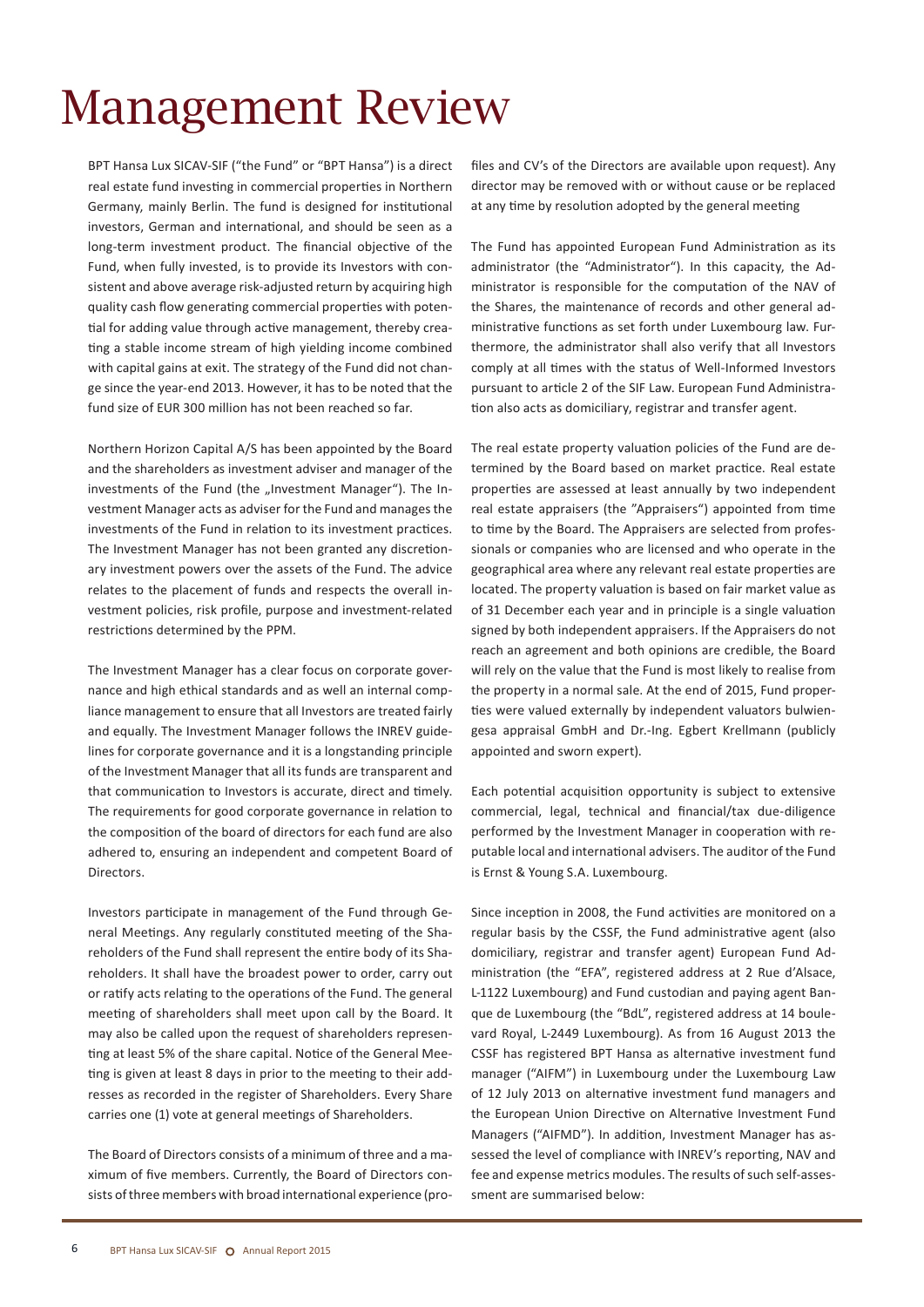| <b>INREV</b> module | <b>Guidelines</b>          | Level of adoption or compliance                                                                                                                                                                                                                                                                                               |
|---------------------|----------------------------|-------------------------------------------------------------------------------------------------------------------------------------------------------------------------------------------------------------------------------------------------------------------------------------------------------------------------------|
| $\mathbf{1}$        | Corporate Governance       | The compliance with the INREV corporate governance module has been conside-<br>red by the manager. The intended framework partially complies with the INREV<br>corporate best practices. The vehicle assessed at the end of the financial year that<br>it is currently following its intended corporate governance framework. |
| $\overline{2}$      | Reporting                  | Although not detailed in the fund documentation, the INREV reporting module<br>has been considered. The INREV requirements are complied except that no se-<br>mi-annual reporting is provided for investors.                                                                                                                  |
| 3                   | Property valuation         | The Fund's property valuations are carried out in line with INREV best practices.<br>Though not separately documented, the valuation performed by the external<br>valuator is subject to the manager's internal review.                                                                                                       |
| $\overline{4}$      | Performance measurement    | The Fund calculates performance measurement as per guidelines set by INREV.                                                                                                                                                                                                                                                   |
| 5                   | <b>INREV NAV</b>           | The Fund calculates INREV NAV as per guidelines set by INREV.                                                                                                                                                                                                                                                                 |
| 6                   | Fee and expense metrics    | The Fund calculates INREV fee and expense metrics as per guidelines set by IN-<br>REV. However, the forward looking ratios have not been computed and disclosed<br>at vehicle launch.                                                                                                                                         |
| $\overline{7}$      | Liquidity                  | The manager has assessed that it is currently follows the liquidity framework<br>defined by INREV except that the Fund as a closed-end fund does not maintain a<br>liquidity protocol document and the secondary trading policy has not been descri-<br>bed in the Fund documentation as it is not practiced by the Fund.     |
| 8                   | <b>INREV</b> data delivery | The Fund is in compliance with the INREV data delivery module.                                                                                                                                                                                                                                                                |

### Table 1: Statement of level of adoption of INREV Guidelines

The Fund currently is not engaged in property development activities, joint ventures, associate investments or other non-property related investments.

All the financial information disclosed in this review coincides with the financial statements for the financial year ended 31 December 2015.

## MANAGER'S REPORT

As of the end of 2015 BPT Hansa Lux SICAV-SIF (hereinafter "the Fund" or "BPT Hansa") has completed its eighth full year of operations. The net property operating income of the Fund in 2015 amounted EUR 3.2 million (EUR 3.2 million in 2014). The average direct property yield for the year was slightly higher than budgeted in all properties, Hamburg-Wärtsilä (7.3%), Berlin-Dahlem (4.2%), Walsroder Strasse (6.5%) and Bessemerstraße, Berlin (6.7%). The IFRS NAV per share increased from EUR 102.13 at year-end 2014 to EUR 104.07 at the year-end 2015.

The Fund's total gross asset value (GAV) increased in 2015 to EUR 61.2 million compared to EUR 60.5 million at year end 2014 and the direct property yield shows an average of 5.4% for the entire portfolio which is slightly above budget. In 2015, the Fund has successfully maintained performance improvement of the office tower in Bessemerstraße, refinanced the Hannover

property with attractive conditions, distributed 3% to the shareholders and the Fund's gross property value increased by EUR 0.9 million capital gains to EUR 58.5 million compared to at YE 2014 EUR 57.6 million.

The remaining weighted non-breakable lease term for the properties in the portfolio was approximately 10.3 years at the end of 2015. The economic growth had a favourable impact on occupancy levels of all assets except the hotel property, and pro-active asset management of the fund manager resulted in an increase of the average lease of EUR 0.60/sqm in Bessemerstraße and a lengthening of the weighted average unexpired lease term ("WALT") of 455% within only 2 years. At the end of 2015, the portfolio of the Fund shows an occupancy rate of 94.3%.

Having closed the investment period for new subscriptions, BPT Hansa has not been faced with any legacy issues; the business concept is clear and the operating results satisfactory. In this respect, the management is proceeding to look at different investment opportunities. Buildings with no future value enhancement potential shall be disposed and the funds will be re-invested in properties having such potential according to the Fund's strategy. With this strategy, the Fund expects to be able to distribute comparable dividends to the shareholders.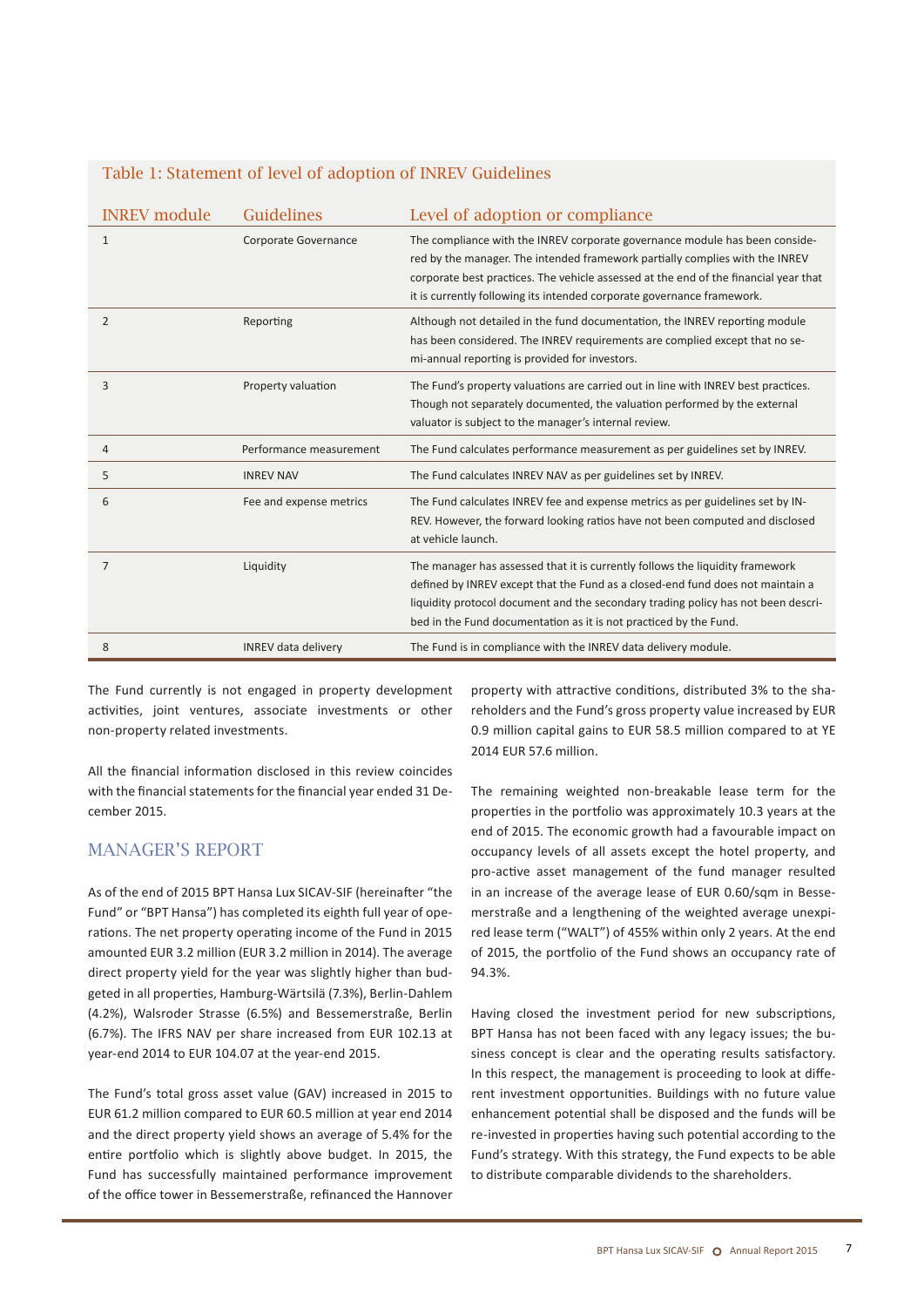Additionally, the Fund is still looking for opportunities to set up additional compartments and to amend the current structure to an umbrella fund with a clear main focus on Berlin. The ambition is to create a multi-compartment-vehicle, which primarily leads to a substantial decrease of overheads for the existing investors and provides existing and new investors with a focussed investment concept between different asset classes in Germany's exhausting capital.

### MACROECONOMIC FACTORS

Following an acceptable year of growth of 1.6% in 2014, 2015 was again affected by unsteady trends in world and especially the European trade and low interest rates. Despite the ongoing weak EURO currency and European economic climate, the German growth kept expanding by 1.7% in 2015 driven largely by the domestic economy and increasing export trade supported by low interest rates and the positive development of the labour market.

The government is projecting an ongoing stable GDP growth of 1.7% in 2016 and of 1.5% in 2017. The continuous improvement of the labour market is providing a significant support for private income and an increase in private consumption. Germany has again experienced a strong rise in employment during 2014 and 2015. The 43.18 million people employed is the highest level noted ever. The total unemployment level is steadily low, and showed in December 2015 a level of only 6.1%.

After a moderate increase in consumer prices in 2014 (0.2%), 2015 showed a slightly higher average rate of 0.3%. The annual inflation for 2016 is expected at more or less the same level.

## CAPITAL STRUCTURE AND VEHICLE LEVEL **RETURNS**

As at 31 December 2015, the Fund's paid in capital from Investors amounts to EUR 24.3 million. The maximum amount of share capital allowed in the PPM is EUR 100 million. However, the Fund's active equity raising period has ended beginning 2012 and since then the Fund is closed for new investors. All the capital contributed into Fund's account has been fully invested.

The Fund made a dividend distribution in 2015 of EUR 3.00 per unit. The NAV and INREV NAV are further detailed in the Manager's report section.

There have been no changes in the Fund's fee structure and its impact on the Fund's capital structure or vehicle level returns.

## FINANCIAL REPORT

#### **Financial position of the Fund**

As at 31 December 2015 the GAV of the Fund increased to EUR 61.2 million compared to 60.5 million as at 31 December 2014.

As of 31 December 2015, the Fund NAV was EUR 25.3 million (EUR 104.07 per share), compared to EUR 24.9 million (EUR 102.13 per share) as at 31 December 2014. The increase in NAV is mainly related to the valuation adjustment of the Dahlem property (an increase of EUR 0.7 million in property value recorded and a valuation gains of Wärtsilä-Hamburg (EUR 0.2 million).

With the intention to fully comply with the requirements set in INREV guidelines, the Fund also calculated INREV NAV, which was EUR 22.4 million (EUR 91.87 per share) as at 31 December 2015 (EUR 86.75 per share as at 31 December 2014).

Though not discussed in the Fund documentation, the INREV NAV was calculated according to the principles and guidelines provided in the INREV Guidelines that were amended on 1 April 2014. The frequency of NAV calculation that is set in the PPM is

#### Table 2: Main macro-economic indicators for Germany

| Indicator                     | 2009   | 2010   | 2011   | 2012  | 2013  | 2014  | 2015  |
|-------------------------------|--------|--------|--------|-------|-------|-------|-------|
| GDP at Market Prices (EUR bn) | 2,407  | 2,498  | 2,570  | 2,645 | 2,735 | 2,820 | 3,025 |
| Real GDP Growth (%, YOY)      | $-4.7$ | 3.6    | 3.0    | 0.9   | 0.4   | 1.4   | 1.7   |
| Government Balance (% of GDP) | $-3.0$ | $-3.3$ | $-1.0$ | 0.1   | 0.0   | 0.1   | 0.2   |
| Consumer Price Inflation (%)  | 0.4    | 1.1    | 2.3    | 2.0   | 1.5   | 0.9   | 0.3   |
| Unemployed rate (%)           | 7.9    | 7.4    | 7.1    | 6.8   | 6.8   | 6.7   | 6.1   |
| Population (million)          | 81.9   | 81.8   | 80.3   | 80.5  | 80.8  | 81.1  | 81.9  |

Sources: Statistisches Bundesamt, Deutsche Bundesbank, Bundesagentur für Arbeit, HWWI.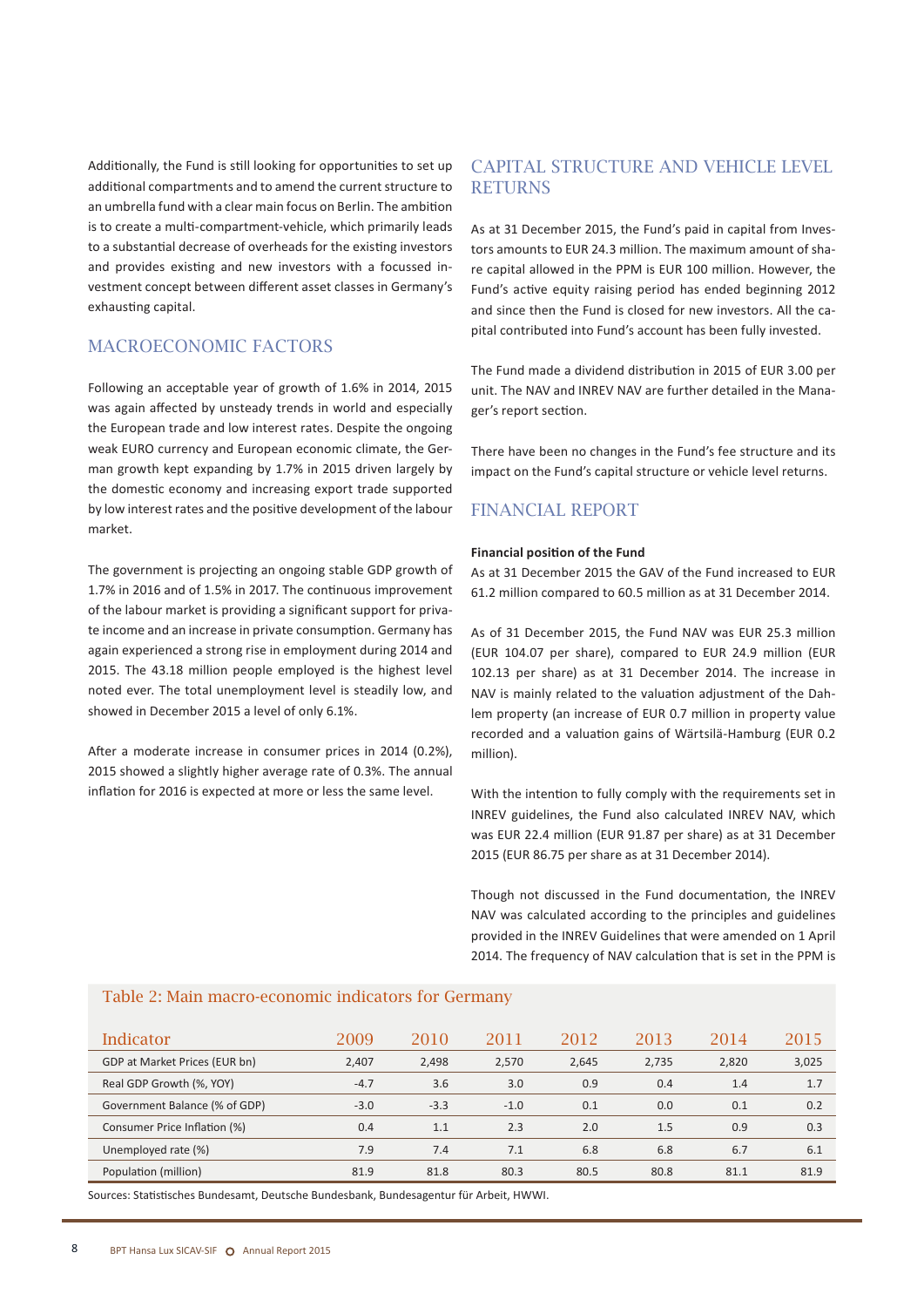as of each Valuation date, and the same terms are applied for INREV NAV calculation. The INREV NAV is calculated adjusting NAV for the items summarised in the table below:

with IFRS amounts to EUR 38.2 million. The negative adjustment of EUR 4.0 million represents the impact on INREV NAV of the measurement of this debt to its fair value.

#### Table 3: Adjustments for recalculating NAV to INREV NAV

| No. | Item                                                                    | Amounts in euros | <b>Notes</b> |
|-----|-------------------------------------------------------------------------|------------------|--------------|
|     | NAV as of 31 December 2015                                              | 25,339,922       |              |
|     | Capitalization and amortization of property acquisition costs*          | 471,402          |              |
|     | Revaluation to fair value of financial assets and financial liabilities | (4,001,671)      |              |
| 4   | Estimation of tax effect of (2.) and (3.) above                         | 558,665          |              |
|     | <b>INREV NAV</b>                                                        | 22,368,318       |              |
|     | Amount of units                                                         | 243,484          |              |
|     | <b>INREV NAV per unit</b>                                               | 91.87            |              |

\* The costs are amortized during 5 years

The INREV Guidelines require that the set-up costs of the Fund would be capitalized and amortized over the first five years after the inception. The Fund set-up costs incurred at the inception of the Fund in 2008 have not been capitalized and amortised due to the 5-year amortization period set by INREV ended in 2013. Therefore, it is assumed that the residual capitalized setup costs as at 31 December 2015 would equal to EUR 0.

Under the INREV Guidelines, the acquisition expenses of an investment property should be capitalized and amortised over the first five years after acquisition of the property. The acquisition expenses of Walsroder Strasse and Dahlem properties in 2007 and Wärtsilä property in 2008 have been capitalized according to IFRS. However, these were not amortized in INREV NAV calculation as the 5-years amortization period set by INREV NAV has already ended.

#### **Notes to INREV NAV**

- 1. In 2013 acquisition expenses amounting to EUR 808 thousand were incurred in relation to acquisition of Bessemerstraße property. In accordance with INREV guidelines, these acquisition expenses are capitalized and amortised over the five years after the acquisition. During 2015, the Fund amortized EUR 161 thousand, resulting in a cumulative amortization of EUR 337 thousand. The residual capitalized acquisition expenses as at 31 December 2015 amount to EUR 471 thousand.
- 2. Under INREV Guidelines, the financial liabilities, including debt obligations, should be at fair value for INREV NAV calculation purposes. As at 31 December 2015, the bank loans in amount of EUR 34.2 million are carried at fixed rate interest and measured at amortised cost using the effective interest method in the financial statements of the Fund. The fair value of these bank loans as determined in accordance
- 3. The tax effect in relation to measurement the fixed rate debt to its fair value creates a positive effect of EUR 633 thousand as at 31 December 2015. The tax effect in relation to capitalization and amortization of property acquisition costs results to a negative effect of EUR 75 thousand. The tax effect was calculated at the 15.825% tax rate applicable in Germany on the financial debt fair value adjustment and the unamortized acquisition costs relating to Bessemerstraße property in Germany.
- 4. The impact of revaluation of fair value of deferred taxes has not been reflected in the INREV NAV adjustments as the management aims to dispose the investment properties through the way of an asset deal.

#### **Financial results of the Fund**

In 2015, the Fund recorded net consolidated profit of EUR 1,202 thousand (EUR 1,165 thousand loss was recorded in 2014) which had a positive effect on the Fund's NAV. More details are provided in the statement of comprehensive income.

During 2015 the gross rental income earned by the Fund subsidiaries amounted to EUR 4,112 thousand (EUR 4,110 thousand during 2014). During 2015 the property related expenses in the Fund subsidiaries amounted to EUR 875 thousand (EUR 906 thousand during 2014).

#### **Fees and expenses**

The Fund fee structure is determined in the PPM that was approved by the CSSF. The Fund calculates the fee and expense metrics based on INREV guidelines as a percentage of INREV GAV and INREV NAV. The detail calculations are provided in table 4.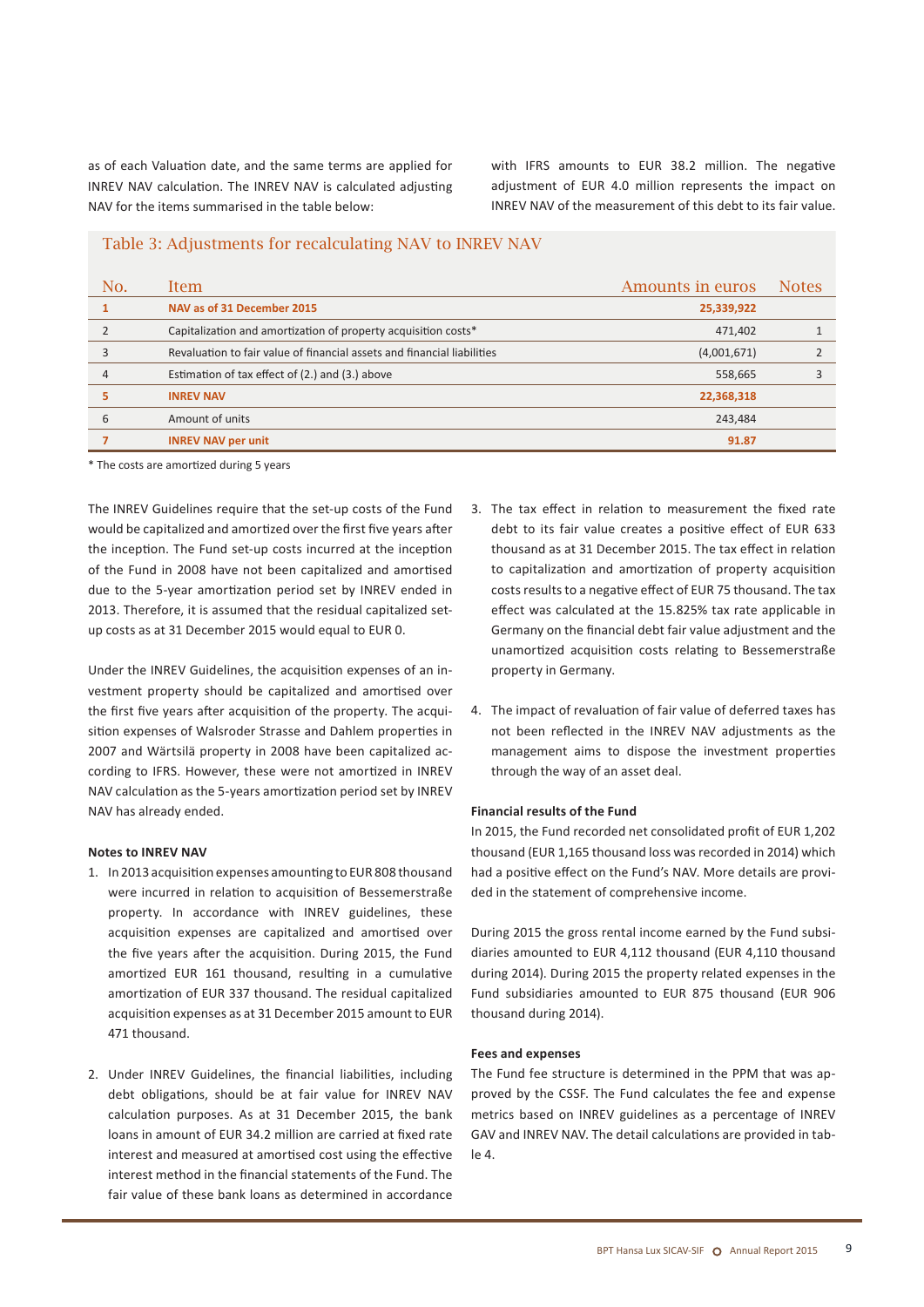### Table 4: Expense ratios of the Fund and Fund's subsidiaries based on INREV fee metrics guidelines

| Classification                                  | Fee/Expense Item                                |             | Amount     |
|-------------------------------------------------|-------------------------------------------------|-------------|------------|
| <b>Management fees</b>                          | Management fees                                 |             | 433,688    |
|                                                 |                                                 |             |            |
| <b>Vehicle costs</b>                            | Custodian fees                                  |             | 50,953     |
|                                                 | Valuation fees                                  |             | 21,500     |
|                                                 | Audit fees                                      |             | 63,050     |
|                                                 | Legal fees                                      |             | 22,263     |
|                                                 | Other consultancy services                      |             | 183,512    |
|                                                 | <b>Bank charges</b>                             |             | 1,933      |
|                                                 | Administration and secretarial fees             |             | 92,473     |
| Total vehicle costs before performance fees     |                                                 | A           | 869,372    |
|                                                 |                                                 |             |            |
| <b>Performance fees</b>                         |                                                 | B           |            |
| Total vehicle costs after performance fees      |                                                 | $C = A + B$ | 869,372    |
|                                                 |                                                 |             |            |
| <b>Property expenses</b>                        | Property management fees                        |             | 157,460    |
|                                                 | Property insurance                              |             | 83,441     |
|                                                 | Sales and marketing expenses                    |             | 15,105     |
|                                                 | Service charge shortfall                        |             | 92,480     |
|                                                 | Amortisation of property acquisition costs      |             | 161,624    |
| <b>Total property expenses</b>                  |                                                 | D           | 510,110    |
|                                                 |                                                 |             |            |
| Total expenses before financing costs and taxes |                                                 | $E = C + D$ | 1,379,482  |
|                                                 |                                                 |             |            |
| Weighted average INREV NAV (WA INREV NAV)       |                                                 |             |            |
|                                                 | Weighted average INREV NAV                      | F           | 21,440,289 |
| Weighted average INREV GAV (WA INREV GAV)       |                                                 |             |            |
|                                                 | Weighted average INREV GAV                      | G           | 56,698,282 |
|                                                 |                                                 |             |            |
| <b>TER before performance fees</b>              |                                                 |             |            |
|                                                 | Fund expenses before performance / WA INREV NAV | $=A/F$      | 4.05%      |
|                                                 | Fund expenses before performance / WA INREV GAV | =A/G        | 1.53%      |
| <b>TER after performance fees</b>               |                                                 |             |            |
|                                                 | Fund expenses after performance / WA INREV NAV  | $=C/F$      | 4.05%      |
|                                                 | Fund expenses after performance / WA INREV GAV  | $=C/G$      | 1.53%      |
| <b>REER</b>                                     |                                                 |             |            |
|                                                 | Property expenses / WA INREV NAV                | $= D/F$     | 2.32%      |
|                                                 | Property expenses / WA INREV GAV                | $= D/G$     | 0.90%      |

The structure of fee arrangements with managers and affiliates are described below:

#### *Fund Management Fee*

The Investment Manager provides all economic and financial information which is necessary for the operations of the Fund as well as investment management of the Fund's portfolio on a day to day basis. Therefore, the Investment Manager is entitled to receive a management fee calculated at 0.75% of the GAV per annum of the real estate portfolio. The GAV of the real estate portfolio is determined on each Valuation Day on the basis of the investment value, in accordance with IAS 40. The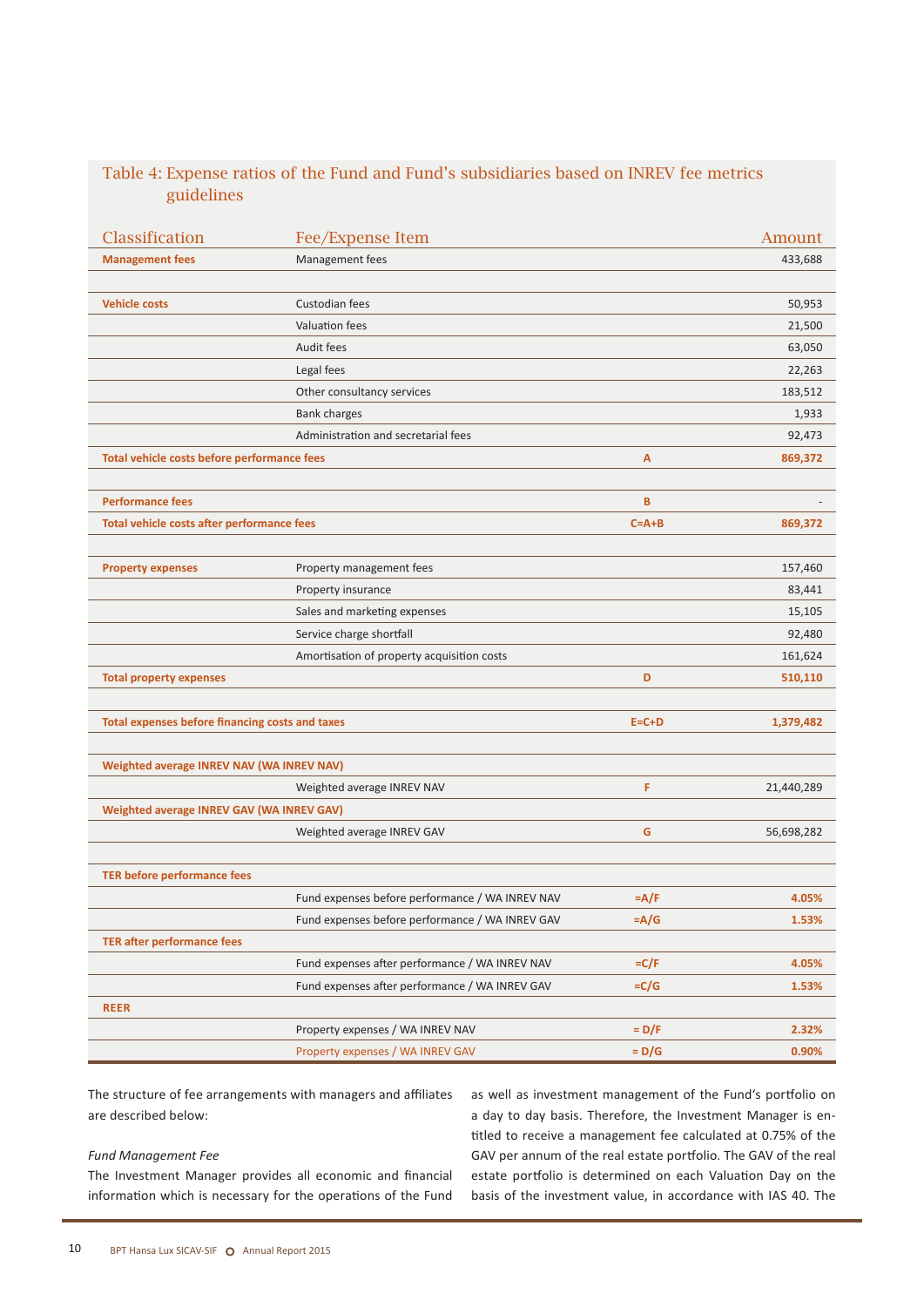investment value is the gross value of the real estate properties exclusive of all liabilities and not counting non-investment assets such as cars, furniture, stationary etc.

#### *Performance Bonus Fee*

The method used to compute the accrued monthly Performance Bonus Fee includes a claw back where the accrued Performance Bonus Fee can be reduced in case the annualized performance of the Fund is less than the 7% hurdle rate. The Performance Bonus Fee is calculated annually on the basis of the 3-year rolling average and is paid out 8 days following the annual general meeting of Shareholders. If the annual Return on Equity (ROE) (calculated for performance purpose) of the Fund exceeds 7% p.a., calculated as Compounded Annual Growth Rates (CAGR) of the basis on the monthly weighted equity for the last three years, the Performance Bonus Fee will amount to 20% of the return achieved above this target.

The ROE is an amount, expressed as a percentage, earned on a funds common stock for a given period. It is calculated by dividing common stock equity (net worth) at the beginning of the accounting period into net income for the point in time after preferred stock dividends but before common stock dividends. Neither in 2014 nor in 2015 has the Investment Manager been entitled to receive a performance fee.

#### *Property Management Fee*

The Investment Manager is entitled to a property management fee calculated as 0.5% and 1% of the monthly rental income of the real estates managed by the Investment Manager. The Investment Manager has signed property management agreements regarding the management of Dahlem and Wärtsilä properties. The property management fee is accrued by the Fund subsidiaries holding the real estates on a monthly basis.

### PROPERTY REPORT

During 2015 the Fund had no new acquisitions or disposals. The portfolio consists of 4 assets and has a total rentable area of 33 036 sq. m. The gross value of the total investment properties increased to EUR 58.5 million (2014: 57.6 million). The increase was materially affected by a valuation capital gain of the Dahlem hotel.

In 2015 the average direct property yield increased to 5.4% (2014: 5.3%). This is mainly driven by NOI improvement in Dahlem and Bessemerstraße. The profit from property operating income for the year remained stable at EUR 3.2 million, which is slightly below the budget. The average occupancy remains at high level of 94.3% with increasing trend for 2016 (2014: 96.9%)

The summary of the portfolio allocation by sector and geography is detailed in the picture below.

#### Picture 1: Fund segment and region distribution\*



\**based on fair value of investment properties*

#### **Property valuations**

The breakdown of each property market value is shown in the table below.

As of 31 December 2015, 100% of Fund properties were va-

### Table 5: Property portfolio, in million euros

| <b>Property</b>            | Market value     | Market value     |
|----------------------------|------------------|------------------|
|                            | 31 December 2015 | 31 December 2014 |
| Dahlem, Berlin             | 29.7             | 29.0             |
| Wärtsilä, Hamburg          | 9.4              | 9.2              |
| Walsroder Strasse, Hanover | 8.6              | 8.6              |
| Bessemerstraße, Berlin     | 10.8             | 10.8             |

#### *Acquisition fee*

The Investment Manager is entitled to a one-time acquisition fee of 0.3% of the total acquisition sum (direct acquisition price plus transaction costs) of each real estate investment acquired directly or indirectly by the Fund. There is no fee payable to the Investment Manager if any properties are divested.

lued externally by independent valuator bulwiengesa appraisal GmbH and Dr.-Ing. Egbert Krellmann (publicly appointed and sworn expert). The appraisers derive the fair value in accordance with the Practice Statements and Relevant Guidance Notes of the RICS Appraisal and Valuation and approved by both the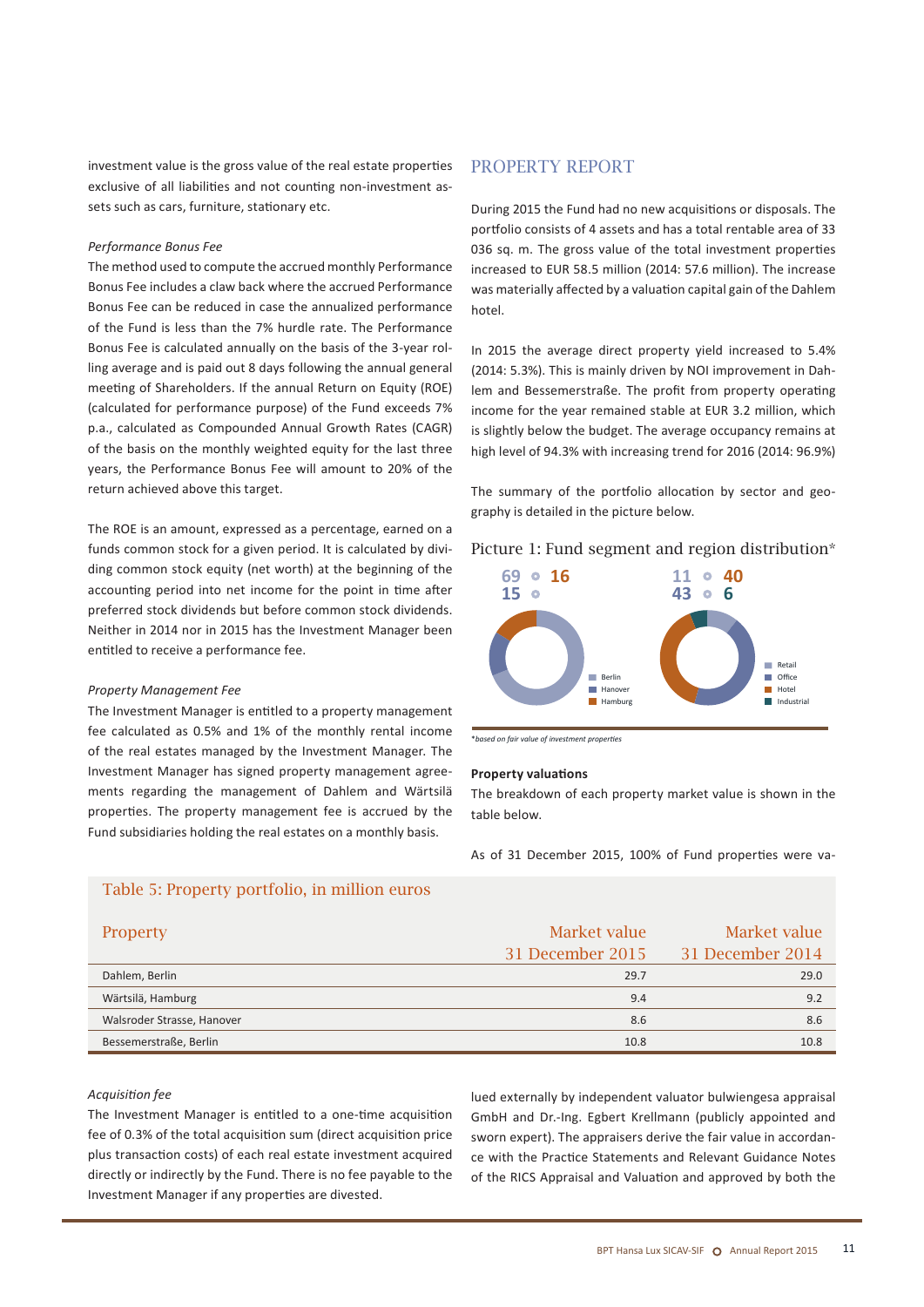International Valuation Standards Committee (IVSC) and by the European Group of Valuers' Association (TEGoVA). In accordance with that basis, the market value is an estimated amount for which a property should exchange on the date of valuation between a willing buyer and a willing seller in an arm's length transaction after proper marketing wherein the parties had each acted knowledgeably, prudently and without compulsion. Prior year valuations were performed by Dipl.-Ing. Gallina Günter (CIS HypCert) and Dr.-Ing. Egbert Krellmann.

The appraisers derive the fair value by applying the methodology and valuation guidelines as set out by the Royal Institution of Chartered Surveyors in the United Kingdom and in accordance with IAS 40.

The fair value of investment property in the subsidiaries is determined using recognized valuation techniques. The ranges of discount rates used by the appraisers to value the investment properties as of 31 December 2015 were in range between 5.5% and 5.8% (Discounted Cash Flow method). The valuation presumes that the properties could be realised in the ordinary course of business.

#### **Property performance**

The operating results of the Fund's properties were stable and in line with the budgeted figures. The detail performance for each property is described under each property section below.

#### *Dahlem, Berlin*

After its launch phase in 2009, the hotel operations of the Berlin-Dahlem property have been developing only at a middle pace and are still below management and hotel operator expectations. Seminaris has received only moderate turnover results, however, in 2014 for the first time since take-over with an increasing trend. The same applies for 2015.

Due to the trend of increasing new hotel projects in 2013 and 2014, the competition in Berlin dramatically has been dramatically reinforced. As a consequence, the property value of Dahlem decreased from EUR 33 million to EUR 29 million in 2014.

During 2015 the Fund Management maintained with strategies to improve the turnover and performance of the hotel operator and to close the remaining vacant space. Unfortunately, the creditworthiness of the post shop operator decreased again and to avoid an insolvency the fund entered into a court settlement and closed the current lease agreement as of 31 December 2015 in return to a payment of EUR 100,000 to be paid by instalments over the next years.

On a positive note the Berlin hotel market has improved and is booming at the moment. In reflection of this fact the property value of Dahlem property increased from EUR 29.0 million to EUR 29.7 million.

#### *Wärtsilä, Hamburg*

In the sixth full year after completion of the Hamburg property, the performance of this property remained excellent. When the Fund entered into this investment, the direct property yield after construction was expected to be in the range of 6.0% - 6.3%. The direct property yield remained stable in the last quarter at 7.2% and it is in line with the budget. The property is free of any defects. The property value increased from EUR 9.2 million to EUR 9.4 million.

#### *Walsroder Strasse, Hanover*

The Walsroder Strasse property showed again a strong year 2015. The office space was fully let through 2015 and the Fund prolonged the current financing with Sparkasse Hannover with attractive conditions. The average direct property yield for 2015 was 6.5% (2014: 6.9%) and was in line with the budget.

#### *Bessemerstraße, Berlin*

The local management is actively maintaining to enter into numerous of new lease agreementsin the Bessemerstraße property that have already and shall further result to increase in both the average rental income per sq.m. and the weighted average lease term. Due to the ongoing proactive asset management and new lease agreements the direct property yield increased in Q4 2015 to 7.3% and the weighted average lease term (WALT) could be increased by material 455% and the average rental income by EUR 0.60/m² since takeover end of 2013.

#### **Tenant Concentration in the Fund**

In 2015, 80.3% of the total gross rental income was generated by the ten largest tenants of the real estate portfolio, with Seminaris representing 44.3% of the revenue of the entire property portfolio.

## RISK MANAGEMENT

Picture 2: Rental concentration of 10 largest tenants of the Fund subsidiaries

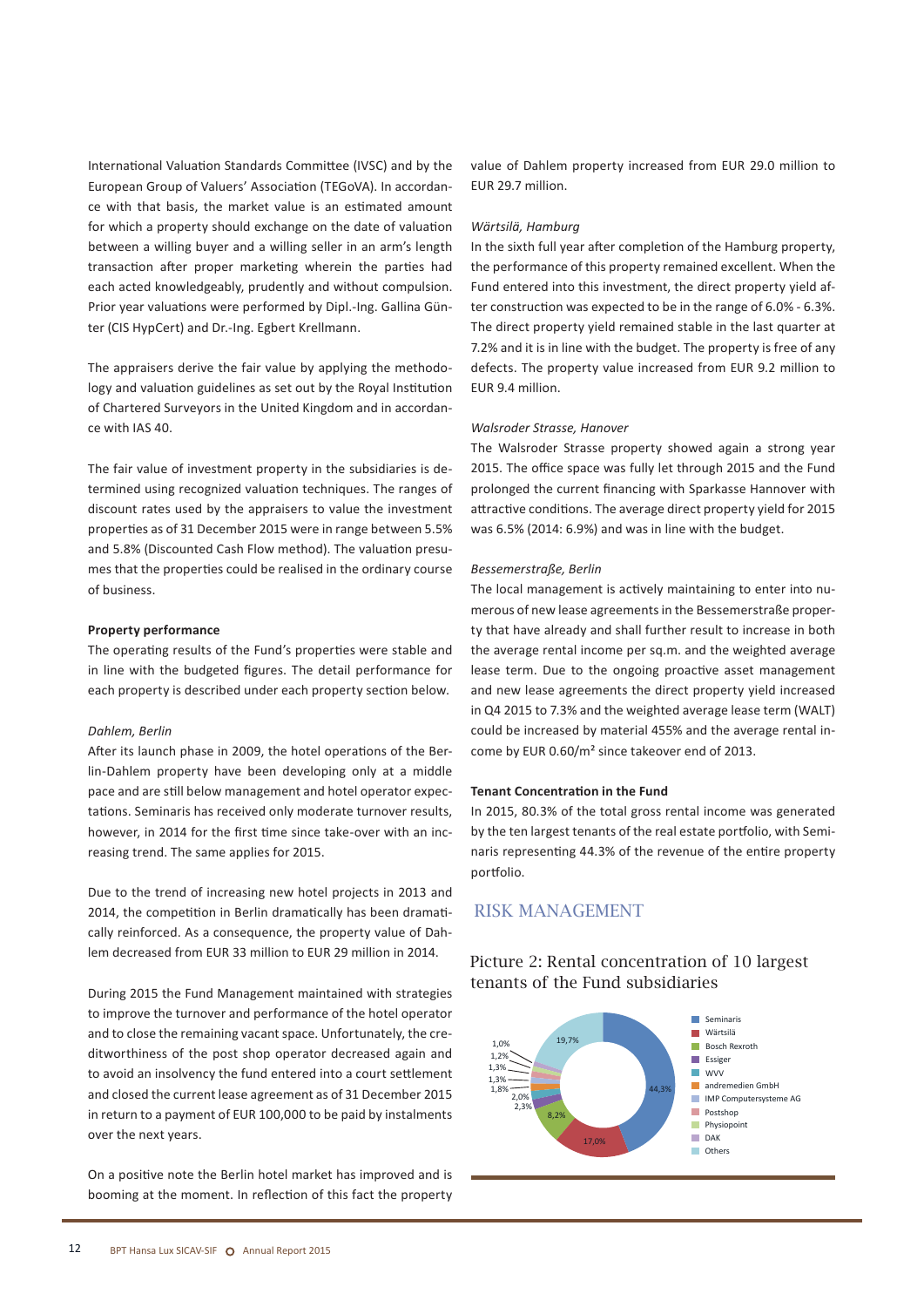The risk management function of the Fund is responsibility of the Investment Manager. The manager of the Fund is responsible for identifying the Fund's market risk portfolio, prepare proposals regarding market risk limits, monitor the limit utilization and produce overall risk analyses of the market risk. The manager maintains a list of all risk management related instructions, monitor these compared to internationally recommended best practice, and initiate changes and improvements when needed. The manager assessed at the end of the financial year that it is currently in compliance with intended risk management framework.

#### **Principal risks faced by the Fund**

#### *Market risk*

The investments are subject to the risks in relation to the ownership and operation of real estate, including risks associated with the general economic climate, local real-estate conditions, geographic or market concentration, the ability of the Investment Manager or third-party borrowers to manage the real properties, government regulations and fluctuations in interest rates.

The Fund is exposed to office, retail and hotel market in Berlin and office market in Hamburg and Hannover through its investments into investment property through subsidiaries.

#### *Credit risk*

The Fund is aiming to diversify its investments, and counterparties with low credit risk are preferred. Major acquisition and project finance credit risks are minimized by sharing these risks with banks and insurance companies. Credit risks related to the placement of liquid funds and to trading in financial instruments (counterparty credit risks) are minimized by making agreements only with the most reputable domestic and international banks and financial institutions.

#### *Interest rate risk*

In connection with the investments, the Fund has secured loans with mid and long-term fixed interest rates. The PPM allows the Fund to use hedging techniques designed to protect the Fund against adverse movements in interest rates. Currently the Fund does no use any hedging instruments. As at 31 December 2015 all loans in the portfolio are fixed interest rates. As at 31 December 2015, the average loan costs of the Fund equalled 4.81% (2014: 4.90%). Typically, interest rate risk is fixed for the whole loan term, i.e. 5 to 10 years.

#### *Liquidity risk*

Liquidity risk meansthe risk of failure to liquidate open position, to realise the assets by the due time at the prescribed fair price or to refinance loan obligations.

The investments are highly illiquid and there can be no assurance that the Fund will be able to exit the investments in a timely manner. By their nature, real estate investments or interests in other non-public entities are subject to industry cyclicality, downturns in demand, market disruptions and the lack of available capital for potential purchasers and are therefore often difficult or time consuming to liquidate.

The Investment Manager makes its best efforts to ensure sufficient liquidity by efficient cash management, by maintaining a "liquidity buffer" and by organizing committed and uncommitted credit lines.

In order to minimise liquidity risk, a part of the real estate fund assets may be invested in deposits of credit institutions, in short-term debt securities and in other securities with high level of liquidity. Also, derivative instruments may be used to reduce liquidity risk.

The Fund's policy is to maintain sufficient cash and cash equivalents within the Fund and its controlled entities or have available funding through an adequate amount of committed credit facilities to meet their commitments at a given date in accordance with its strategic plans.

#### *Foreign exchange risk*

Currently, the Fund's reporting currency is EUR, as well as its assets, liabilities, income and expenses. Thus, for the Fund a currency risk is currently not really existent.

#### *Operational risk*

Operational risk represents the potential for loss resulting from inadequate or failed internal processes or systems, human factors, or external events, including business disruptions and system failure. The Fund is exposed to many types of operational risk and attempts to mitigate them by maintaining a system of internal control procedures and processes that are designed to control risk within appropriate levels. Also, training and development of personnel competences, and active dialogue with investors help the company to identify and reduce risks related to its operation.

#### **Financing structure**

The Fund's target leverage is 70% of debt financing. As at 31 December 2015, the Fund level loan-to-value amounts to 58.4% (2014: 59.1%) which is below the target leverage due to amortization of bank loans. The Fund's general loan strategy is to have a selected number of strong and trustworthy banks as financing partners with focus on long-term credit facilities. The Fund maintains its current relationships with its financing partners and is consistently building up a new network by taking a proactive approach in cooperating with the banks, especially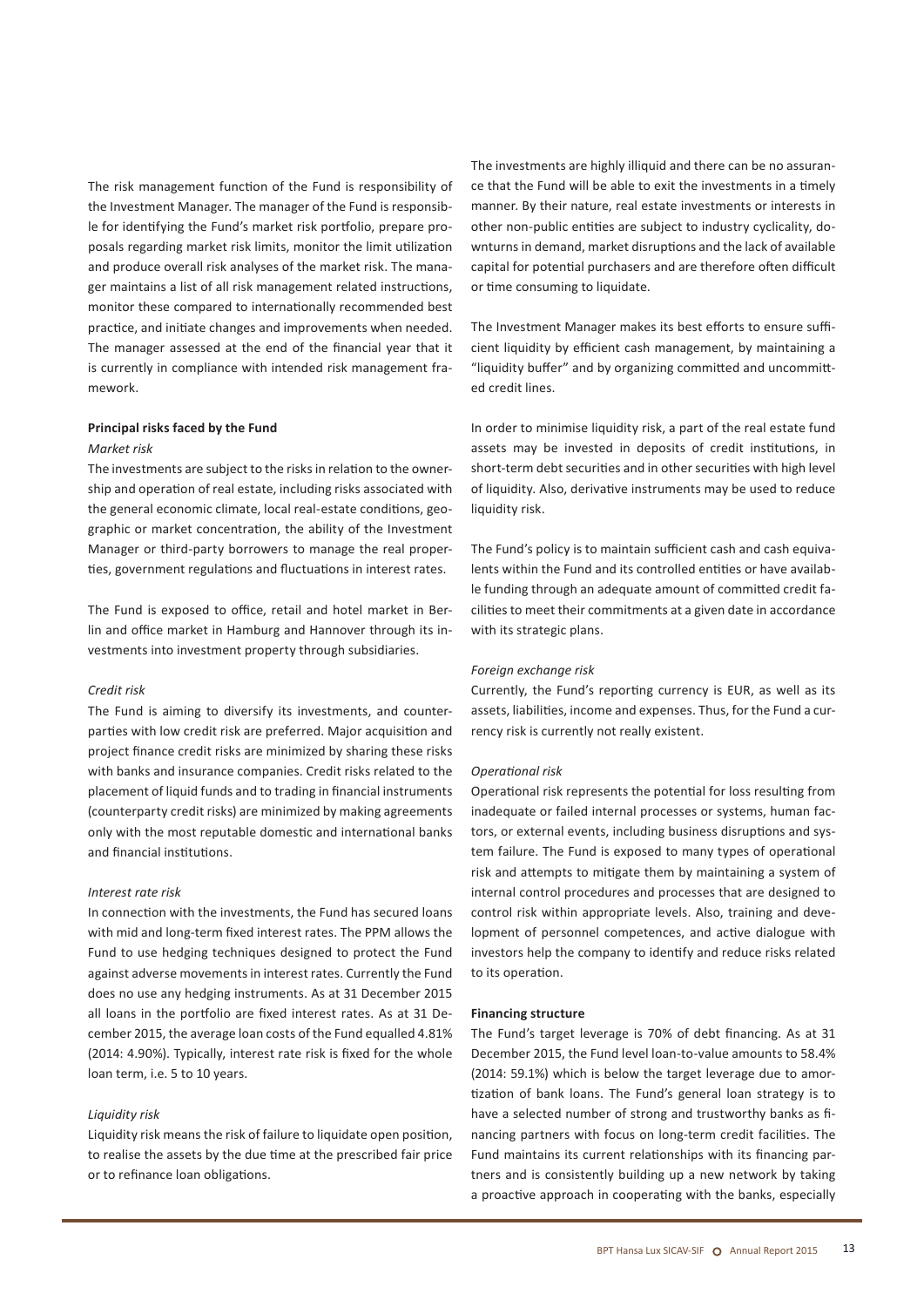after the financial crisis when banks have increased their focus on risk management and loan performance.

There have been no significant changes in the financing structure of the vehicle since the year end 2014, except the prolongation of the financing of Walsroder Straße. Due to the entire Fund loans are carrying fixed interest rate, the Fund is currently not using any additional derivative financial instruments.

As of 31 December 2015 the Fund's subsidiaries were not breaching any of the bank loan agreements and were in compliance with the ratios monitored as specified in the contracts. It is not expected that any loan covenant will be in breach in the foreseeable future.

The key financing ratios of the loan portfolio are provided to the table below:

During 2016, the Fund will concentrate on the composition and performance of the current property portfolio including, if preferable, divestment of adequate properties and reinvestment of equity into Berlin assets to allow for a better risk/return balance. In line with this strategy, a dividend distribution of capital gains may be considered by the Board of Directors.

### Table 6: The key financing ratios on the loan portfolio of Fund's subsidiaries

|                                                                        | 31 December 2015 | 31 December 2014 |
|------------------------------------------------------------------------|------------------|------------------|
| Interest service coverage ratio                                        | 2.15             | 2.05             |
| Debt Service coverage ratio                                            | 1.37             | 1.30             |
| Weighted Average Cost of Debt excluding Shareholders Loans             | 4.81%            | 4.90%            |
| Weighted Average Maturity of Debt excluding Shareholders Loans (years) | 4.60             | 4.62             |
| Property level Loan-to-Value                                           | 58.4%            | 59.1%            |

The key financing ratios are calculated as follows:

- **Interest coverage ratio** is based on projected NOI over the following four quarters as a ratio of projected interest payments on bank loans over the same period. The purpose of this ratio is to give an indication of the vehicle's general ability to service its debt.
- **Debt Service coverage ratio** is based on projected NOI over the following four quarters as a ratio of projected interest and scheduled amortisation payments on bank loans over the same period. The purpose of this ratio is to give an indication of the vehicle's general ability to service its debt (both scheduled payments and interests).
- **Weighted Average Cost of Debt** is calculated taking the interest rate (base rate and margin) on each external debt instrument in the vehicle weighted by the size of such instruments.
- **Weighted Average Maturity** is calculated by taking the maturity on each external debt instrument in the vehicle weighted by the size of such instruments.
- **Property level Loan-to-Value** is calculated by taking nominal value of external debt and dividing by the total fair value of investment portfolio.

### OUTLOOK FOR 2015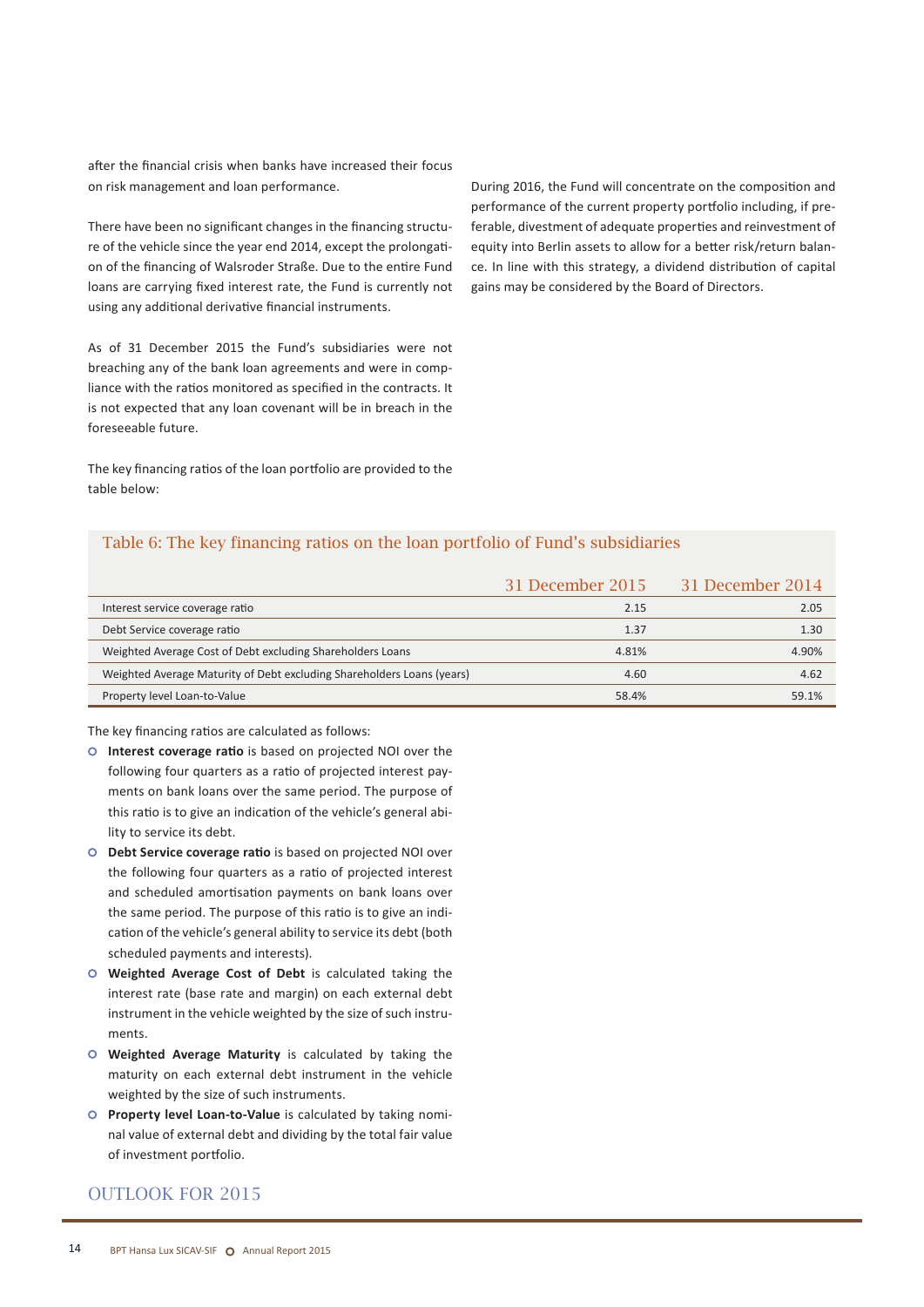# Independent auditor's report

To the Shareholders of BPT Hansa Lux SICAV-SIF 2, rue d' Alsace L-1122 Luxembourg

We have audited the accompanying consolidated financial statements of BPT Hansa Lux SICAV-SIF, which comprise the consolidated statement of financial position as at 31 December 2015, the consolidated statement of comprehensive income, the consolidated statement of changes in equity and the consolidated statement of cash flows for the year then ended, and a summary of significant accounting policies and other explanatory information.

#### **Board of Directors' responsibility for the consolidated financial statements**

The Board of Directors is responsible for the preparation and fair presentation of these consolidated financial statements in accordance with International Financial Reporting Standards as adopted by the European Union and for such internal control as the Board of Directors determines is necessary to enable the preparation and presentation of consolidated financial statements that are free from material misstatement, whether due to fraud or error.

#### **Responsibility of the "réviseur d'entreprises agréé"**

Our responsibility is to express an opinion on these consolidated financial statements based on our audit. We conducted our audit in accordance with International Standards on Auditing as adopted for Luxembourg by the "Commission de Surveillance du Secteur Financier". Those standards require that we comply with ethical requirements and plan and perform the audit to obtain reasonable assurance about whether the consolidated financial statements are free from material misstatement.

An audit involves performing procedures to obtain audit evidence about the amounts and disclosures in the consolidated financial statements. The procedures selected depend on the judgement of the "réviseur d'entreprises agréé", including the assessment of the risks of material misstatement of the consolidated financial statements, whether due to fraud or error. In making those risk assessments, the "réviseur d'entreprises agréé" considers internal control relevant to the entity's preparation and fair presentation of the consolidated financial statements in order to design audit procedures that are appropriate in the circumstances, but not for the purpose of expressing an opinion on the effectiveness of the entity's internal control. An audit also includes evaluating the appropriateness of accounting policies used and the reasonableness of accounting estimates made by the Board of Directors, as well as evaluating the overall presentation of the consolidated financial statements.

We believe that the audit evidence we have obtained is sufficient and appropriate to provide a basis for our audit opinion.

#### **Opinion**

In our opinion, the consolidated financial statements give a true and fair view of the financial position of BPT Hansa Lux SICAV-SIF as of 31 December 2015, and of its financial performance and its cash flows for the year then ended in accordance with International Financial Reporting Standards as adopted by the European Union.

#### **Other matter**

Supplementary information included in the annual report has been reviewed in the context of our mandate but has not been subject to specific audit procedures carried out in accordance with the standards described above. Consequently, we express no opinion on such information. However, we have no observation to make concerning such information in the context of the financial statements taken as a whole.

Ernst & Young Société anonyme Cabinet de révision agréé

Michael HORNSBY Luxembourg, 15 April 2016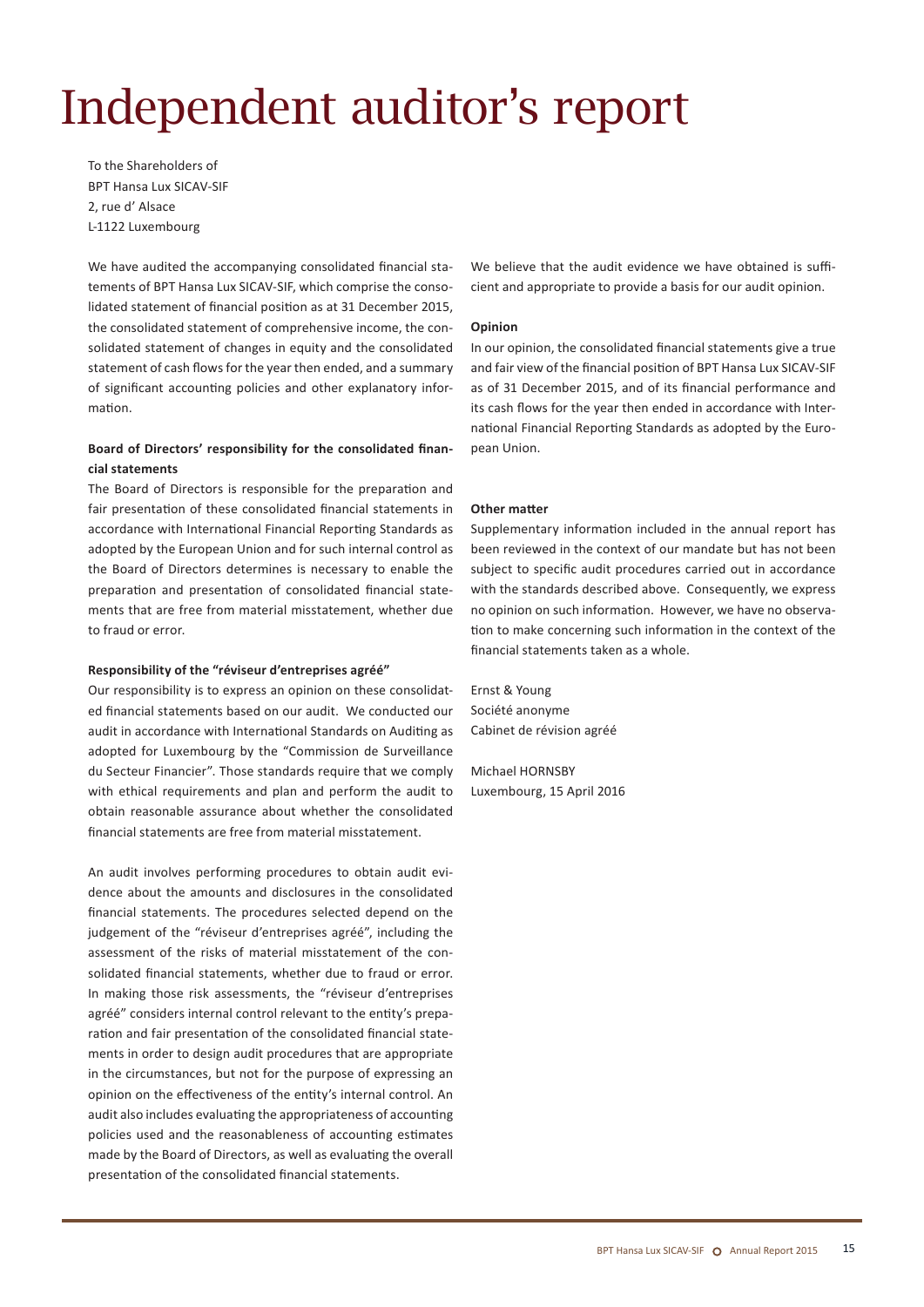## Consolidated Statement of Comprehensive Income

| '000 Euro                                                                                 | <b>Notes</b>   | 2015    | 2014     |
|-------------------------------------------------------------------------------------------|----------------|---------|----------|
|                                                                                           |                |         |          |
| Rental income                                                                             |                | 4,112   | 4,110    |
| Cost of rental activities                                                                 | $\overline{4}$ | (875)   | (906)    |
| Profit from property operating activities                                                 |                | 3,237   | 3,204    |
|                                                                                           |                |         |          |
| Administrative expenses                                                                   | 5              | (734)   | (730)    |
| Central administration and custody fees                                                   |                | (51)    | (47)     |
| <b>Fund expenses</b>                                                                      |                | (785)   | (777)    |
|                                                                                           |                |         |          |
| Other operating income                                                                    |                | 57      | 39       |
| Other operating expenses                                                                  |                | (85)    | (26)     |
| Gross valuation gains on investment properties                                            | $\overline{9}$ | 900     | 1,498    |
| Gross valuation losses on investment properties                                           | $\overline{9}$ |         | (4,013)  |
| Net operating profit before financing                                                     |                | 3,324   | (75)     |
|                                                                                           |                |         |          |
| Financial income                                                                          | 6              |         | 239      |
| Financial expenses                                                                        | $\overline{7}$ | (1,734) | (1,719)  |
| <b>Net financing costs</b>                                                                |                | (1,734) | (1,480)  |
|                                                                                           |                |         |          |
| Profit/ (loss) before tax                                                                 |                | 1,590   | (1, 555) |
|                                                                                           |                |         |          |
| Income tax charge                                                                         | 8              | (388)   | 390      |
|                                                                                           |                |         |          |
| Profit/ (loss) for the year                                                               |                | 1,202   | (1, 165) |
|                                                                                           |                |         |          |
|                                                                                           |                |         |          |
| Other comprehensive income not to be reclassified to profit or loss in subsequent periods |                |         |          |
| Other comprehensive income, net of tax, not to be reclassified to                         |                |         |          |
| profit or loss in subsequent periods                                                      |                |         |          |
| Total comprehensive income/ (loss) for the year, net of tax                               |                | 1,202   | (1, 165) |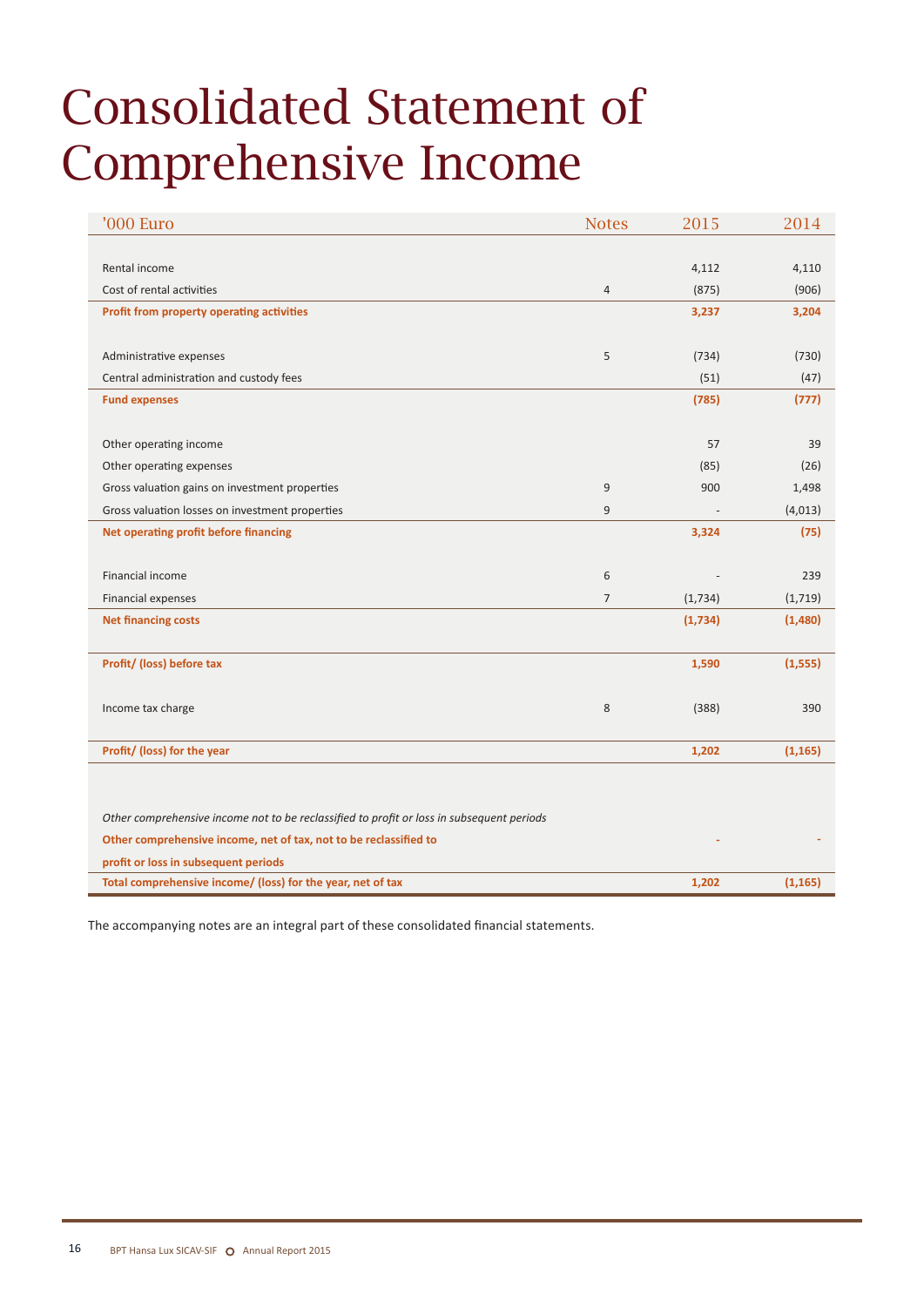## Consolidated Statement of Financial Position

| '000 Euro                             | <b>Notes</b>   | 2015   | 2014   |
|---------------------------------------|----------------|--------|--------|
|                                       |                |        |        |
| <b>Non-current assets</b>             |                |        |        |
| Investment properties                 | $\overline{9}$ | 58,500 | 57,600 |
| Deferred tax asset                    | $\,8\,$        | 925    | 1,080  |
| <b>Total non-current assets</b>       |                | 59,425 | 58,680 |
|                                       |                |        |        |
| <b>Current assets</b>                 |                |        |        |
| Trade and other receivables           | 10             | 1,087  | 1,179  |
| Prepayments                           |                |        |        |
| Cash and cash equivalents             | 11             | 640    | 701    |
| <b>Total current assets</b>           |                | 1,727  | 1,880  |
|                                       |                |        |        |
| <b>Total assets</b>                   |                | 61,152 | 60,560 |
|                                       |                |        |        |
| <b>Equity</b>                         |                |        |        |
|                                       |                |        |        |
| Share capital                         | 12a            | 24,348 | 24,348 |
| Retained earnings                     |                | 992    | 520    |
| <b>Total equity</b>                   |                | 25,340 | 24,868 |
|                                       |                |        |        |
| <b>Liabilities</b>                    |                |        |        |
|                                       |                |        |        |
| <b>Non-current liabilities</b>        |                |        |        |
| Interest bearing loans and borrowings | 13             | 33,256 | 33,097 |
| Deferred tax liabilities              | 8              | 1,132  | 1,024  |
| Other non-current liabilities         |                | 122    | 111    |
| <b>Total non-current liabilities</b>  |                | 34,510 | 34,232 |
|                                       |                |        |        |
| <b>Current liabilities</b>            |                |        |        |
| Interest bearing loans and borrowings | 13             | 909    | 957    |
| Trade and other payables              | $14\,$         | $97\,$ | 149    |
| Income tax payable                    |                |        | 39     |
| Other current liabilities             | $15\,$         | 296    | 315    |
| <b>Total current liabilities</b>      |                | 1,302  | 1,460  |
|                                       |                |        |        |
| <b>Total liabilities</b>              |                | 35,812 | 35,692 |
|                                       |                |        |        |
| <b>Total equity and liabilities</b>   |                | 61,152 | 60,560 |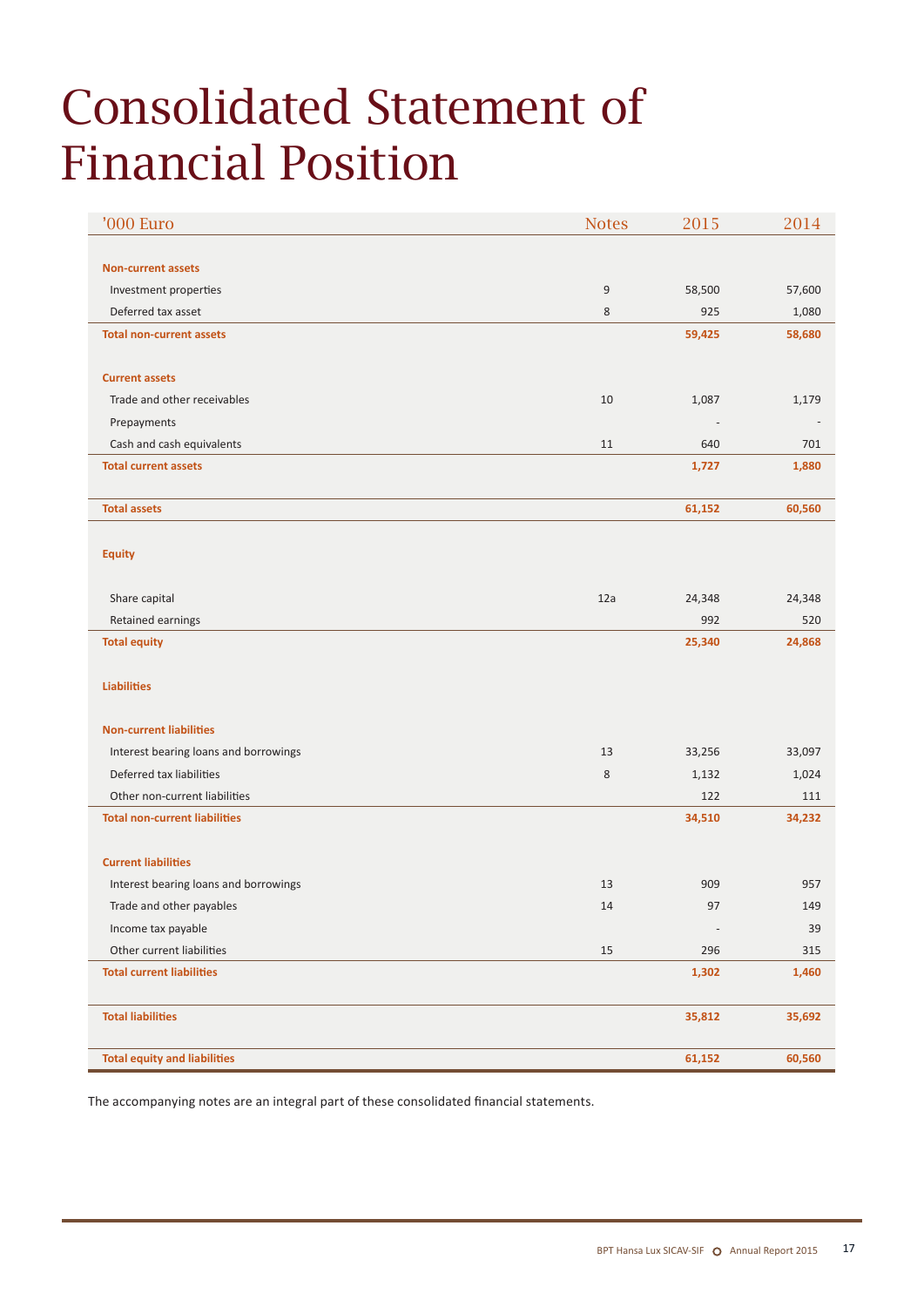# Consolidated Statement of Changes in Equity

|                                   | <b>Share</b>             | Retained | <b>Total</b> |
|-----------------------------------|--------------------------|----------|--------------|
| '000 Euro                         | capital                  | earnings | equity       |
|                                   |                          |          |              |
| As at 1 January 2014              | 24,348                   | 1,685    | 26,033       |
|                                   |                          |          |              |
| Net loss for the year             | $\overline{\phantom{a}}$ | (1, 165) | (1, 165)     |
|                                   |                          |          |              |
| As at 31 December 2014            | 24,348                   | 520      | 24,868       |
|                                   |                          |          |              |
| Net profit for the year           | $\overline{\phantom{a}}$ | 1,202    | 1,202        |
| Dividends paid                    |                          | (730)    | (730)        |
| <b>Total comprehensive income</b> | ۰                        | 472      | 472          |
|                                   |                          |          |              |
| As at 31 December 2015            | 24,348                   | 992      | 25,340       |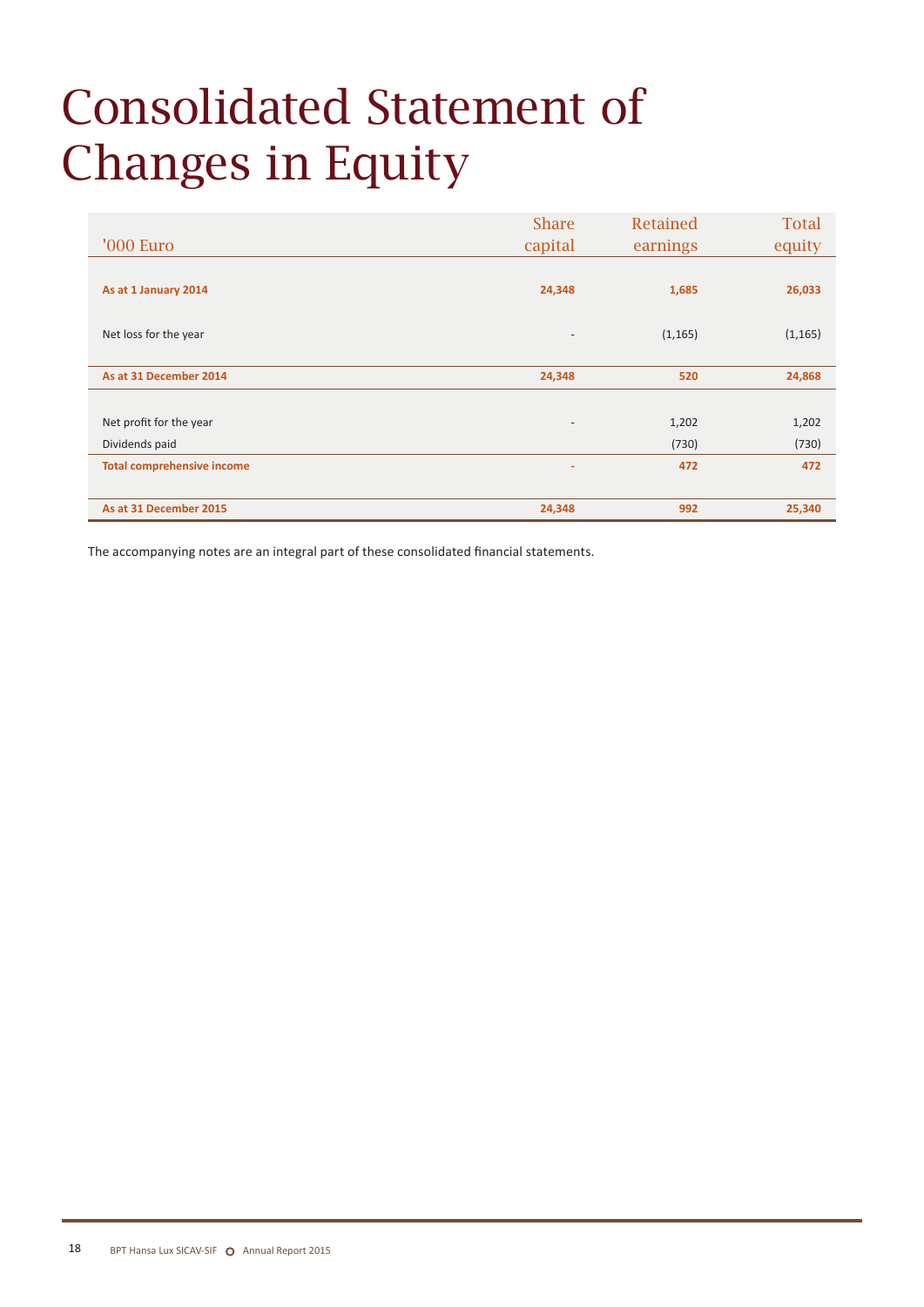## Consolidated Statement of Cash Flows

| '000 Euro                                                   | <b>Notes</b>    | 2015     | 2014     |
|-------------------------------------------------------------|-----------------|----------|----------|
|                                                             |                 |          |          |
| <b>Operating activities</b>                                 |                 |          |          |
| Profit (loss) before tax                                    |                 | 1,590    | (1, 555) |
| Adjustments for non-cash items:                             |                 |          |          |
| Value adjustment of investment properties, net              | 9               | (900)    | 2,515    |
| Change in allowance for bad debts                           | $\overline{4}$  | (13)     | (40)     |
| Financial income                                            | 6               |          | (239)    |
| Write-off of loan administration fees                       | $\overline{7}$  | 18       | 15       |
| Financial expenses                                          | $\overline{7}$  | 1,687    | 1,704    |
| Other interest expenses                                     | $\overline{7}$  | 29       |          |
| Working capital adjustments:                                |                 |          |          |
| Decrease/(Increase) in trade and other accounts receivables |                 | 92       | (121)    |
| Increase in other non-current liabilities                   |                 | 11       | 98       |
| Increase/(Decrease) in trade and other accounts payable     |                 | (52)     | 62       |
| Decrease in other current liabilities                       |                 | (19)     | (109)    |
| Paid income tax                                             |                 | (180)    | (48)     |
| Net cash flow from operating activities                     |                 | 2,263    | 2,282    |
|                                                             |                 |          |          |
| <b>Investing activities</b>                                 |                 |          |          |
| Capital expenditure on investment properties                | 9               |          | (115)    |
| Net cash flow from investing activities                     |                 |          | (115)    |
|                                                             |                 |          |          |
| <b>Financing activities</b>                                 |                 |          |          |
| Proceeds from bank loans                                    | 13              | 1,000    |          |
| Dividends distribution                                      | 12 <sub>b</sub> | (730)    |          |
| Reimbursement of bank loans                                 | 13              | 906      | (1, 371) |
| Interest paid                                               |                 | (1,688)  | (1,704)  |
| Net cash flow from financing activities                     |                 | (2, 324) | (3,075)  |
|                                                             |                 |          |          |
| Net change in cash and cash equivalents                     |                 | (61)     | (908)    |
|                                                             |                 |          |          |
| Cash and cash equivalents at the beginning of the year      |                 | 701      | 1,609    |
|                                                             |                 |          |          |
| Cash and cash equivalents at the end of the year            | 11              | 640      | 701      |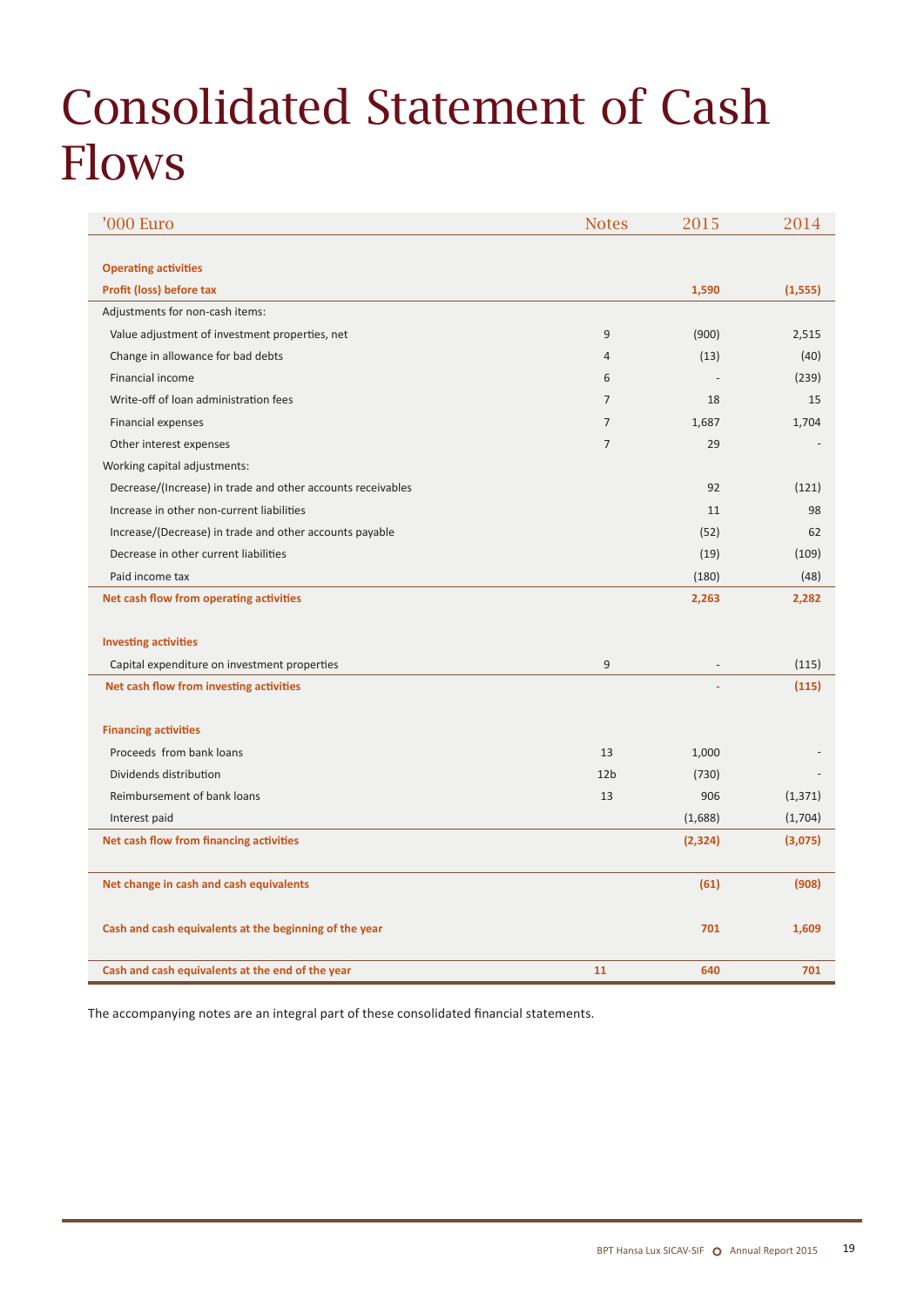## Notes to the Consolidated Financial **Statements**

### 1. General information

BPT Hansa Lux SICAV-SIF was incorporated in the Grand Duchy of Luxembourg on 23 October 2006 as a "société anonyme" under the Luxembourg law on commercial companies dated 10 August 1915; amended and registered as a "société d'investissement à Capital variable" ("SICAV-SIF") under the related law dated 13 February 2007.

The Articles of Incorporation (the "Articles") have been published on 26 January 2007 in the Memorial C, Recueil des Sociétés et Associations (the "Mémorial"). BPT Hansa Lux SICAV-SIF is registered at the Registre de Commerce, Luxembourg, under number B122.072. The Articles of Association have been amended for the last time on 24 June 2010, published in the Mémorial on 16 August 2010.

BPT Hansa Lux SICAV-SIF is established for a limited period so as to end on 3 May 2023 but may be dissolved prior to this term by a resolution of the shareholders, subject to the quorum and majority requirements for the amendment of the Articles.

As from 16 August 2013 the Commission for the Supervision of the Financial Sector (Commission de Surveillance du Secteur Financier, the "CSSF") has registered BPT Hansa Lux SICAV-SIF as a self-managed alternative investment fund ("AIF") in Luxembourg under the Luxembourg Law of 12 July 2013 on alternative investment fund managers and the European Union Directive on Alternative Investment Fund Managers ("AIFMD").

The Fund consists of BPT Hansa Lux SICAV-SIF and the subsidiaries disclosed in Note 21 (the "Fund").

BPT Hansa Lux SICAV-SIF is the ultimate parent and controlling entity. The exclusive object of BPT Hansa Lux SICAV-SIF is to invest in securities representing risk capital in order to provide its investors with the benefit of the result of the management of its assets in consideration of the risk they incur. BPT Hansa Lux SICAV-SIF is offering an opportunity to invest in a diversified real estate investment fund focussing on the Northern German real estate market.

The consolidated financial statements of the Fund for the year ended on 31 December 2015 were authorised for issue in accordance with a resolution of the Board of Directors of 15 April 2016 and will be submitted to the annual general meeting of shareholders on 4 May 2016.

## 2. Summary of significant accounting policies

The principal accounting policies applied in the preparation of these financial statements are set out below. These policies have been consistently applied unless otherwise stated in the following text.

#### **Basis of preparation**

The Fund's consolidated financial statements have been prepared in accordance with the International Financial Reporting Standards (the 'IFRS') as adopted for use in the European Union.

#### **New and amended standards and interpretations**

The Fund applied for the first time certain standards and amendments, which are effective for annual periods beginning on or after 1 January 2015. The Fund has not early adopted any other standard, interpretation or amendment that has been issued but is not yet effective. The nature and the effect of these changes are disclosed below. Although these new standards and amendments applied for the first time in 2015, they did not have a material impact on the annual consolidated financial statements of the Fund. The nature and the impact of each new standard or amendment is described below:

#### **Amendments to IAS 19 Defined Benefit Plans: Employee Contributions**

IAS 19 requires an entity to consider contributions from employees or third parties when accounting for defined benefit plans.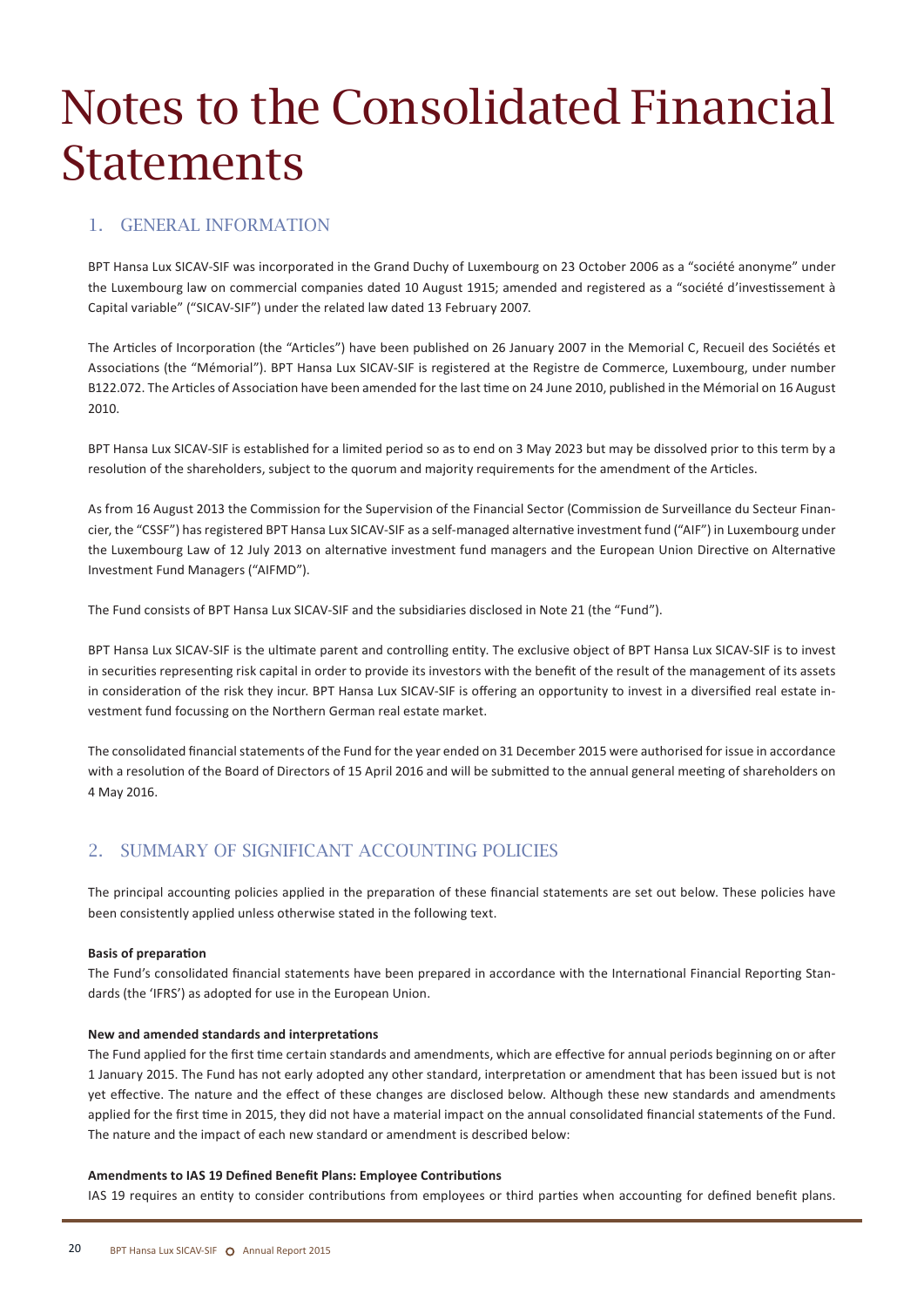Where the contributions are linked to service, they should be attributed to periods of service as a negative benefit. These amendments clarify that, if the amount of the contributions is independent of the number of years of service, an entity is permitted to recognise such contributions as a reduction in the service cost in the period in which the service is rendered, instead of allocating the contributions to the periods of service. This amendment is effective for annual periods beginning on or after 1 July 2014. This amendment is not relevant to the Fund, since none of the entities within the Fund has defined benefit plans with contributions from employees or third parties.

#### **Annual Improvements 2010-2012 Cycle**

With the exception of the improvement relating to IFRS 2 Share-based Payment applied to share-based payment transactions with a grant date on or after 1 July 2014, all other improvements are effective for accounting periods beginning on or after 1 July 2014. The Fund has applied these improvements for the first time in these consolidated financial statements. They include:

#### **IFRS 2 Share-based Payment**

This improvement is applied prospectively and clarifies various issues relating to the definitions of performance and service conditions which are vesting conditions. The clarifications are consistent with how the Fund has identified any performance and service conditions which are vesting conditions in previous periods. In addition, the Fund had not granted any awards during the second half of 2014 and 2015. Thus, these amendments did not impact the Fund's financial statements or accounting policies.

#### **IFRS 3 Business Combinations**

The amendment is applied prospectively and clarifies that all contingent consideration arrangements classified as liabilities (or assets) arising from a business combination should be subsequently measured at fair value through profit or loss whether or not they fall within the scope of IAS 39. This is consistent with the Fund's current accounting policy and, thus, this amendment did not impact the Fund's accounting policy.

#### **IFRS 8 Operating Segments**

The amendments are applied retrospectively and clarify that:

- • An entity must disclose the judgements made by management in applying the aggregation criteria in paragraph 12 of IFRS 8, including a brief description of operating segments that have been aggregated and the economic characteristics (e.g., sales and gross margins) used to assess whether the segments are 'similar'
- • The reconciliation of segment assets to total assets is only required to be disclosed if the reconciliation is reported to the chief operating decision maker, similar to the required disclosure for segment liabilities

#### **IAS 24 Related Party Disclosures**

The amendment is applied retrospectively and clarifies that a management entity (an entity that provides key management personnel services) is a related party subject to the related party disclosures. In addition, an entity that uses a management entity is required to disclose the expenses incurred for management services. This amendment has no material impact on the group's financial reporting as transactions between the Fund and its management company have already been disclosed within the related parties notes historically.

#### **Annual Improvements 2011-2013 Cycle**

These improvements are effective from 1 July 2014 and the Group has applied these amendments for the first time in these consolidated financial statements. They include:

#### **IFRS 3 Business Combinations**

The amendment is applied prospectively and clarifies for the scope exceptions within IFRS 3 that:

- • Joint arrangements, not just joint ventures, are outside the scope of IFRS 3
- • This scope exception applies only to the accounting in the financial statements of the joint arrangement itself

The Fund is not a joint arrangement, and thus this amendment is not relevant for the Fund and its subsidiaries.

#### **IFRS 13 Fair Value Measurement**

The amendment is applied prospectively and clarifies that the portfolio exception in IFRS 13 can be applied not only to financial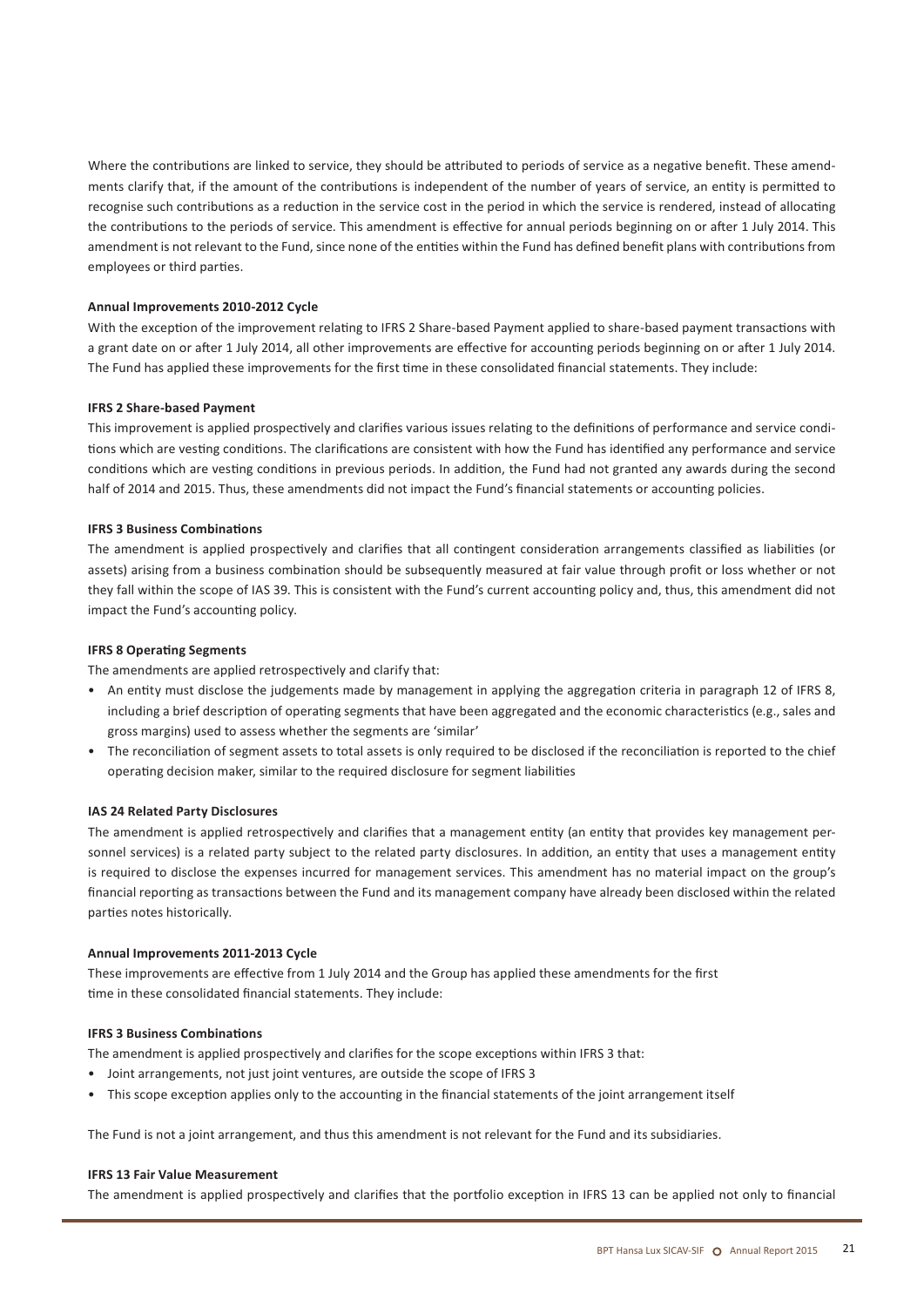assets and financial liabilities, but also to other contracts within the scope of IAS 39. The Fund does not apply the portfolio exception in IFRS 13.

#### **IAS 40 Investment Property**

The description of ancillary services in IAS 40 differentiates between investment property and owner-occupied property (i.e., property, plant and equipment). The amendment is applied prospectively and clarifies that IFRS 3, and not the description of ancillary services in IAS 40, is used to determine if the transaction is the purchase of an asset or a business combination. In previous periods, the Fund has relied on IFRS 3, not IAS 40, in determining whether an acquisition is of an asset or is a business acquisition. Thus, this amendment did not impact the accounting policy of the Fund.

#### **Standards issued but not yet effective**

The standards and interpretationsthat are issued, but not yet effective, up to the date of issuance of the Fund's financialstatements are disclosed below. The Fund intends to adopt these standards, if applicable, when they become effective.

#### **IFRS 9 Financial Instruments**

In July 2014, the IASB issued the final version of IFRS 9 Financial Instruments that replaces IAS 39 Financial Instruments: Recognition and Measurement and all previous versions of IFRS 9. IFRS 9 brings together all three aspects of the accounting for financial instruments project: classification and measurement, impairment and hedge accounting. IFRS 9 is effective for annual periods beginning on or after 1 January 2018, with early application permitted. Except for hedge accounting, retrospective application is required but providing comparative information is not compulsory. For hedge accounting, the requirements are generally applied prospectively, with some limited exceptions.

The Fund is currently assessing the impact of IFRS 9 and plans to adopt the new standard on the required effective date.

#### **IFRS 15 Revenue from Contracts with Customers**

IFRS 15 wasissued in May 2014 and establishes a five-step model to account for revenue arising from contracts with customers. Under IFRS 15, revenue is recognised at an amount that reflects the consideration to which an entity expects to be entitled in exchange for transferring goods or services to a customer.

The new revenue standard will supersede all current revenue recognition requirements under IFRS. Either a full retrospective application or a modified retrospective application is required for annual periods beginning on or after 1 January 2018, when the IASB finalises their amendments to defer the effective date of IFRS 15 by one year. Early adoption is permitted. The Fund plans to adopt the new standard on the required effective date using the full retrospective method.

#### **Amendments to IFRS 11 Joint Arrangements: Accounting for Acquisitions of Interests**

The amendments to IFRS 11 require that a joint operator accounting for the acquisition of an interest in a joint operation, in which the activity of the joint operation constitutes a business, must apply the relevant IFRS 3 principles for business combinations accounting. The amendments also clarify that a previously held interest in a joint operation is not remeasured on the acquisition of an additional interest in the same joint operation while joint control is retained. In addition, a scope exclusion has been added to IFRS 11 to specify that the amendments do not apply when the parties sharing joint control, including the reporting entity, are under common control of the same ultimate controlling party.

The amendments apply to both the acquisition of the initial interest in a joint operation and the acquisition of any additional interests in the same joint operation and are prospectively effective for annual periods beginning on or after 1 January 2016, with early adoption permitted. The impact of the adoption of the amendments can only be assessed in the year of initial application of the amendments, as this will depend on the acquisitions of joint operations that take place during that reporting period. The Fund does not intend to adopt the amendments early; therefore, it is not possible to estimate the impact adoption of the amendments will have on the Fund's financial statements.

#### **Amendments to IAS 16 and IAS 38: Clarification of Acceptable Methods of Depreciation and Amortisation**

The amendments clarify the principle in IAS 16 and IAS 38 that revenue reflects a pattern of economic benefits that are generated from operating a business (of which the asset is part) rather than the economic benefits that are consumed through use of the asset.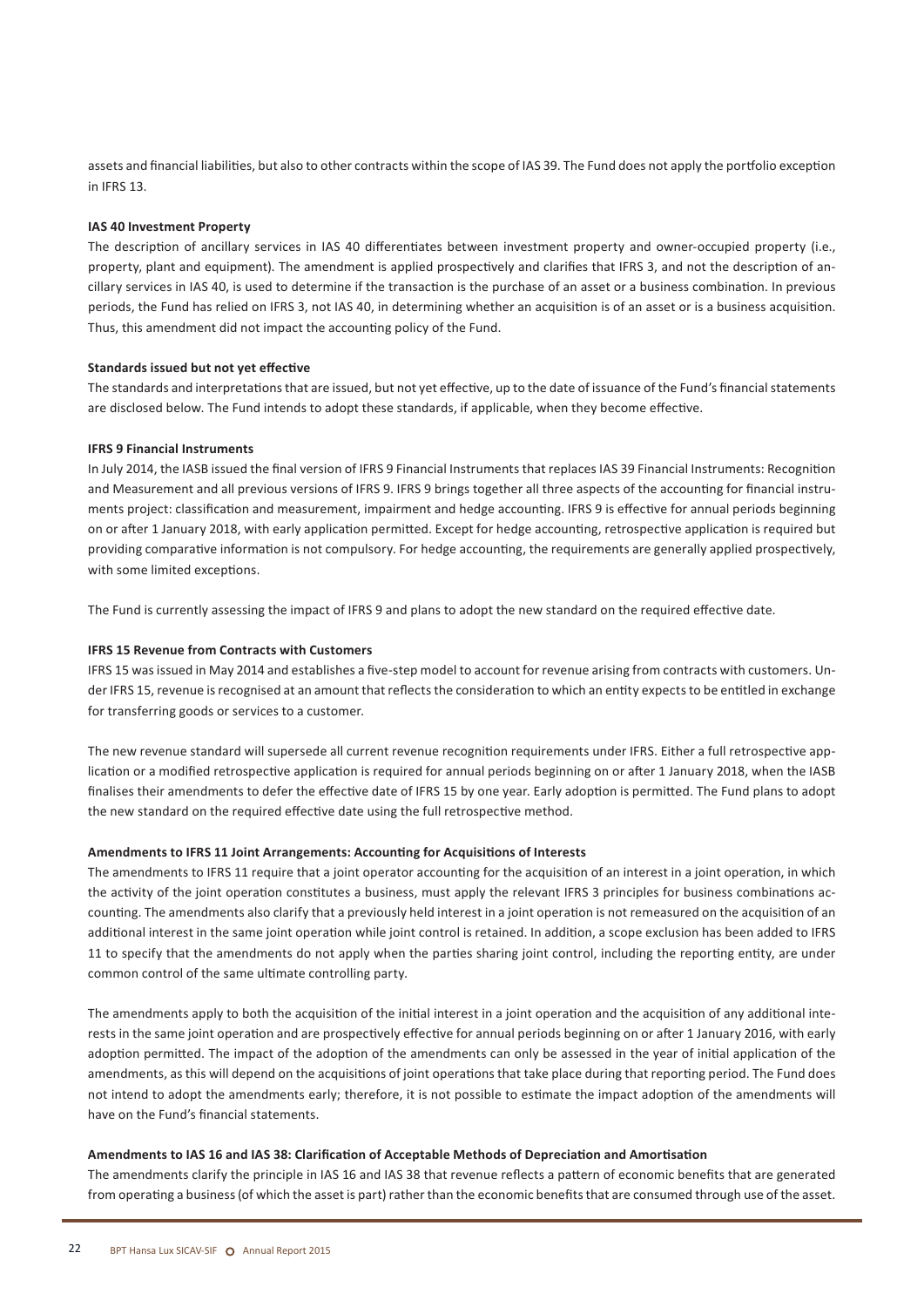As a result, a revenue-based method cannot be used to depreciate property, plant and equipment and may only be used in very limited circumstances to amortise intangible assets. The amendments are effective prospectively for annual periods beginning on or after 1 January 2016, with early adoption permitted. These amendments are not expected to have any impact to the Fund given that the Fund has not used a revenue-based method to depreciate its non-current assets.

#### **Amendments to IAS 27: Equity Method in Separate Financial Statements**

The amendments will allow entities to use the equity method to account for investments in subsidiaries, joint ventures and associates in their separate financial statements. Entities already applying IFRS and electing to change to the equity method in its separate financialstatements will have to apply that change retrospectively. For first-time adopters of IFRS electing to use the equity method in its separate financial statements, they will be required to apply this method from the date of transition to IFRS. The amendments are effective for annual periods beginning on or after 1 January 2016, with early adoption permitted. These amendments will not have any impact on the Fund's consolidated financial statements.

## **Amendments to IFRS 10 and IAS 28: Sale or Contribution of Assets between an Investor and its Associate**

#### **or Joint Venture**

The amendments address the conflict between IFRS 10 and IAS 28 in dealing with the loss of control of a subsidiary that is sold or contributed to an associate or joint venture. The amendments clarify that the gain or loss resulting from the sale or contribution of assets that constitute a business, as defined in IFRS 3, between an investor and its associate or joint venture, is recognised in full. Any gain or loss resulting from the sale or contribution of assets that do not constitute a business, however, is recognised only to the extent of unrelated investors' interests in the associate or joint venture. These amendments must be applied prospectively and are effective for annual periods beginning on or after 1 January 2016, with early adoption permitted. These amendments are not expected to have any impact on the Fund.

#### **Annual Improvements 2012-2014 Cycle**

These improvements are effective for annual periods beginning on or after 1 January 2016. They include:

#### **IFRS 5 Non-current Assets Held for Sale and Discontinued Operations**

Assets (or disposal groups) are generally disposed of either through sale or distribution to owners. The amendment clarifies that changing from one of these disposal methodsto the other would not be considered a new plan of disposal, rather it is a continuation of the original plan. There is, therefore, no interruption of the application of the requirements in IFRS 5. This amendment must be applied prospectively.

#### **IFRS 7 Financial Instruments: Disclosures**

#### *(i) Servicing contracts*

The amendment clarifies that a servicing contract that includes a fee can constitute continuing involvement in a financial asset. An entity must assess the nature of the fee and the arrangement against the guidance for continuing involvement in IFRS 7 in order to assess whether the disclosures are required. The assessment of which servicing contracts constitute continuing involvement must be done retrospectively. However, the required disclosures would not need to be provided for any period beginning before the annual period in which the entity first applies the amendments.

#### *(ii) Applicability of the amendments to IFRS 7 to condensed interim financial statements*

The amendment clarifies that the offsetting disclosure requirements do not apply to condensed interim financial statements, unless such disclosures provide a significant update to the information reported in the most recent annual report. This amendment must be applied retrospectively.

#### **IAS 19 Employee Benefits**

The amendment clarifies that market depth of high quality corporate bonds is assessed based on the currency in which the obligation is denominated, rather than the country where the obligation is located. When there is no deep market for high quality corporate bonds in that currency, government bond rates must be used. This amendment must be applied prospectively.

#### **IAS 34 Interim Financial Reporting**

The amendment clarifies that the required interim disclosures must either be in the interim financial statements or incorporated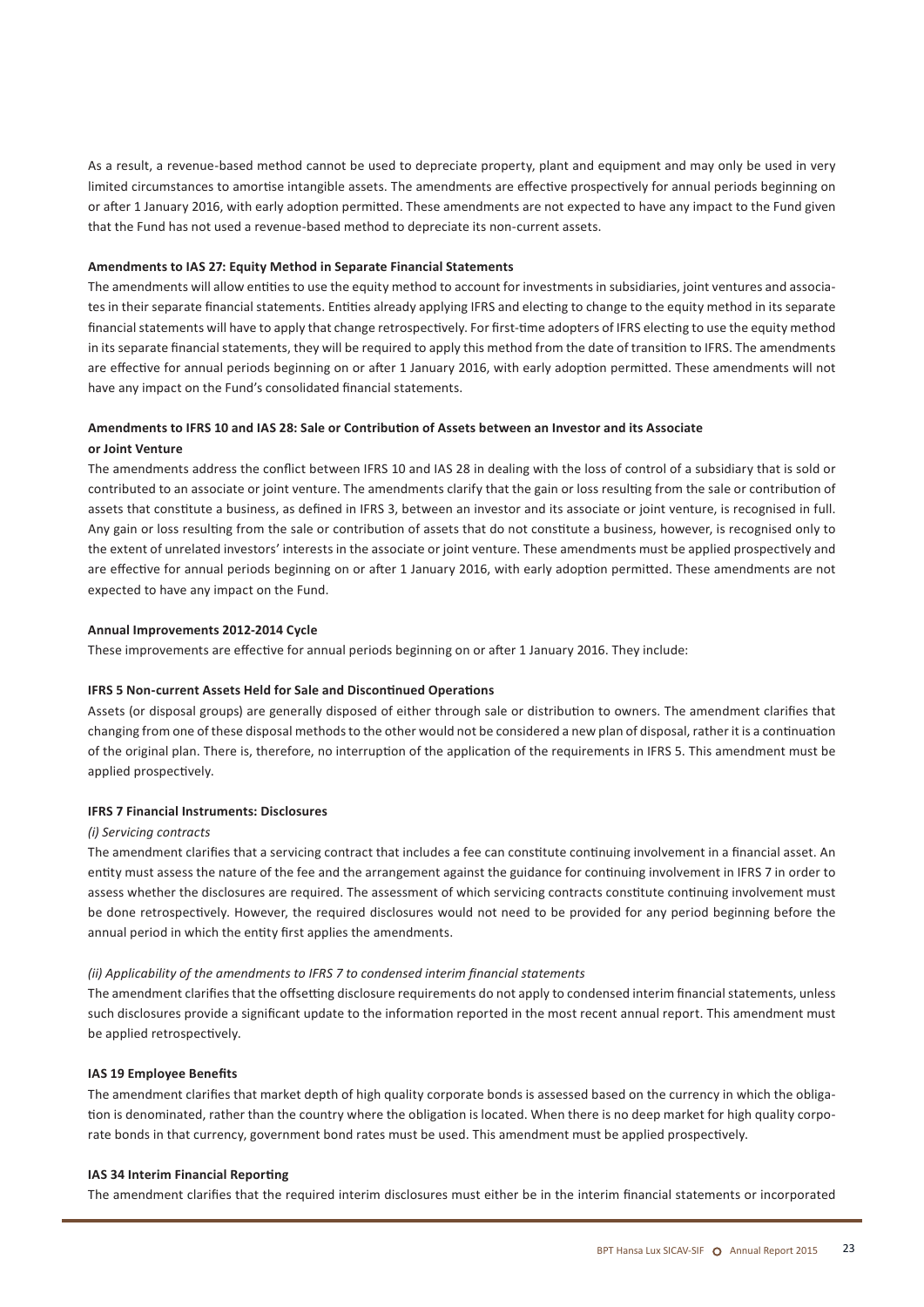by cross-reference between the interim financial statements and wherever they are included within the interim financial report (e.g., in the management commentary or risk report). The other information within the interim financial report must be available to users on the same terms asthe interim financialstatements and at the same time. This amendment must be applied retrospectively. These amendments are not expected to have any impact on the Group.

#### **Amendments to IAS 1 Disclosure Initiative**

The amendmentsto IAS 1 Presentation of Financial Statements clarify, rather than significantly change, existing IAS 1 requirements. The amendments clarify:

- The materiality requirements in IAS 1
- That specific line items in the statement(s) of profit or loss and OCI and the statement of financial position may be disaggregated
- • That entities have flexibility as to the order in which they present the notes to financial statements
- • That the share of OCI of associates and joint ventures accounted for using the equity method must be presented in aggregate as a single line item, and classified between those items that will or will not be subsequently reclassified to profit or loss

Furthermore, the amendments clarify the requirements that apply when additional subtotals are presented in the statement of financial position and the statement(s) of profit or loss and OCI. These amendments are effective for annual periods beginning on or after 1 January 2016, with early adoption permitted. These amendments are not expected to have any impact on the Fund.

#### **Amendments to IFRS 10, IFRS 12 and IAS 28 Investment Entities: Applying the Consolidation Exception**

The amendments address issues that have arisen in applying the investment entities exception under IFRS 10.

The amendments to IFRS 10 clarify that the exemption from presenting consolidated financial statements applies to a parent entity that is a subsidiary of an investment entity, when the investment entity measures all of its subsidiaries at fair value. Furthermore, the amendments to IFRS 10 clarify that only a subsidiary of an investment entity that is not an investment entity itself and that provides support services to the investment entity is consolidated. All other subsidiaries of an investment entity are measured at fair value. The amendments to IAS 28 allow the investor, when applying the equity method, to retain the fair value measurement applied by the investment entity associate or joint venture to its interests in subsidiaries. These amendments must be applied retrospectively and are effective for annual periods beginning on or after 1 January 2016, with early adoption permitted. These amendments are not expected to have any impact on the Fund.

#### **The significant accounting policies applied by the Fund are as follows:**

#### **2a.Presentation currency**

The consolidated financial statements have been prepared in Euro (EUR), which is BPT Hansa Lux SICAV-SIF's functional and presentation currency.

Unless stated otherwise, all values are rounded to the nearest thousands of Euro. The consolidated financial statements are presented in thousands of Euro.

#### **2b.Consolidated financial statements**

The consolidated financial statements of the Fund include BPT Hansa Lux SICAV-SIF and subsidiaries (Note 21) of which BPT Hansa Lux SICAV-SIF directly or indirectly holds more than 50 per cent of the voting rights. The equity and net income attributable to non-controlling interests, if any, are shown separately in the consolidated statement of financial position and consolidated statement of comprehensive income.

The consolidated financial statements are prepared on the basis of financial statements of BPT Hansa Lux SICAV-SIF and its subsidiaries by consolidation of financial statements' items of a uniform nature. The financial statements used for consolidation have been prepared applying Fund's accounting policies.

Inter-company balances and transactions, including unrealised profits and losses, are eliminated in consolidation.

Companies acquired or sold during a year are included into the financial statements from the date BPT Hansa Lux SICAV-SIF obtains control to the date control ceases, respectively.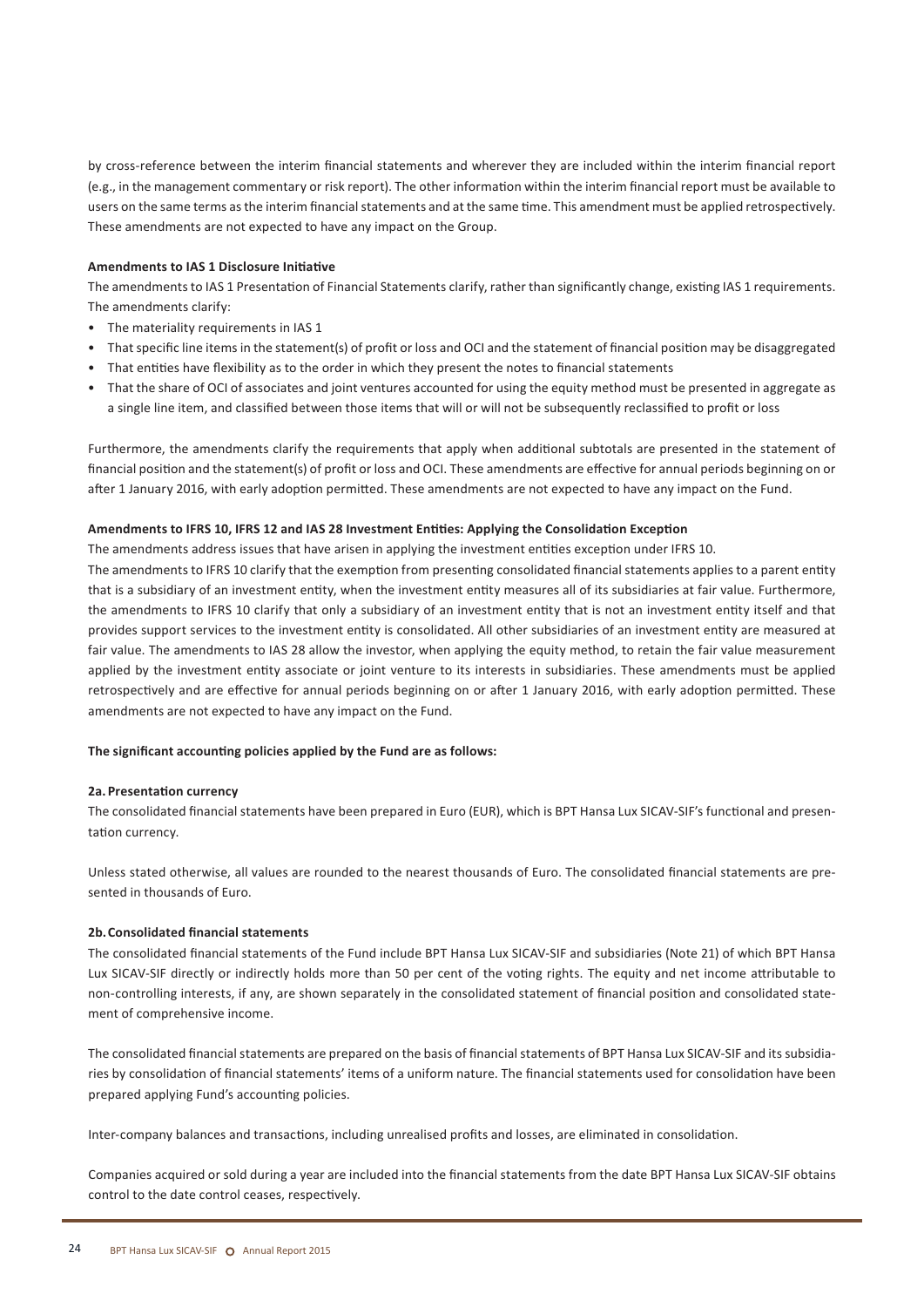The purchase method is applied in the acquisition of new subsidiaries which qualify as business combination, under which the identifiable assets and liabilities and contingent liabilities of these companies are measured at fair value at the acquisition date. Cost of the acquired company consists of fair value of the paid consideration (cash or own shares). If the final determination of the consideration is conditioned by one or several future events, these are only taken into account if the relevant event is likely and the amount can be calculated reliably. Subsequent changes to the fair value of the contingent consideration which is deemed to be an asset or liability, is recognised in accordance with IAS 39 either in profit or loss or as change to other comprehensive income. If the contingent consideration is classified as equity, it shall not be re-measured until it is finally settled within equity.

When the transaction has not been identified as being a business combination, the transaction has been accounted for as acquisition of individual assets and liabilities where the initial purchase consideration is allocated to the separate assets and liabilities acquired, based on their relative fair values.

Assets are recognised in the consolidated statement of financial position when it is probable that future economic benefits will flow to the Fund and the value of the assets can be measured reliably.

Liabilities are recognised in the consolidated statement of financial position when they are probable and can be measured reliably. On initial recognition, assets and liabilities are measured at cost. Subsequently, assets and liabilities are measured as described for each financial statement item below.

Following the Private Placement memorandum ("PPM") of BPT Hansa Lux SICAV-SIF, Northern Horizon Capital GmbH (former BPT Asset Management Germany GmbH) and/or third parties are acting as a limited partner in the SPVS and are holding minority shareholdings. In line with the PPM the Fund structure discloses the following minority shareholding in the Fund's subsidiaries as at 31 December 2015:

- • Northern Horizon Capital GmbH (former BPT Asset Management Germany GmbH) owning 6.18% participation in BPT GmbH & Co. Vermögensverwaltung KG, 0.01% participation in BPT 1 GmbH & Co. Vermögensverwaltung KG and 0.01% in BPT 3 GmbH & Co. Vermögensverwaltung KG;
- • Bauwo Grundstücksgesellschaft GmbH owning 5.99% participation in BPT 3 GmbH & Co. Vermögensverwaltung KG;
- • Kommunalprojekt privatepublicpartnerships GmbH owning 6% participation in BPT 2 GmbH & Co. KG.

In line with the PPM the Fund enjoys full benefit of the economic interest in these subsidiaries, thus no minority interest is recorded.

#### **2c. Investment properties**

Investment properties are real estate properties (land or a building – or part of a building – or both) held (by the owner or by the lessee under a finance lease) to earn rentals or for capital appreciation or both, rather than for the use in the production or supply of goods or services or for administrative purposes; or sale in the ordinary course of business.

Investment property is initially recorded at cost including costs directly resulting from the acquisition such as transfer taxes and legal fees. Costs, adding new or improved qualitiesto an investment property compared to the date of acquisition, and which thereby improve the future yield of the property, are added to cost as an improvement. Costs, which do not add new or improved qualities to an investment property, are expensed in profit or loss under operating expenses.

Under IAS 40, investment properties are valued to fair value, as determined by independent appraisers, being the price that would be received to sell an asset in an orderly transaction between market participants at the measurement date. Valuations are also undertaken on acquisitions and contributions in kind. Two independent valuators: bulwiengesa appraisal GmbH and Dr.-Ing. Egbert Krellmann have been appointed as appraisers of the Fund for the years 2014 and 2015. Their valuations are prepared in accordance with the Practice Statements and Relevant Guidance Notes of the RICS Appraisal and Valuation and approved by both the International Valuation Standards Committee (IVSC) and by the European Group of Valuers' Association (TEGoVA) and by applying the methodology and valuation guidelines as set out by the Royal Institution of Chartered Surveyors in the United Kingdom and in accordance with IAS 40.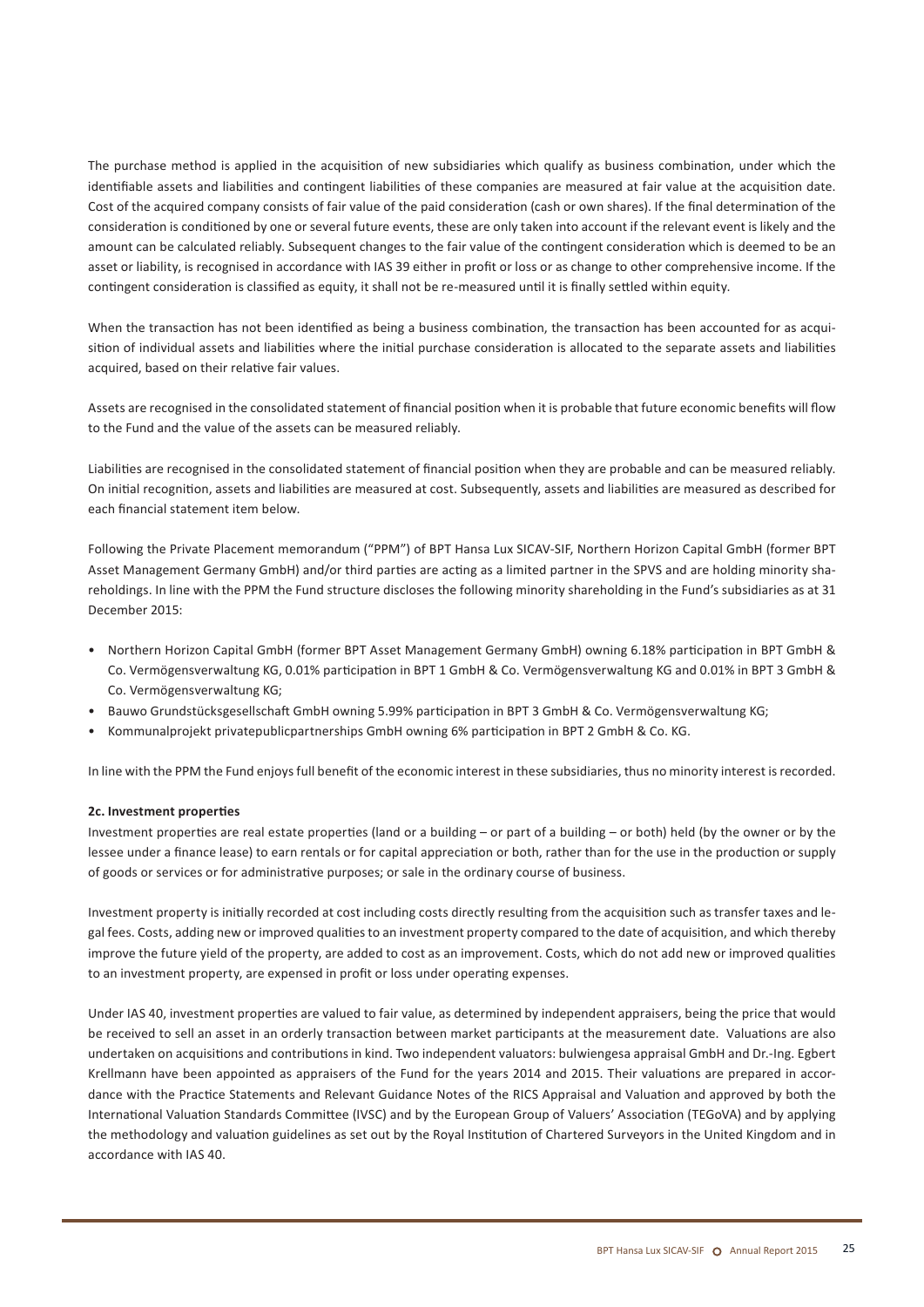Valuations are prepared using the direct capitalization approach. Under the direct capitalization approach, the income and expenses of one year are stabilised and the net resulting operating income is capitalised at a capitalisation or return rate in proportion to the title to the subject property. Such income capitalisation considers the competitive return resulting from alternative instruments of investment into real estate or other property. This calculation excludes the effects of taxes and disposal costs borne by the seller, and is net of transaction costs normally borne by the purchaser. Depreciation is not provided on investment properties.

The fair value does not necessarily represent the liquidation value of the properties which would be dependent upon the price negotiated at the time net of selling costs. The fair value is largely based on estimates as described above which are inherently subjective.

The yield requirement (discount factor) is determined for each property.

Value adjustments are recognised in profit or loss under the items "Gross valuation gains on investment properties" and "Gross valuation losses on investment properties".

#### **2d.Accounts receivable**

Receivables are measured at nominal value less allowances for doubtful debts, if any. The management assesses specific provisions on a customer by customer basis throughout the year.

#### **2e. Cash and cash equivalents**

Cash includes cash on hand and cash with banks. Cash equivalents are short-term, highly liquid investments that are readily convertible to known amounts of cash with original maturities of three months or less and that are subject to an insignificant risk of change in value.

#### **2f. Dividends**

Proposed dividends are recognized as a liability at the time of declaration.

#### **2g. Interest bearing loans and borrowings**

Debts to banks and financial institutions are initially recognised at fair value less transaction costs incurred. Subsequently, these debts items are measured at amortised cost using the effective interest rate method.

The Fund classifies its financial liabilities as current when they are due to be settled within twelve months after reporting date, even if:

- (i) The original term was for a period longer than twelve months; and
- (ii) An agreement to refinance, or to reschedule payments, on a long-term basis is completed after the reporting date and before the consolidated financial statements are authorised for issue.

A financial liability is derecognised when the obligation under the liability is discharged or cancelled or expired.

Where an existing financial liability is replaced by another from the same lender on substantially different terms, or the terms of an existing liability are substantially modified, such an exchange or modification is treated as a derecognising of the original liability and the recognition of a new liability, and the difference in the respective carrying amounts is recognised in profit or loss.

#### **2h.Other liabilities**

Other liabilities, comprising payables to suppliers, guarantee deposits received from tenants and other payables, are measured at amortised cost using the effective interest rate method.

Deferred income is recognised under liabilities and includes received payments for future income.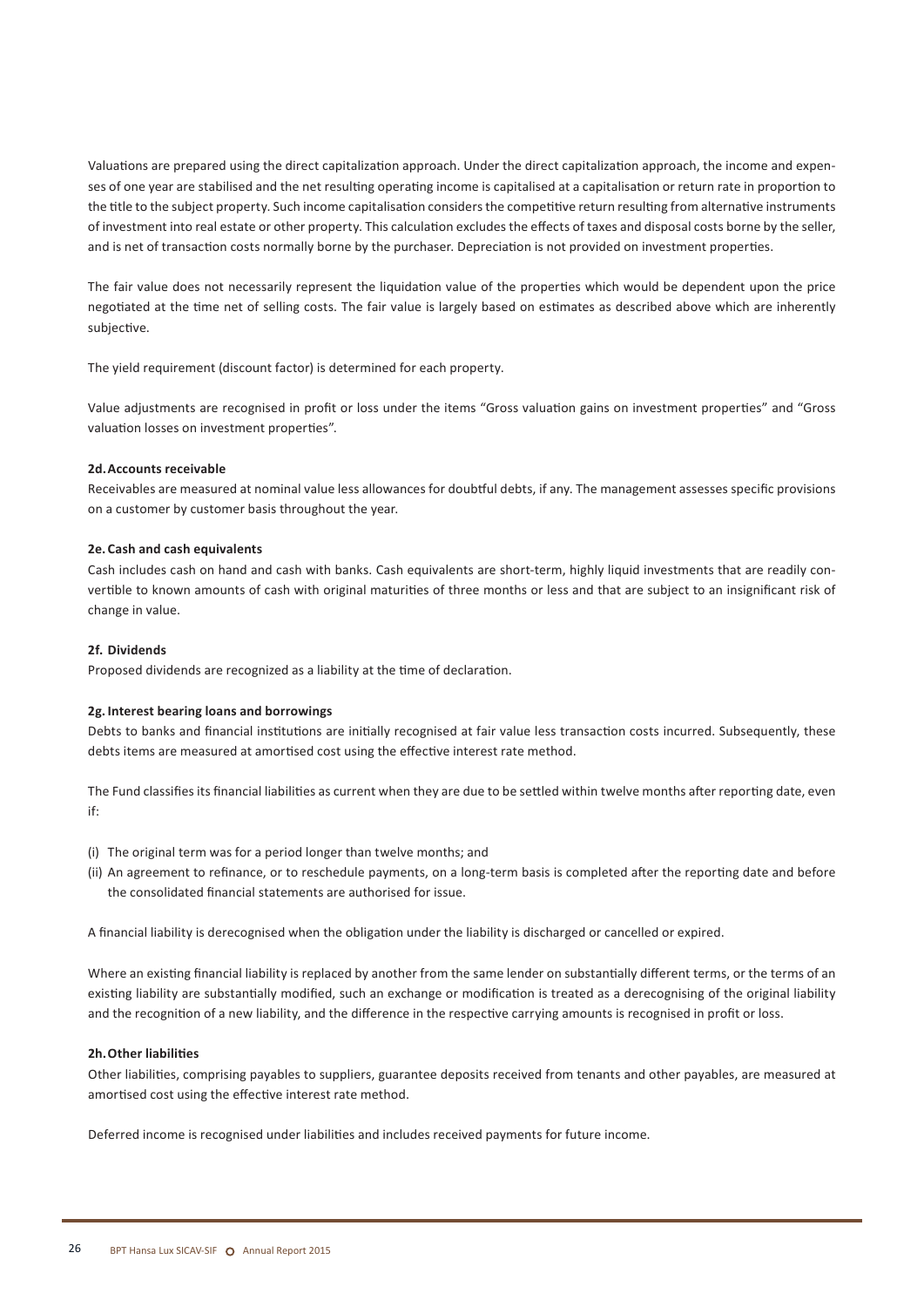#### **2i. Financial assets**

The Fund recognises financial assets on its consolidated statement of financial position when, and only when, the Fund becomes a party to the contractual provisions of the instrument.

Financial assets in the scope of IAS 39 are classified as either financial assets at fair value through profit or loss, loans and receivables, held-to-maturity investments, or available-for-sale financial assets, as appropriate. When financial assets are recognised initially, they are measured at fair value, plus, in case of investments not at fair value through profit or loss, directly attributable transaction costs.

The Fund determines the classification of its financial assets after initial recognition and, where allowed and appropriate, re-evaluates this designation at each financial year-end.

All "regular way" purchases and sales of financial assets that require delivery within the time frame established by regulation or market convention are recognised at trade date (the date that the Fund commits to purchase or sell the asset), otherwise such transactions are treated as derivatives until the settlement day.

A financial asset (or, where applicable, a part of a financial asset or part of a group of similar financial assets) is derecognised where:

- (i) The rights to receive cash flows from the asset have expired;
- (ii) The Fund has transferred its rights to receive cash flows from the asset, or retained the right to receive cash flows from the asset, but has assumed an obligation to pay them in full without material delay to a third party under a "pass-through" arrangement; and
- (iii) The Fund either (a) has transferred substantially all the risks and rewards of the asset, or (b) has neither transferred nor retained substantially all the risks and rewards of the asset, but has transferred control of the asset.

#### **2j. Contingent liabilities**

Contingent liabilities are not recognised in the consolidated financial statements. They are disclosed unless the possibility of an outflow of resources embodying economic benefits is remote.

A contingent asset is not recognised in the consolidated financial statements but disclosed when an inflow or economic benefits is possible.

#### **2k. Subsequent events**

Post-reporting date events that provide additional information about the Fund's position at the reporting date (adjusting events) are reflected in the consolidated financial statements. Post-reporting date events that are not adjusting events are disclosed in the notes when material.

#### **2l. Rental income**

The Fund leases its buildings to customers under agreements that are classified as operating lease.

Rental income represents rents charged to customers and is recognised on a straight line basis, net of any sales taxes, over the lease period to the first break option.

Expense reimbursement income are recognised on gross basis and included in profit or loss when the company is not acting as agent on behalf of third parties and charging the commissions for the collections. Otherwise, revenue is the commissions.

#### **2m. Expenses recognition**

Expenses are accounted for an accrual basis. Expenses are charged to profit or loss, except for those incurred in the acquisition of an investment property which are capitalised as part of the cost of investment and costs incurred to acquire borrowings. Operating expenses comprise costs incurred to earn rental revenue during the financial year to cover operations and maintenance of the own properties.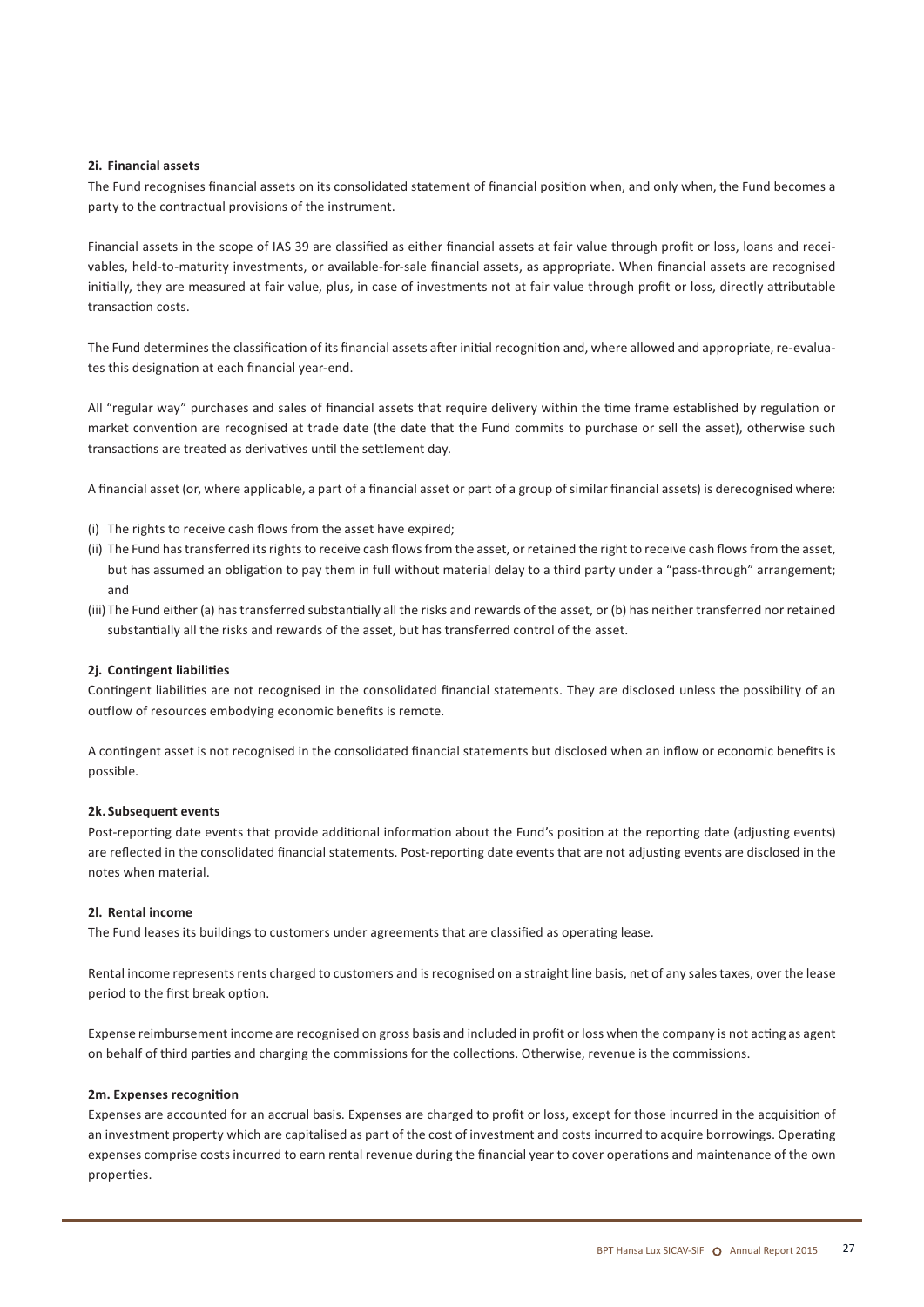#### **2n.Administrative expenses**

Administrative expenses include costs and expenses which were incurred for the management of the investment properties and the Fund during the year.

#### **2o.Current taxation**

The consolidated subsidiaries of the Fund are subject to taxation in the countriesin which they operate. Current taxation is provided for at the applicable current rates on the respective taxable profits.

#### **2p.Deferred taxation**

Deferred income tax is provided using the liability method on temporary differences at the reporting date between tax bases of assets and liabilities and their carrying amounts for financial reporting purposes.

Deferred tax liabilities are recognised for all taxable temporary differences, except:

- i) Where the deferred tax liability arises from the initial recognition of an asset or liability in a transaction that is not a business combination and, at the time of the transaction, affects neither the accounting profit nor taxable profit or loss; and
- ii) In respect of taxable temporary differences associated with investments in subsidiaries, associates and interests in joint ventures, where the timing of the reversal of the temporary differences can be controlled and it is probable that the temporary differences will not reverse in the foreseeable future.

Deferred income tax assets are recognised for all deductible temporary differences, carry forward of unused tax credits and unused tax losses, to the extent that it is probable that taxable profit will be available against which the deductible temporary differences, carry forward of unused tax credits and unused tax losses can be utilised except:

- i) Where the deferred income tax asset relating to the deductible temporary difference arises from the initial recognition of an asset or liability in a transaction that is not a business combination and, at the time of the transaction, affects neither the accounting profit nor the taxable profit or loss; and
- ii) In respect of deductible temporary differences associated with investments in subsidiaries, associates and interest in joint ventures, deferred tax assets are recognised only to the extent that it is probable that the temporary differences will reverse in the foreseeable future and taxable profit will be available against which the temporary differences can be utilised.

The carrying amount of deferred income tax assets is reviewed at each reporting date and reduced to the extent that it is no longer probable that sufficient taxable profit will be available to allow all or part of the deferred income tax assets to be utilised. Unrecognised deferred income tax assets are re-assessed at each reporting date and are recognised to the extent that it has become probable that future taxable profit will allow the deferred tax assets to be recovered.

Deferred income tax assets and liabilities are measured at the tax rates that are expected to apply to the year when an asset is realised or the liability settled, based on tax rates (and tax laws) that have been enacted or substantively enacted at the reporting date.

Deferred tax assets and deferred tax liabilities are offset, if a legally enforceable right exists to set off current tax assets against current tax liabilities and the deferred taxes relate to the same taxable entity and the same taxation authority.

Deferred income tax relating to items recognised directly in equity is recognised in equity and not in profit or loss. Deferred tax items are recognised in correlation to the underlying transaction either in other comprehensive income or directly in equity.

#### **2q.Fair value measurements**

The Fund measures certain financial instruments such as derivatives, and non-financial assets such as investment property, at fair value at the end of each reporting period. Also, fair values of financial instruments measured at amortised cost are disclosed in the financial statements.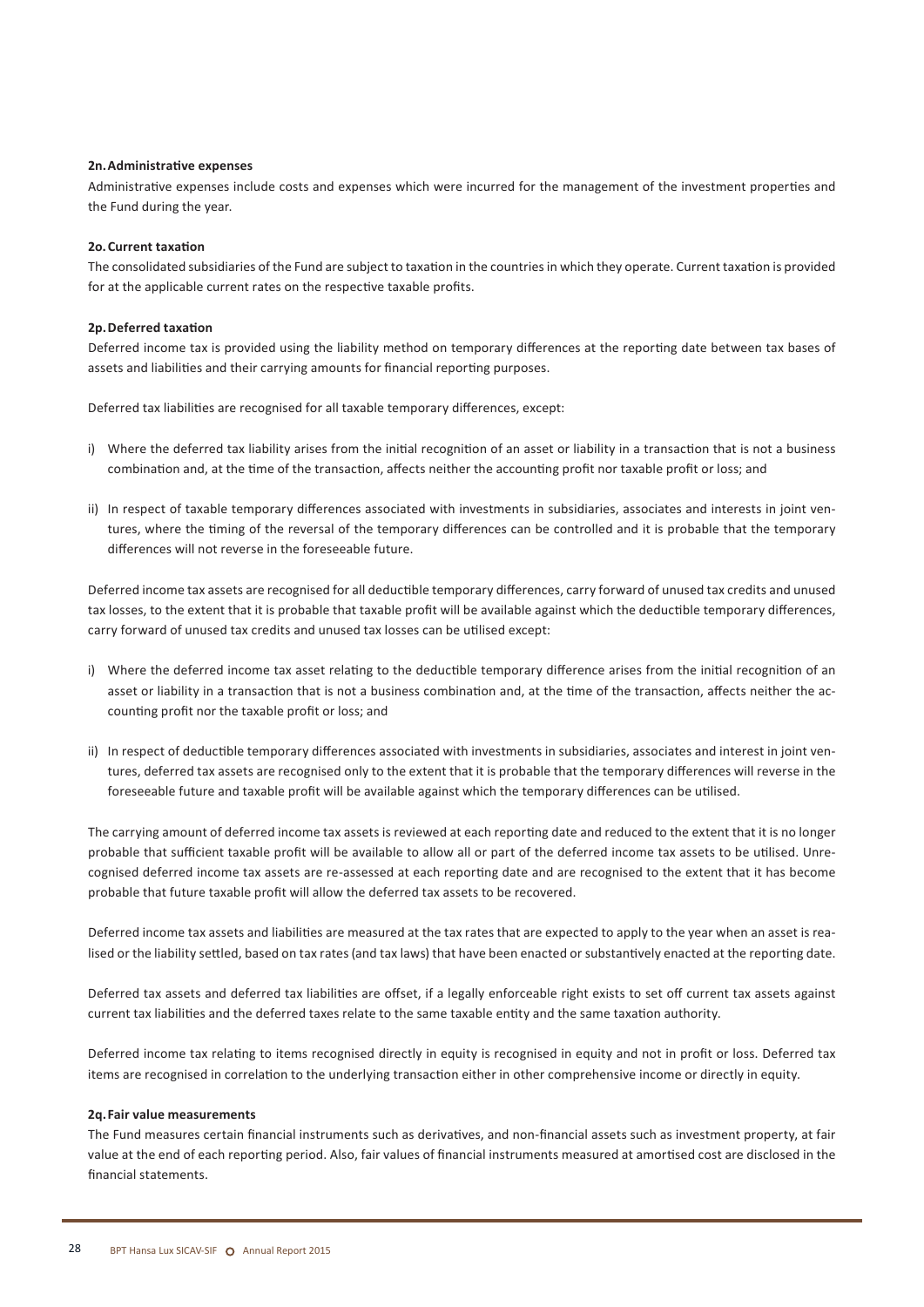Fair value is the price that would be received to sell an asset or paid to transfer a liability in an orderly transaction between market participants at the measurement date. The fair value measurement is based on the presumption that the transaction to sell the asset or transfer the liability takes place either:

- • In the principal market for the asset or liability
- or
- • In the absence of a principal market, in the most advantageous market for the asset or liability

The Fund must be able to access the principal or the most advantageous market at the measurement date.

The fair value of an asset or a liability is measured using the assumptions that market participants would use when pricing the asset or liability, assuming that market participants act in their economic best interest.

A fair value measurement of a non-financial asset takes into account a market participant's ability to generate economic benefits by using the asset in its highest and best use or by selling it to another market participant that would use the asset in its highest and best use.

The Fund uses valuation techniquesthat are appropriate in the circumstances and for which sufficient data are available to measure fair value, maximising the use of relevant observable inputs and minimising the use of unobservable inputs significant to the fair value measurement as a whole:

- Level 1 Quoted (unadjusted) market prices in active markets for identical assets or liabilities;
- • Level 2 Valuation techniques for which the lowest level input that is significant to the fair value measurement is directly or indirectly observable;
- • Level 3 Valuation techniquesfor which the lowest level input that issignificant to the fair value measurement is unobservable.

For assets and liabilities that are recognised in the financial statements on a recurring basis, the Fund determines whether transfers have occurred between levels in the hierarchy by re-assessing categorisation (based on the lowest level input that is significant to the fair value measurement as a whole) at the end of each reporting period.

#### **2r. Significant accounting judgments, estimates and assumptions**

The preparation of the Fund's consolidated financial statements requires management to make judgments, estimates and assumptions that affect the reported amounts of revenues, expenses, assets and liabilities, and the disclosure of contingent liabilities, at the reporting date. However, uncertainty about these assumptions and estimates could result in outcomes that could require a material adjustment to the carrying amount of the asset or liability affected in the future.

#### *Judgments*

#### *Classification of investment property*

The Fund determines whether a property qualifies asinvestment property. Investment in property mainly comprisesthe investment in land and buildings in the form of offices, commercial warehouse, retail for residential properties which are not occupied substantially for use by, or in the operations of, the Fund, nor for sale in the ordinary course of business, but are held primarily to earn rental income and capital appreciation by leasing to third parties under long term operating leases.

#### *Operating lease contracts – Fund as lessor*

Leases in which substantially all risks and rewards of ownership are retained by another party, the lessor, are classified as operating leases. The Fund had determined, based on an evaluation of the terms and conditions of the arrangements that it retains all the significant risks and rewards of ownership of these properties and so accounts for these leases as operating leases.

#### *Deferred tax*

The Fund is subject to income and capital gains taxes in numerous jurisdictions. Significant judgment is required in determining the total provision for income and deferred taxes. There are many transactions and calculations for which the ultimate tax determinati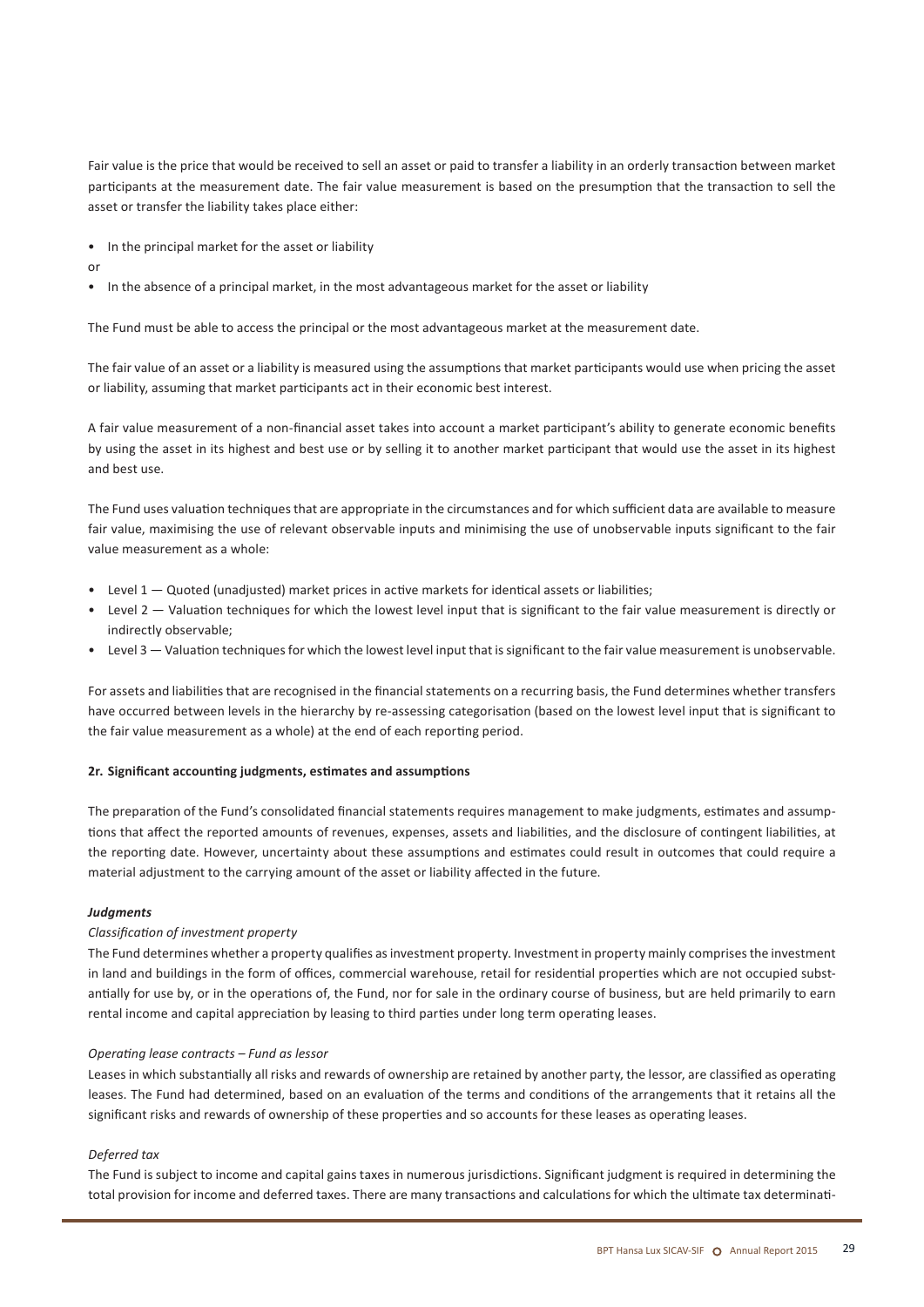on and timing of payment is uncertain during the ordinary course of business. In particular, the effective tax rate applicable on the temporary differences on investment properties depends on the way and timing the investment property will be disposed of. The Fund recognises liabilities for anticipated tax issues based on estimates of whether additional taxes will be due. Where the final tax outcome of these matters is different from the amounts that were initially recorded, such differences will impact the income and deferred tax provisions in the year in which the determination is made.

#### *Determining whether the Fund meets the definition of an investment entity according to IFRS 10* To meet the definition of an investment entity, the following criteria must be met:

- An entity obtains funds from one or more investors for the purpose of providing those investors with investment services;
- An entity commits to its investors that its business purpose is to invest funds solely for returns from capital appreciation, investment income or both; and
- – An entity measures and evaluates the performance of substantially all of its investments on a fair value basis.

The Fund reports its investments at fair value under IFRS 40, 'Investment Properties' in the consolidated financial statements. However, the entity's key management personnel do not rely solely on fair value of the properties as the primary attribute to evaluate the performance of substantially all its investments and to make investment decisions. Instead, other indicators are used to evaluate performance and make investment decisions which comprise of prospective leases, occupancy rate, lease term, future rents, property yield, property location, net property income, tenant quality/ profile and many other variables and market conditions.

The Board of Directors of the Fund has therefore concluded that the Fund does not meet the definition of an investment entity and therefore is not exempted from consolidating its controlled entities.

#### *Estimates and assumptions*

#### *Deferred tax assets*

Deferred tax assets are recognised for all unused tax losses to the extent that it is probable that taxable profit will be available against which the losses can be utilised. Significant management judgment is required to determine the amount of deferred tax assets that can be recognised, based upon the likely timing and level of future taxable profits together with future tax planning strategies.

#### *Fair value of investment properties*

The Fund carries its investment properties at fair value, with changes in fair value being recognised in profit or loss. The Fund engaged two independent valuation specialists to determine fair value as at 31 December 2014 and 31 December 2015. The valuators used a valuation technique based on a direct capitalization approach as there is a lack of comparable market data because of the nature of the property. The determined fair value of the investment properties is the most sensitive to the estimated yield. The key assumptions used to determine the fair value of the investment property, are further explained in Note 9.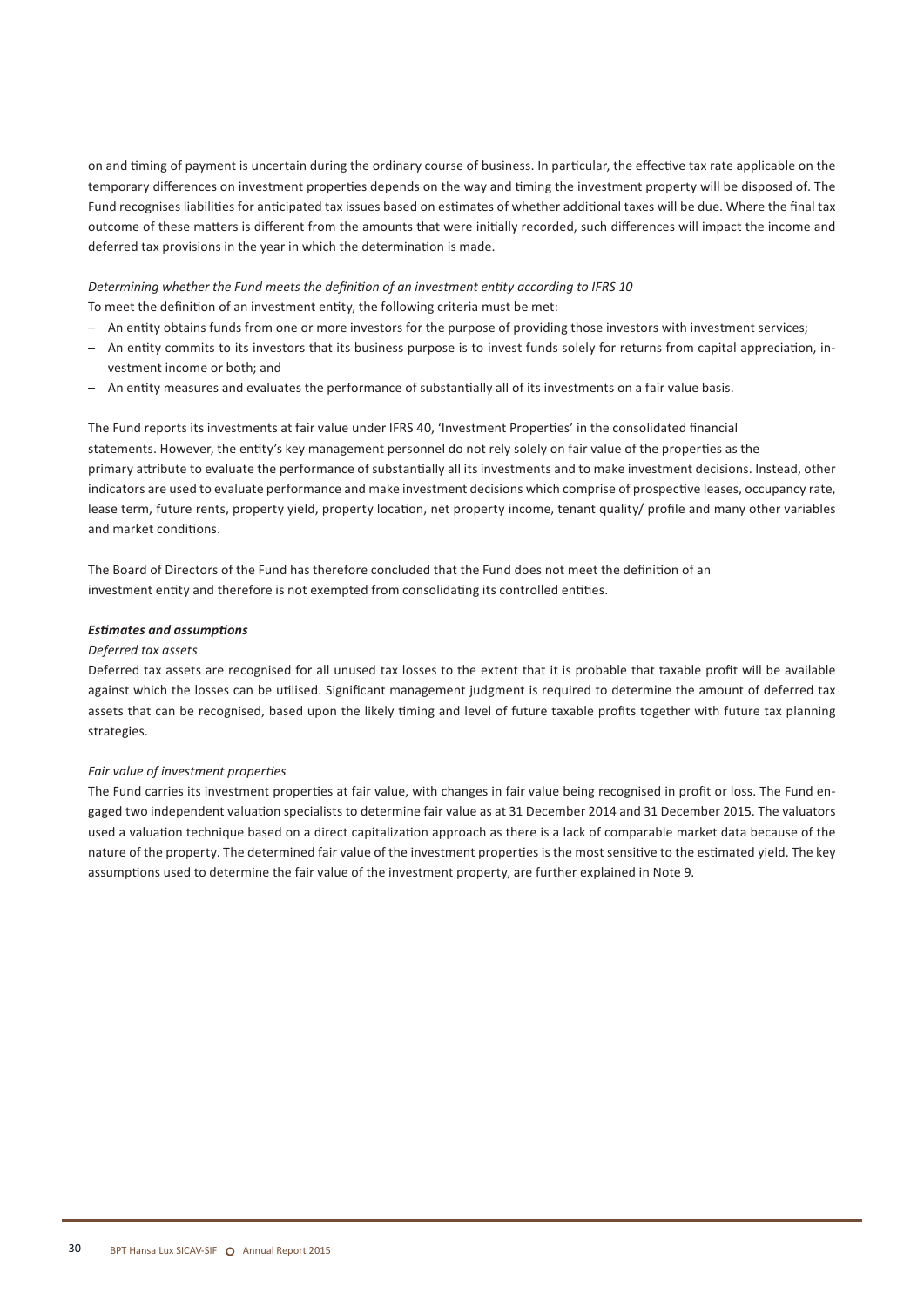## 3. Fund's risk management policy

#### **3a. Risk relating to investment in real estate**

Investment in real estate is subject to varying degrees of risk. The main factors which affect value of investment include:

- (i) Changes in the general economic climate;
- (ii) Conditions in the market in which invested real estate operate;
- (iii) Government regulations and taxation:
- (iv) Availability of investment opportunities in real estate;
- (v) Property damage and business interruption in relation to it, third party liability.

The key elements of the Fund's risk reduction strategy shall include (described in more detail in the Fund's PPM dated 29 June 2012):

- (i) At least 80% of all investments must be of a long-term nature, thereby reducing the risk of high vacancy ratios. All buildings will be maintained at a high standard to ensure that the underlying values are protected.
- (ii) The Fund will own a diversified portfolio of properties that are spread across geographies and segments; once fully invested, the Fund is expected to own a portfolio of 100,000 – 150,000 square meters.
- (iii) The Fund will have a key focus on managing the vacancy rate at the portfolio level by seeking to have lease agreements of different length in order for leases to expire gradually over the Fund's life, to the extent possible.
- (iv) The Fund will seek to establish a diversified tenant base spread across many industries/sectors.
- (v) Each major investment will be reviewed and approved by the Board of Directors. Comprehensive commercial, legal, technical and tax due diligence will be performed on each acquisition. Only reputable and independent advisers with strong track records in the field of acquisitions will be selected when assessing and evaluating
- (vi) various investment opportunities.
- (vii) Insurance will be organized through a national or international insurance company. Subject to location and use of the properties, insurance will include loss of rent coverage of at least 12 months in the case of terrorist attacks, fire, destruction of a particular property, or any other event that might damage the property.
- (viii) Only leading national or international companies with approved track record such as Ernst & Young, PricewaterhouseCoopers, Deloitte or KPMG will provide tax, financial, and accounting advice.

To address these risks the Fund is subject to the following investment diversification policy that are described in more detail in the Fund's PPM:

- (i) Following the investment period no more than 15% of the final Fund's GAV will be invested in any single real estate property;
- (ii) The ten largest investments may not be more than 50% of the final Fund's GAV; and
- (iii) The Fund will not invest more than 30% of its NAV in one real estate company.

As of 31 December 2015, 48.57% of Fund's GAV is invested in a single real estate property located in Takustraße 39 / Lansstraße 2, D – 14195 Berlin-Dahlem; 17.66% of the of Fund's GAV is invested in another single real estate property located in Bessemerstraße 82, D – 12103 Berlin, OT Schöneberg; 15.37% of the of Fund's GAV is invested in a third single real estate property located in Schlenzigstrasse 8, D – 21107, Hamburg.

In this respect it has to be noted, that the present portfolio size has not reached the size of EUR 1,000,000,000 initially planned. Furthermore, an extraordinary general meeting of shareholders in 2010 has decreased the targeted Fund size to EUR 300,000,000 before the investment period expired. Therefore, management sees the above mentioned "passive breach" of the Fund's diversification policy not as a Fund's compliance issue, but more as a fact, that less equity could be raised during the initial planned investment period. As a result, the initial portfolio could not be increased.

#### **3b. Significant accounting judgments, estimates and assumptions**

In 2013 the management has taken action to start disposing the properties with no future value enhancement and to re-investing the funds into (more) smaller assets with the aim that no more than 15% of the final Fund's GAV will be invested in any single real estate property, if the interest of the Fund and the shareholder so justifies. Additionally, further activities to restructure the Fund to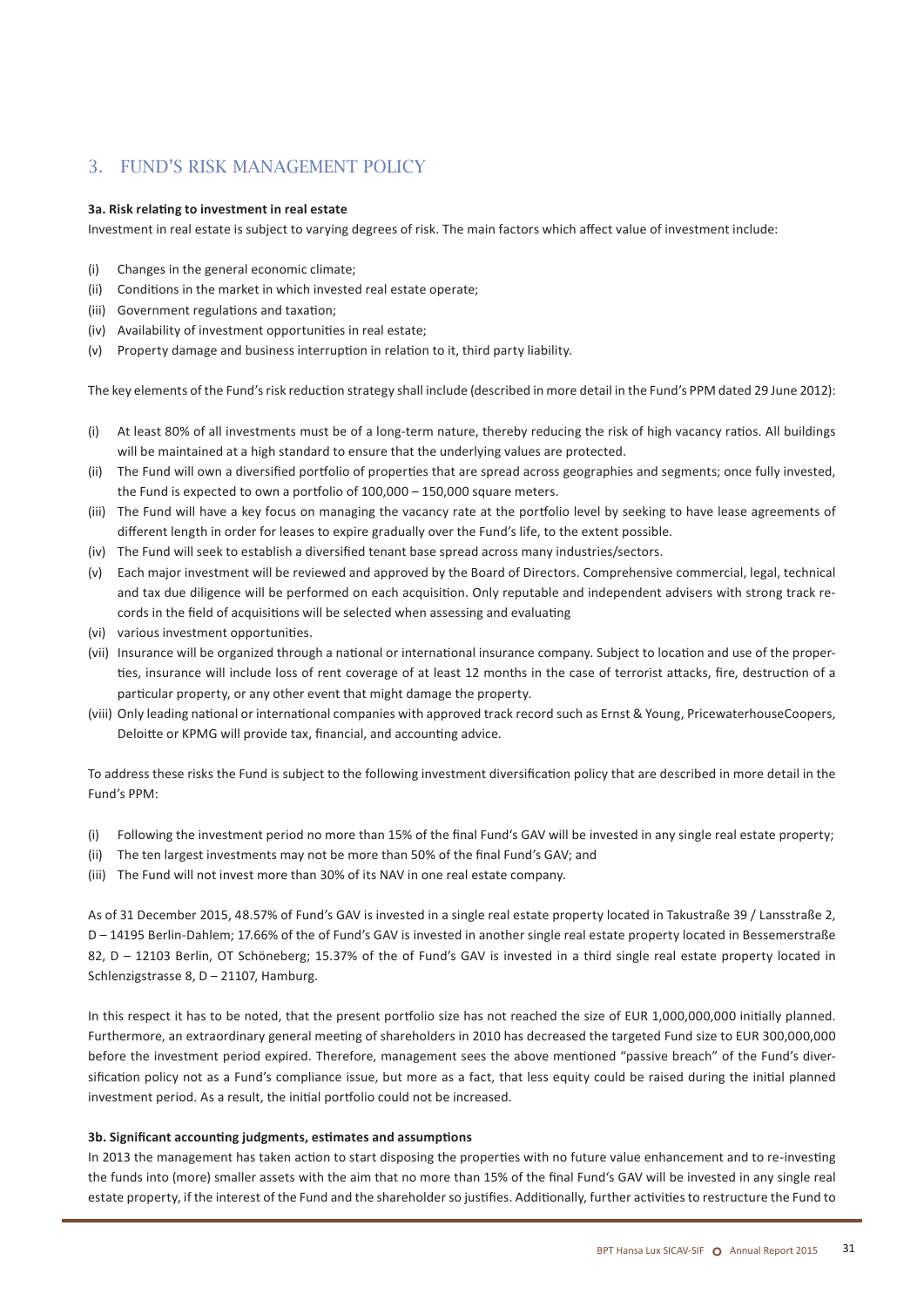an umbrella fund are under review, in order to open the investment possibility again for existing and new investors and to increase the Fund size.

#### **3c. Credit risk**

The Fund's procedures are in force to ensure on a permanent basisthat properties are leased to customers with an appropriate credit history and do not exceed an acceptable credit exposure limit. Major acquisition and project finance credit risks are minimised by sharing these risks with banks and insurance companies. Credit risks related to the placement of liquid funds and to trading in financial instruments (counterparty credit risks) are minimised by making agreements only with the most reputable domestic and international banks and financial institutions.

The maximum exposure to credit risk is represented by the carrying amount of each financial asset, including derivative financial instruments, if any, in the consolidated statement of financial position.

#### **3d. Interest rate risk**

The Fund is exposed to interest rate risk primarily through market value changes to the net debt portfolio (price risk) and also through changes in interest rates. Fluctuations in interest rates affect the interest expense. There is the risk management policy to secure the long-term loans to a fixed rate for their whole life. In order to achieve this, the Fund enters into fixed rate loans (Note 19b).

At 31 December 2015 and 2014 100% of the Fund's borrowings are at fixed interest rate, therefore, changes in interest rate has no impact on Fund's equity and Fund's profit before tax.

#### **3e. Liquidity risk**

The investments made by the Fund will be illiquid in nature. The ability of the Fund to liquidate its investments at attractive prices at appropriate times will depend on a number of factors that may be outside of the control of the management. The Fund's management reviews the liquidity of the assets held within the Fund based on current market conditions on a regular basis.

The Fund's objectives are to maintain a balance between continuity of funding and flexibility through the use of bank loans. Based on the carrying value of borrowings reflected in the consolidated financial statements, 2.7% of Fund's borrowings will mature in less than one year at 31 December 2015 (2014: 2.8%). The table below summarises the maturity profile of Fund's financial liabilities at 31 December 2015 and 2014.

|                                       |                          | Less than 1 |                          |                          |              |
|---------------------------------------|--------------------------|-------------|--------------------------|--------------------------|--------------|
| <b>'000 Euro</b>                      | On demand                | year        | 1-5 years                | >5 years                 | <b>Total</b> |
|                                       |                          |             |                          |                          |              |
| Year ended 31 December 2015           |                          |             |                          |                          |              |
| Interest bearing loans and borrowings | $\overline{\phantom{a}}$ | 2,511       | 28,766                   | 8,785                    | 40,062       |
| Trade and other payables              | $\overline{\phantom{a}}$ | 97          | $\overline{\phantom{a}}$ | $\overline{\phantom{a}}$ | 97           |
| Other liabilities                     | $\overline{\phantom{a}}$ | 296         | 23                       | 99                       | 418          |
| <b>Total current and non-current</b>  | ٠                        | 2,904       | 28,789                   | 8,884                    | 40,577       |
|                                       |                          |             |                          |                          |              |
| Year ended 31 December 2014           |                          |             |                          |                          |              |
| Interest bearing loans and borrowings | $\qquad \qquad -$        | 2,607       | 33,922                   | 4,490                    | 41,019       |
| Income tax payable                    | $\overline{\phantom{a}}$ | 39          | $\overline{\phantom{m}}$ | $\overline{\phantom{a}}$ | 39           |
| Trade and other payables              |                          | 149         | $\overline{\phantom{a}}$ |                          | 149          |
| Other liabilities                     | $\overline{\phantom{a}}$ | 315         | 89                       | 22                       | 426          |
| <b>Total current and non-current</b>  |                          | 3,110       | 34,011                   | 4,512                    | 41,633       |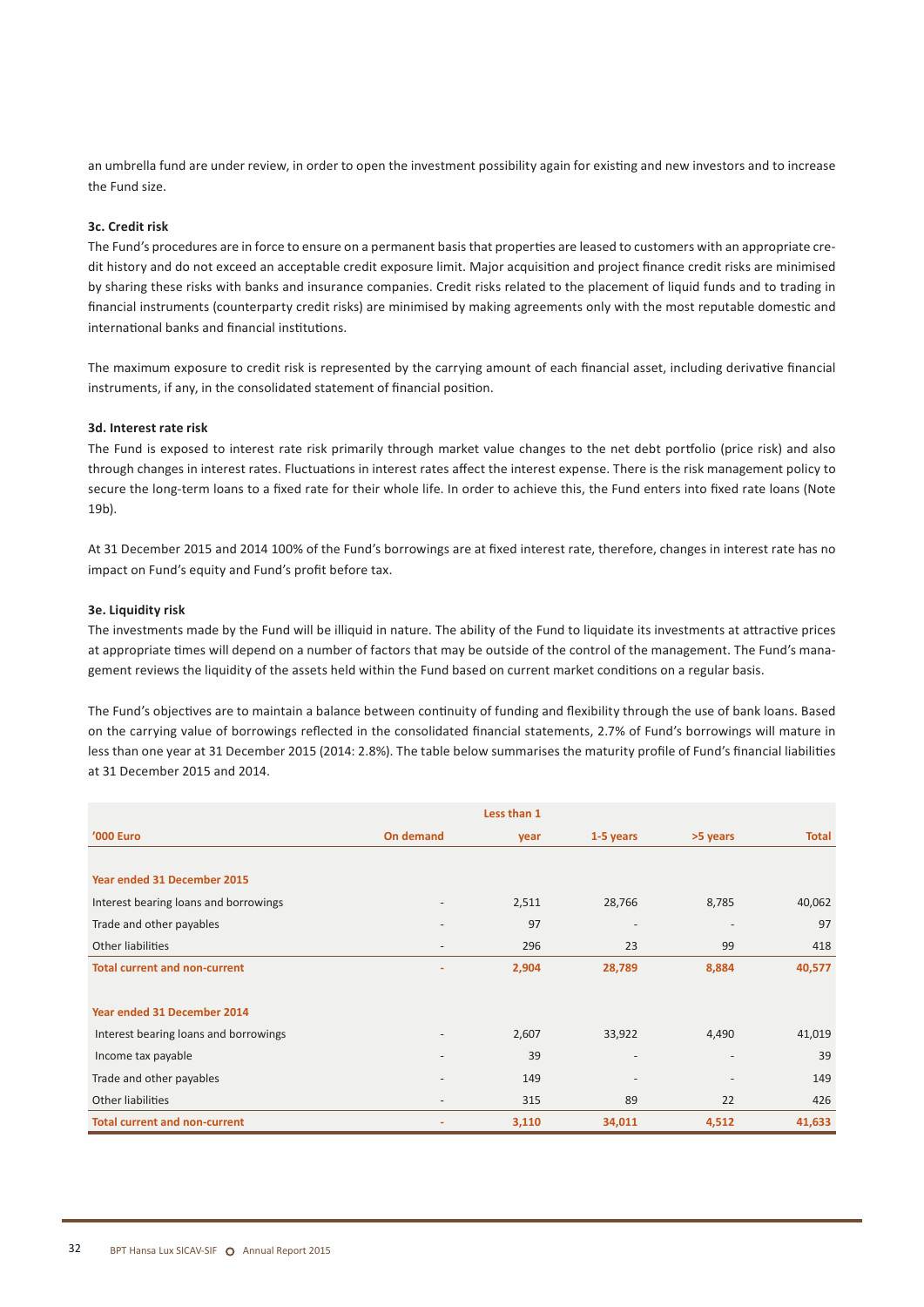#### **3f. Foreign exchange risk**

The Fund holds financial assets and financial liabilities denominated in the Euro, which is its functional currency. The Fund, therefore, has no risk from movements in exchange rates of other currencies against Euro.

#### **3g. Capital management**

The Fund monitors capital using gearing ratio, which is determined by dividing borrowings by the sum of subscribed capital and borrowings. The Fund's target gearing ratio is maximum 70% that should be reached when the Fund is fully invested.

| <b>'000 Euro</b>                               | 2015   | 2014   |
|------------------------------------------------|--------|--------|
|                                                |        |        |
| Interest bearing loans and borrowings          | 34,165 | 34,054 |
| <b>Total borrowings</b>                        | 34,165 | 34,054 |
|                                                |        |        |
| Subscribed capital                             | 24,348 | 24,348 |
|                                                |        |        |
| <b>Total borrowings and subscribed capital</b> | 58,513 | 58,402 |
|                                                |        |        |
| <b>Gearing ratio</b>                           | 58.4%  | 58.3%  |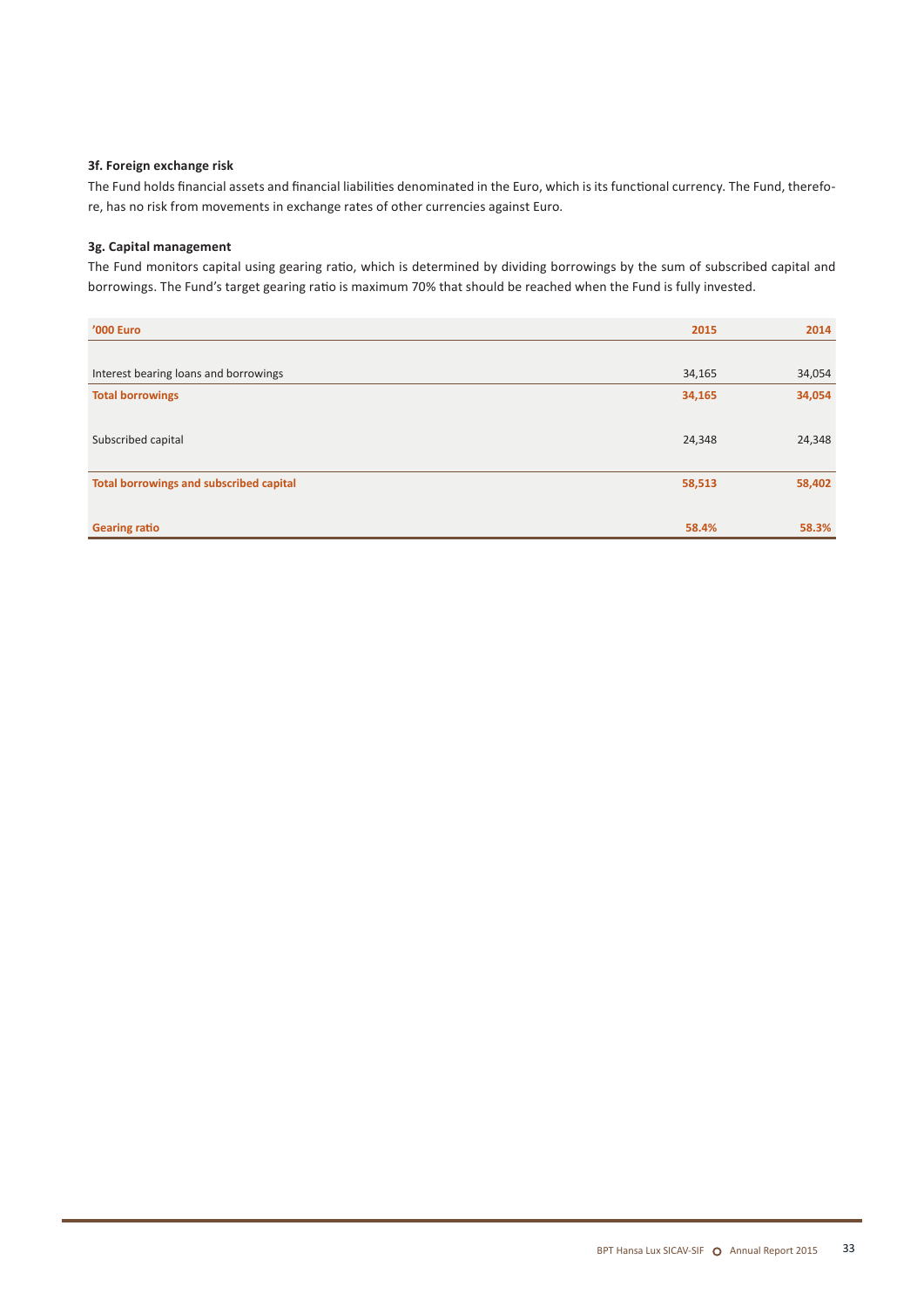## 4. Cost of rental activities

| <b>'000 Euro</b>                       | 2015 | 2014 |
|----------------------------------------|------|------|
|                                        |      |      |
| Real estate taxes                      | 281  | 281  |
| Repair and maintenance                 | 114  | 125  |
| Utilities                              | 176  | 178  |
| Property management expenses           | 158  | 157  |
| Property insurance                     | 83   | 81   |
| Bad debt allowances                    | 13   | 40   |
| Other costs                            | 50   | 44   |
| <b>Total cost of rental activities</b> | 875  | 906  |

In 2015, EUR 513 thousand of total rental activities costs were recharged to the tenants (2014: EUR 511 thousand). The recharged amount is included in the rental income balance.

## 5. Administrative expenses

| '000 Euro                                   | 2015 | 2014 |
|---------------------------------------------|------|------|
|                                             |      |      |
| Management fee                              | 434  | 447  |
| External consultant expenses                | 209  | 212  |
| Board fees and other Board related expenses | 86   | 65   |
| Other                                       | 5    | 6    |
| <b>Total</b>                                | 734  | 730  |

Northern Horizon Capital A/S is entitled to a base management fee equivalent to a percentage of the value of the Fund's investment in real estate. A quarterly management fee is based on the investment properties GAV at the end of each calendar quarter and charged 0.75% of the GAV per annum of the real estate portfolio.

## 6. Financial income

| '000 Euro              | 2015                     | 2014 |
|------------------------|--------------------------|------|
|                        |                          |      |
| Other financial income | $\overline{\phantom{0}}$ | 239  |
| <b>Total</b>           | $\sim$                   | 239  |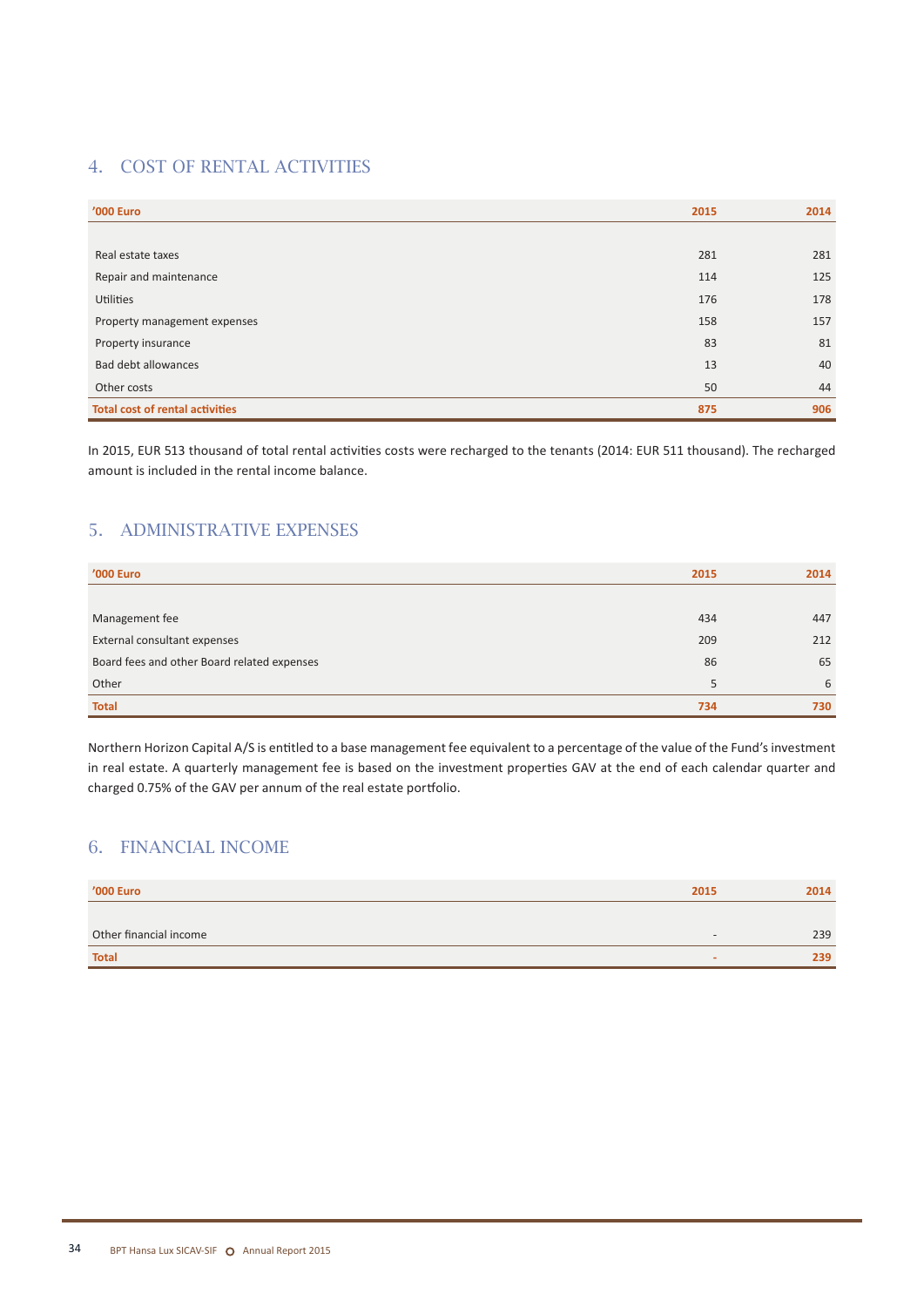## 7. Financial expenses

| <b>'000 Euro</b>         | 2015  | 2014  |
|--------------------------|-------|-------|
|                          |       |       |
| Interest on bank loans   | 1,687 | 1,704 |
| Other financial expenses | 18    | 15    |
| Other interest expenses  | 29    | $-$   |
| <b>Total</b>             | 1,734 | 1,719 |

## 8. Income tax

BPT Hansa Lux SICAV-SIF is subject to an income tax (corporate income tax and municipal business tax) at the global rate of 29.22% (2014: 29.22%). However, BPT Hansa Lux SICAV-SIF can exempt from its tax base all investment income or capital gains attributable to securities.

Real estate revenues, or capital gains derived from real estate are subject to taxes by assessment in the countries where real estate is situated. The Fund's subsidiaries depreciate their historical property cost in accordance with applicable tax regulations. Depreciation is deducted from taxable profits in determining current taxable income.

The major components of income tax for the years ended 31 December 2015 and 2014 are:

| <b>'000 Euro</b>                                                     | 2015  | 2014 |
|----------------------------------------------------------------------|-------|------|
|                                                                      |       |      |
| Consolidated statement of comprehensive income                       |       |      |
| Tax on taxable income for the year                                   | 6     | (4)  |
| Tax related prior periods*                                           | (131) |      |
| Adjustment of deferred tax for the year                              | (263) | 394  |
| Income tax expense reported in the income statement                  | (388) | 390  |
| Revaluation of derivative instruments to fair value                  |       |      |
| Income tax expense reported in other comprehensive income            |       |      |
| Income tax expense reported in the statement of comprehensive income | (388) | 390  |

\*Tax paid in relation to Weinmeister property disposal in 2013.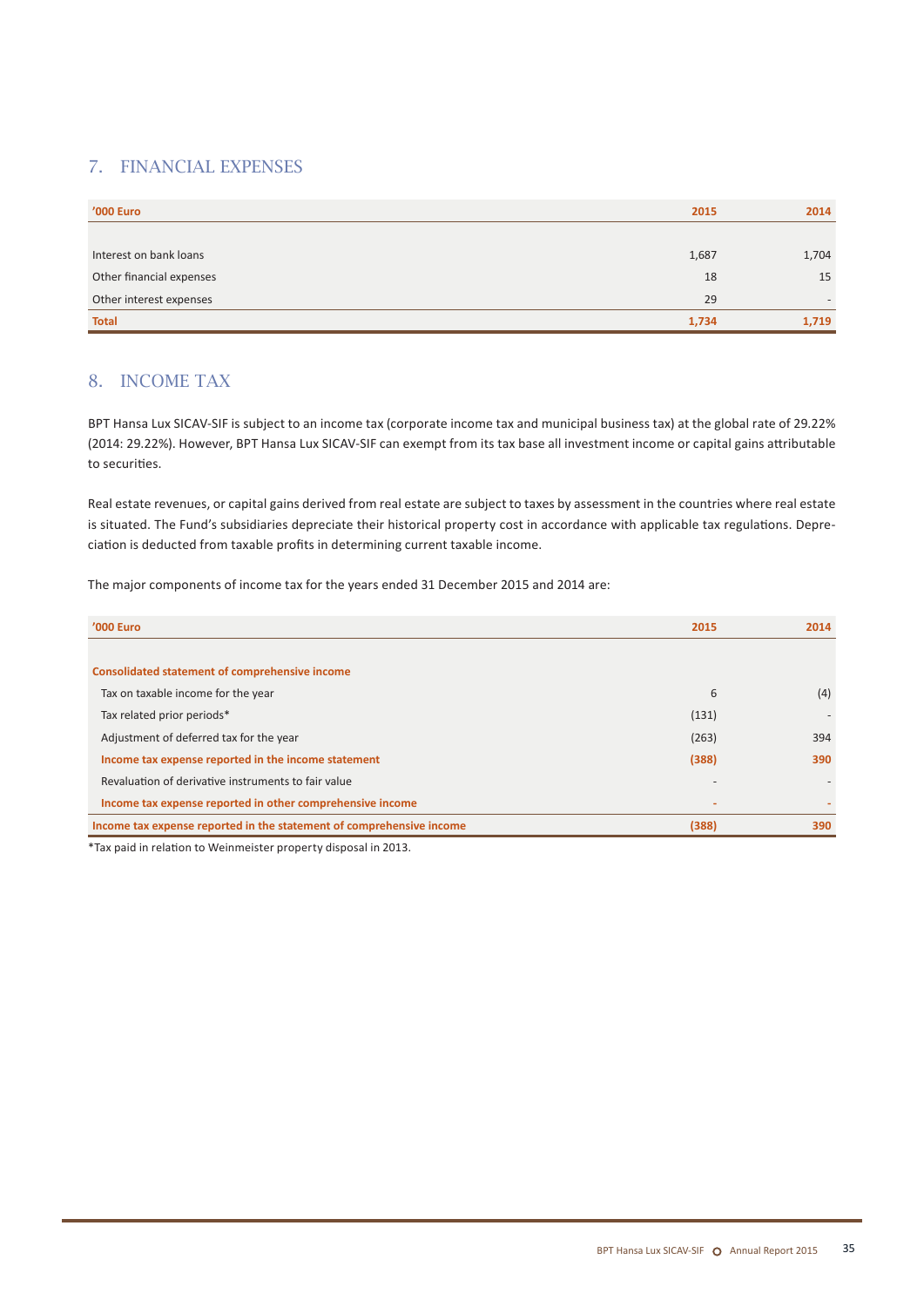Deferred income tax as at 31 December 2014 and 2013 relates to following:

|                                                             | <b>Consolidated statement of</b> |                    | <b>Consolidated income</b> |           |
|-------------------------------------------------------------|----------------------------------|--------------------|----------------------------|-----------|
|                                                             |                                  | financial position |                            | statement |
| '000 Euro                                                   | 2015                             | 2014               | 2015                       | 2014      |
|                                                             |                                  |                    |                            |           |
| <b>Deferred tax liability</b>                               |                                  |                    |                            |           |
| Investment property fair and tax value differences          | (1, 132)                         | (1,024)            | (108)                      | (527)     |
|                                                             | (1, 132)                         | (1,024)            | (108)                      | (527)     |
| Deferred tax assets                                         |                                  |                    |                            |           |
| Tax losses brought forward                                  | 925                              | 1,080              | (155)                      | 921       |
|                                                             | 925                              | 1,080              | (155)                      | 921       |
| Deferred income tax asset/ (liability), net                 | (207)                            | 56                 |                            |           |
| Deferred income tax expenses/(income)                       |                                  |                    | (263)                      | 394       |
|                                                             |                                  |                    |                            |           |
| Reflected in the statement of financial position as follows |                                  |                    |                            |           |
| Deferred tax assets                                         | 925                              | 1,080              |                            |           |
| Deferred tax liability                                      | (1, 132)                         | (1,024)            |                            |           |
| Deferred income tax liability, net                          | (207)                            | 56                 |                            |           |

The tax losses incurred by the Fund's German entities were recognised to the extent it can be utilised in near future.

The reconciliation between tax expense and accounting profit for the years ended 31 December 2015 and 2014 is as follows:

| <b>'000 Euro</b>                                         | 2015  | 2014     |
|----------------------------------------------------------|-------|----------|
| Profit/ (loss) before income tax                         | 1,590 | (1, 165) |
| At Luxembourg statutory tax rate of 29.22% (2014:29.22%) | (468) | 454      |
| Effect of different tax rates in other countries         | 208   | (64)     |
| Adjustments related to previous year                     | (131) |          |
| Total income tax expenses                                | (388) | 390      |

Summary of taxation rates by country is presented below:

|            | 2015    | 2014    |
|------------|---------|---------|
| Germany    | 15.825% | 15.825% |
| Luxembourg | 29.22%  | 29.22%  |

The subsidiaries in Germany are not subject to the German income tax. BPT Hansa Lux SICAV-SIF is the limited tax payer in Germany on the income received from its partnership interest held in the subsidiaries at a tax rate of 15.825% in 2015 and 2014.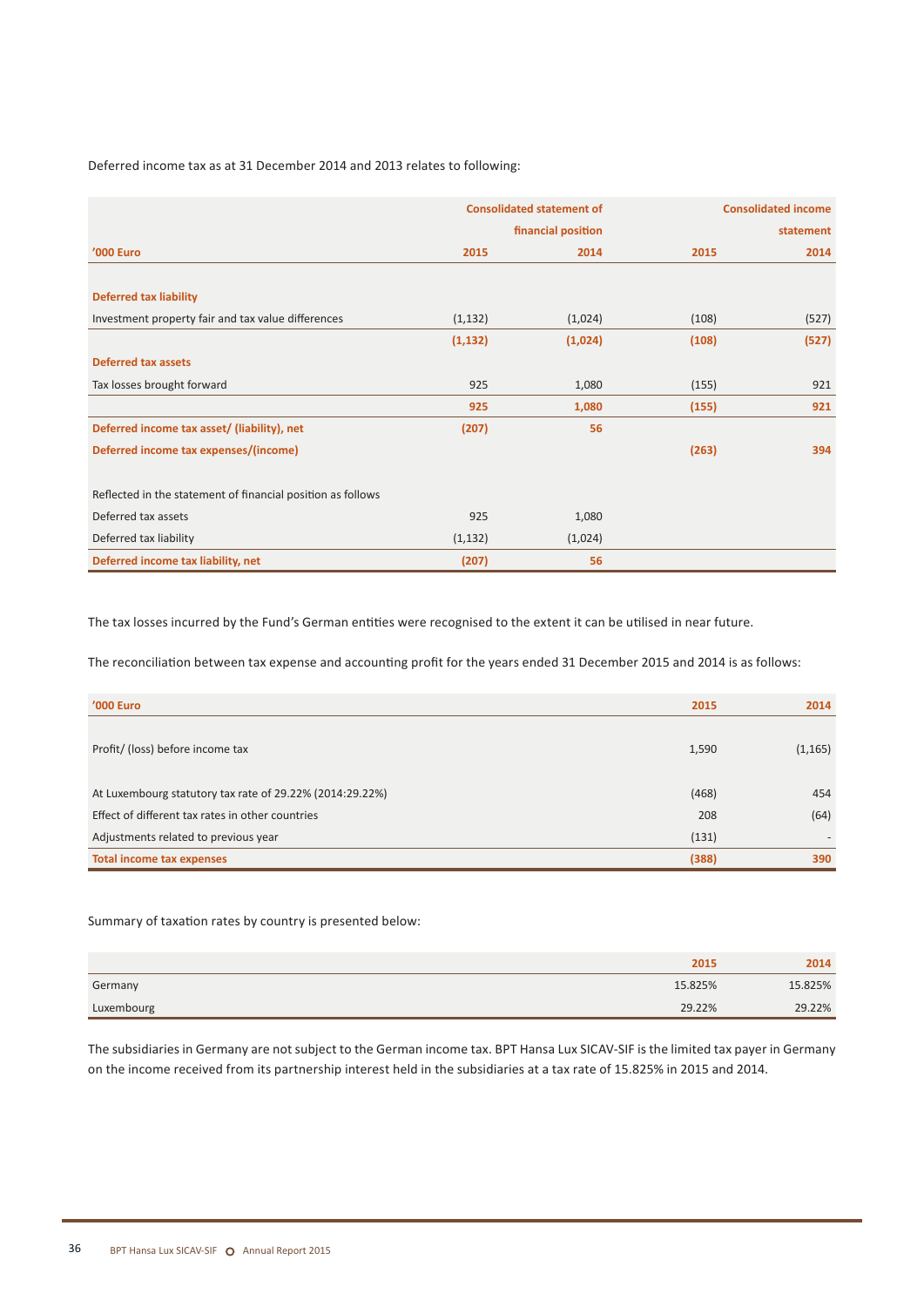## 9. Investment property

Investment property represents buildings, which are rented out under lease contracts.

The fair value of the investment properties was jointly appraised by two independent valuators bulwiengesa appraisal GmbH and Dr.-Ing. Egbert Krellmann (publicly appointed and sworn expert), in accordance with the Practice Statements and Relevant Guidance Notes of the RICS Appraisal and Valuation and approved by both the International Valuation Standards Committee (IVSC) and by the European Group of Valuers' Association (TEGoVA). In accordance with that basis, the market value is an estimated amount for which a property should exchange on the date of valuation between a willing buyer and a willing seller in an arm's length transaction after proper marketing wherein the parties had each acted knowledgeably, prudently and without compulsion. Prior year valuations were also performed by two independent valuators bulwiengesa appraisal GmbH and Dr.-Ing. Egbert Krellmann.

The appraisers derive the fair value by applying the methodology and valuation guidelines as set out by the Royal Institution of Chartered Surveyors in the United Kingdom and in accordance with IAS 40.

Investment properties were valued on an annual basis, as required by the Fund's Private Placement Memorandum dated 29 June 2012.

| <b>'000 Euro</b>                                 | 2015                     | 2014    |
|--------------------------------------------------|--------------------------|---------|
| Cost                                             |                          |         |
| <b>Balance at 1 January</b>                      | 60,332                   | 60,217  |
| Additions (subsequent expenditure)               | $\overline{\phantom{a}}$ | 115     |
| <b>Cost at 31 December</b>                       | 60,332                   | 60,332  |
|                                                  |                          |         |
| <b>Fair valuations</b>                           |                          |         |
| Accumulated fair value adjustment at 1 January   | (2,732)                  | (217)   |
| <b>Disposals</b>                                 | $\overline{\phantom{a}}$ |         |
| Net revaluation gain (loss) for the year         | 900                      | (2,515) |
| Accumulated fair value adjustment at 31 December | (1,832)                  | (2,732) |
|                                                  |                          |         |
| <b>Carrying amount at 31 December</b>            | 58,500                   | 57,600  |

In 2009, the Fund has received a government grant of EUR 3,760 thousand for development of Berlin-Dahlem Campus, which decreased the acquisition cost of the investment property.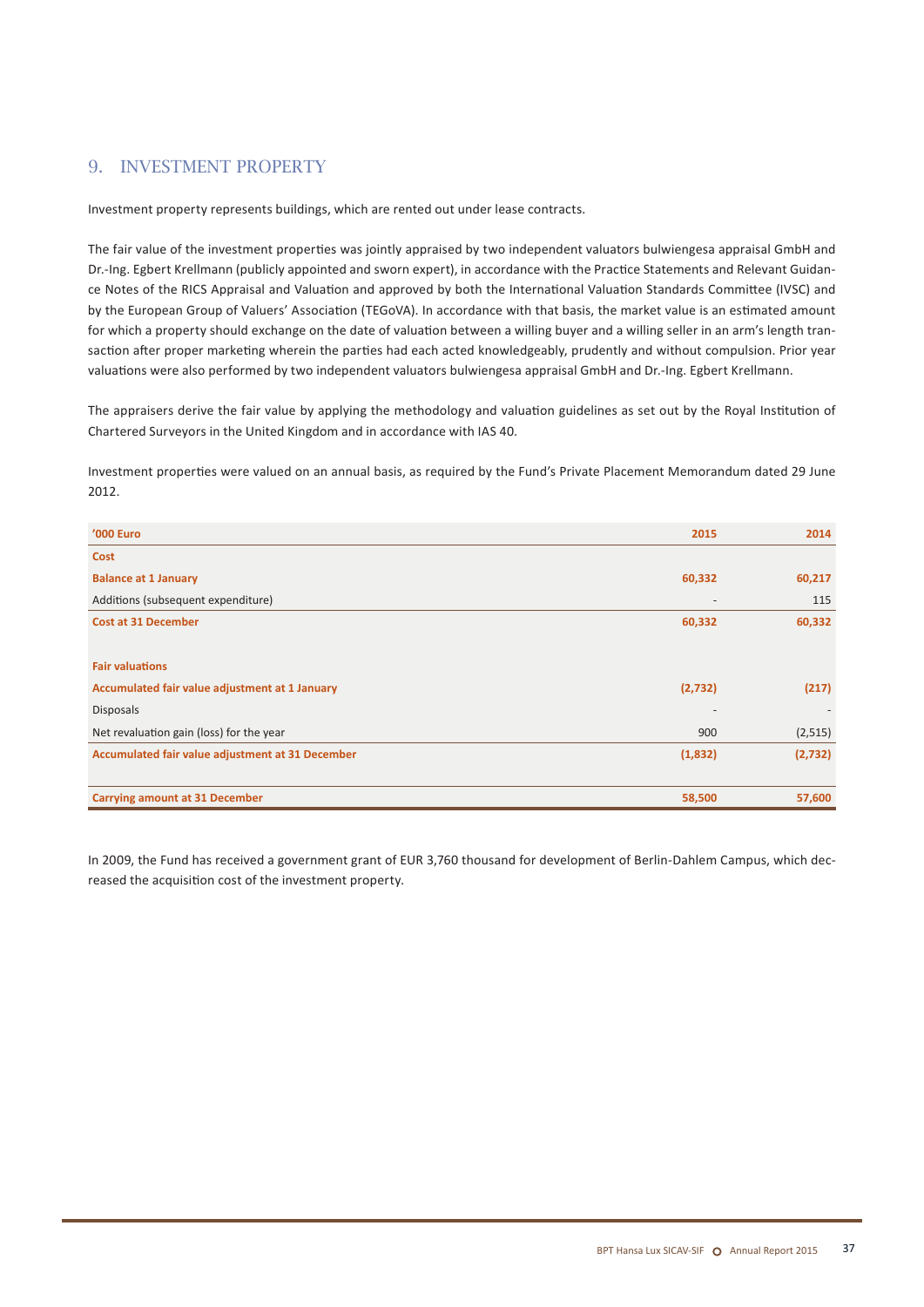#### **Fair value hierarchy**

The following table shows an analysis of the fair values of investment property recognised in the statement of financial position by level of the fair value hierarchy:

|                             |                          |                          |         |              | <b>Total gain or (loss)</b> |
|-----------------------------|--------------------------|--------------------------|---------|--------------|-----------------------------|
| <b>'000 Euro</b>            |                          |                          |         |              | in year 2015 in the         |
| 31 December 2015            | Level 1                  | Level 2                  | Level 3 | <b>Total</b> | income statement            |
| Hannover - Office           | $\overline{\phantom{a}}$ | $\overline{\phantom{a}}$ | 8,600   | 8,600        | $\overline{\phantom{a}}$    |
| Berlin - Hotel/Retail       | $\overline{\phantom{a}}$ | $\overline{\phantom{0}}$ | 29,700  | 29,700       | 700                         |
| Hamburg - Office/Industrial | $\overline{\phantom{a}}$ | $\overline{\phantom{0}}$ | 9,400   | 9,400        | 200                         |
| Berlin - Office             | $\overline{\phantom{a}}$ | $\overline{\phantom{0}}$ | 10,800  | 10,800       | $\overline{\phantom{0}}$    |
| <b>Total</b>                | $\sim$                   | -                        | 58,500  | 58,500       | 900                         |

There were no transfers between Levels during the year. Gains and losses recorded in the income statement for recurring fair value measurements categorised within Level 3 of the fair value hierarchy amount to EUR 900 thousand and are presented in the consolidated income statement in lines 'Gross valuation gains on investment properties' and 'Gross valuation losses on investment properties'.

#### **Description of valuation process**

The real estate property valuation policies of the Fund are determined by the Board based on market practice. Real estate properties are assessed at least annually by two independent real estate appraisers (the "Appraisers") appointed from time to time by the Board. The Appraisers are selected from professionals or companies who are licensed and who operate in the geographical area where any relevant real estate properties are located. The property valuation is based on fair market value as of 31 December each year and in principle is a single valuation signed by both independent Appraisers. If the Appraisers do not reach an agreement and both opinions are credible, the Board will rely on the value that the Fund is most likely to realize from the property in a normal sale.

#### **Valuation techniques used to derive Level 3 fair values**

At 31 December 2015, valuations of investment properties were performed by two independent valuators jointly, bulwiengesa appraisal GmbH and Dr.-Ing. Egbert Krellmann (publicly appointed and sworn expert).

The table below presents the following for each class of the investment property:

- The fair value measurements at the end of the reporting period:
- A description of the valuation techniques applied;
- The inputs used in the fair value measurement;
- Quantitative information about the significant unobservable inputs used in the fair value measurement.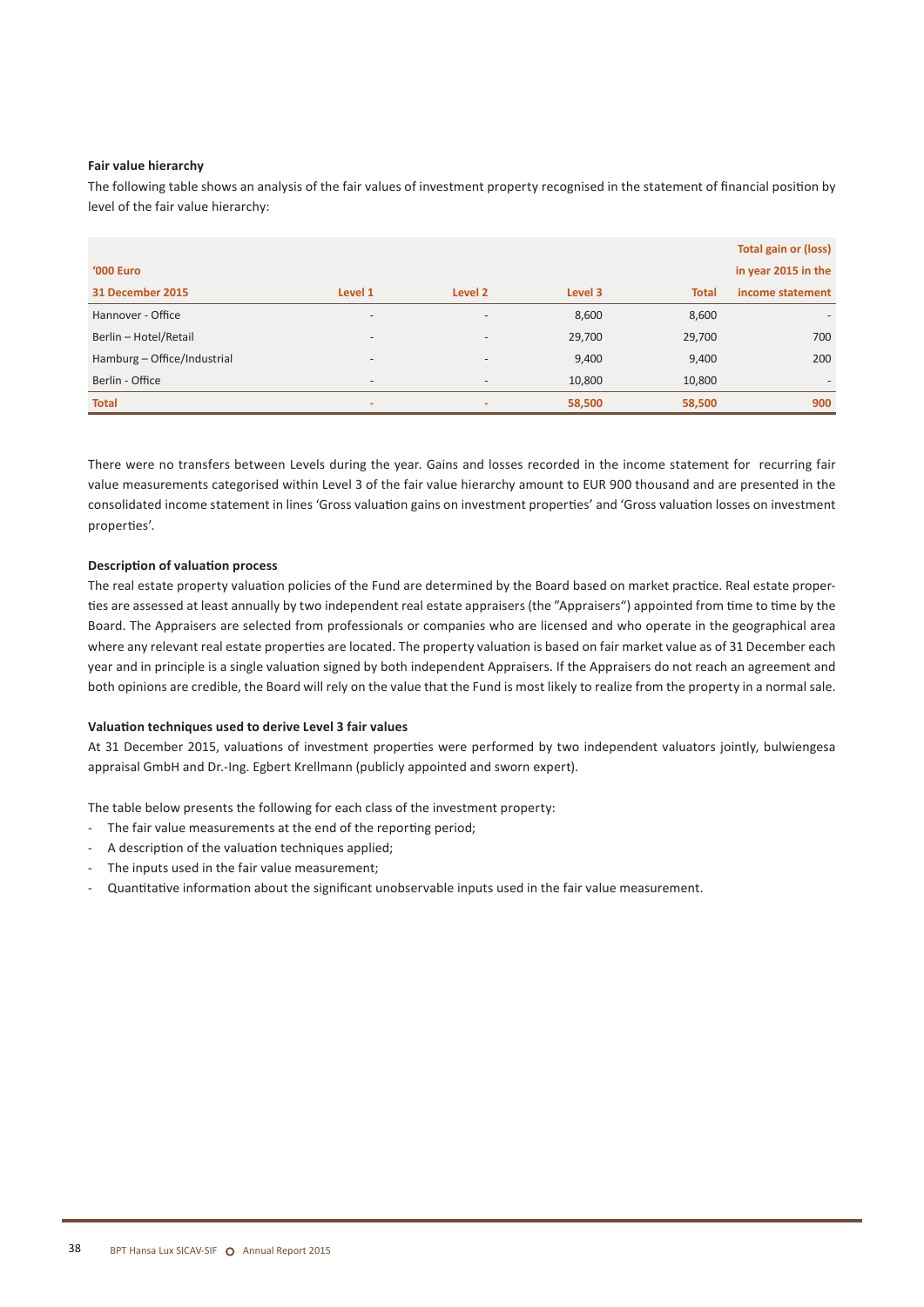#### **Highest and best use**

For all investment property that is measured at fair value, the current use of the property is considered the highest and best use.

|                             | <b>Fair value 31</b> | <b>Valuation</b> | Key unobservable                        |                   |
|-----------------------------|----------------------|------------------|-----------------------------------------|-------------------|
| <b>Class of property</b>    | December 2015        | technique        | inputs                                  | Range             |
|                             | <b>'000 Euro</b>     |                  |                                         |                   |
| Hannover - Office           | 8,600                | Income           | - Discount rate                         | 6.26%             |
|                             |                      |                  | capitalization - Long term vacancy rate | 3.10%             |
|                             |                      |                  | - Capitalization yield                  | 5.75%             |
|                             |                      |                  | - ERV                                   | EUR 42-126        |
| Berlin - Hotel/Retail       | 29,700               | Income           | - Discount rate                         | 5.83%             |
|                             |                      |                  | capitalization - Long term vacancy rate | 0.00%             |
|                             |                      |                  | - Capitalization yield                  | 5.50%             |
|                             |                      |                  | - ERV                                   | EUR 152-384       |
| Hamburg - Office/Industrial | 9,400                | Income           | - Discount rate                         | 5.73 %            |
|                             |                      |                  | capitalization - Long term vacancy rate | 0.00%             |
|                             |                      |                  | - Capitalization yield                  | 5.50%             |
|                             |                      |                  | - ERV                                   | <b>EUR 85-145</b> |
| Berlin - Office             | 10,800               | Income           | - Discount rate                         | 6.25%             |
|                             |                      |                  | capitalization - Long term vacancy rate | 0.00%             |
|                             |                      |                  | - Capitalization yield                  | 5.50%             |
|                             |                      |                  | - ERV                                   | <b>EUR 41-73</b>  |
| <b>Total</b>                | 58,500               |                  |                                         |                   |

#### **Descriptions and definitions**

The table in the previous page includes the following descriptions and definitions relating to valuation techniques and key unobservable inputs made in determining the fair values:

#### *Income capitalization*

Valuations are prepared using the direct capitalization approach. Under the direct capitalization approach, the income and expenses of one year are stabilised and the net resulting operating income is capitalised at a capitalisation or return rate in proportion to the title to the subject property. Such income capitalisation considers the competitive return resulting from alternative instruments of investment into real estate or other property. This calculation excludes the effects of taxes and disposal costs borne by the seller, and is net of transaction costs normally borne by the purchaser.

#### *Long term vacancy rate*

Long-term vacancy rate is determined based on the percentage of estimated vacant space divided by the total lettable area.

#### *Estimated rental value (ERV)*

The rent at which space could be let in the market conditions prevailing at the date of valuation.

#### *Capitalization yield*

Average internal rate of return of the cash flow from the property.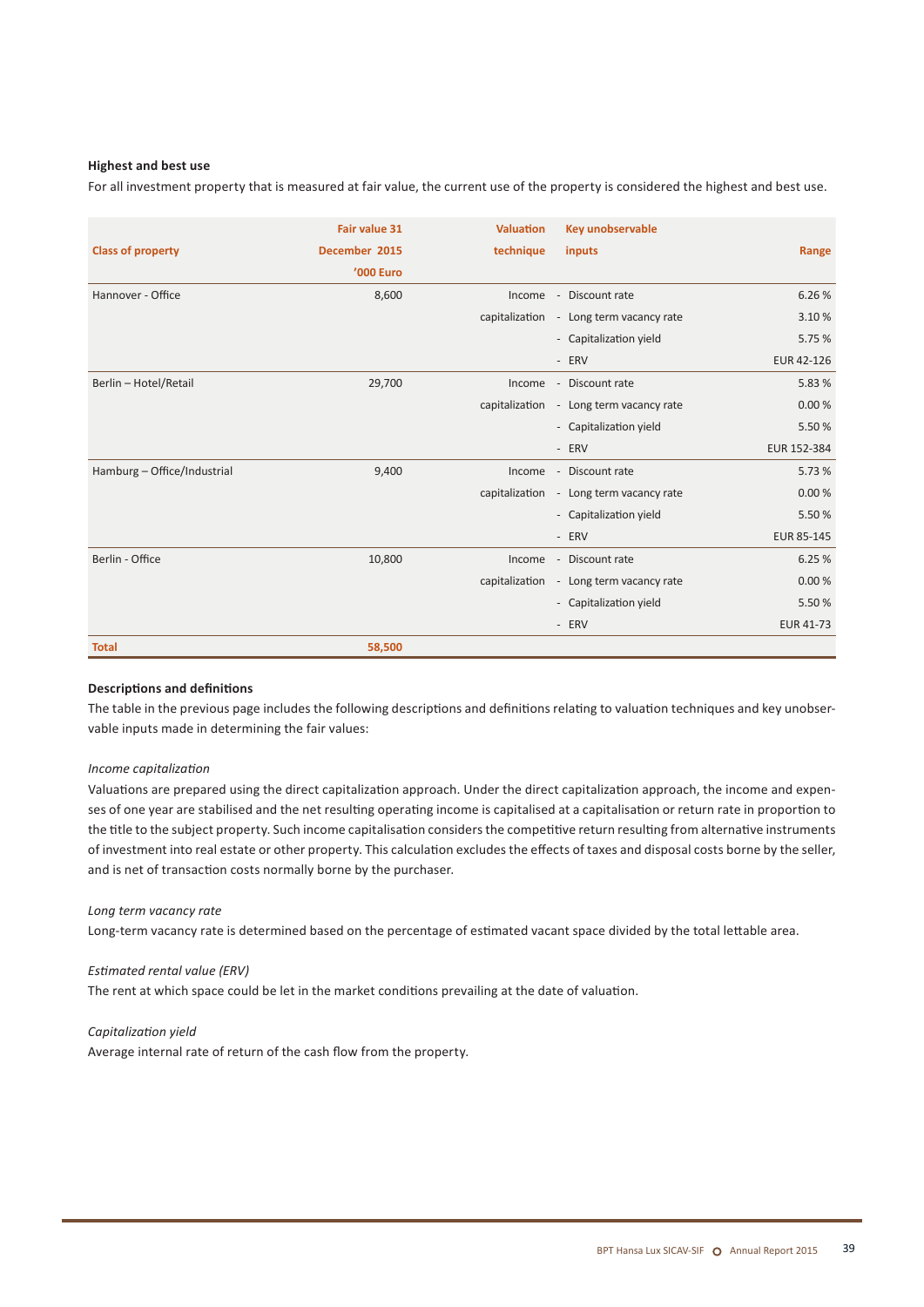## 10. Trade and other receivables

| <b>'000 Euro</b>                          | 2015         | 2014  |
|-------------------------------------------|--------------|-------|
|                                           |              |       |
| Trade receivable, gross                   | 662          | 674   |
| Less allowance for doubtful receivables   | (274)        | (314) |
| Accounts receivable from limited partners | 427          | 456   |
| Prepaid expenses                          | 133          | 159   |
| Accrued income                            | $\mathbf{1}$ | 3     |
| Other accounts receivable                 | 138          | 201   |
| <b>Total</b>                              | 1,087        | 1,179 |

Trade receivables are non-interest bearing and are generally on 30 days' terms.

As at 31 December 2015, trade receivables at nominal value of EUR 274 thousand (2014: EUR 314 thousand) were impaired and fully provided for. Allowances for doubtful receivables accounted for in 2015 are related to Bessemer property (EUR 13 thousand). The allowances for doubtful receivables accounted for in 2014 are related to Berlin-Dahlem property (EUR 301 thousand) and Bessemer property (EUR 13 thousand).

Movements in the provision for impairment of receivables were as follows:

| <b>'000 Euro</b>              | 2015  | 2014                     |
|-------------------------------|-------|--------------------------|
|                               |       |                          |
| Balance at 1 January          | (314) | (274)                    |
| Charge for the year           | (13)  | (40)                     |
| Amount written off            | 53    | $\overline{\phantom{0}}$ |
| <b>Balance at 31 December</b> | (274) | (314)                    |

As at 31 December, the ageing analysis of trade receivables that were past due but not impaired is as follows:

|           |              | <b>Neither past</b>      | Past due but not impaired |                          |                          |                          |             |
|-----------|--------------|--------------------------|---------------------------|--------------------------|--------------------------|--------------------------|-------------|
|           |              | due nor                  |                           |                          |                          |                          |             |
| '000 Euro | <b>Total</b> | impaired                 | $30$ davs                 | 30-60 days               | 60-90 days               | 90-120 days              | $>120$ days |
| 2015      | 387          | $\overline{\phantom{0}}$ | 38                        | $\overline{\phantom{0}}$ | $-$                      | $\overline{\phantom{a}}$ | 349         |
| 2014      | 360          | $\overline{\phantom{0}}$ | $\overline{\phantom{0}}$  | 67                       | $\overline{\phantom{0}}$ | $\overline{\phantom{a}}$ | 293         |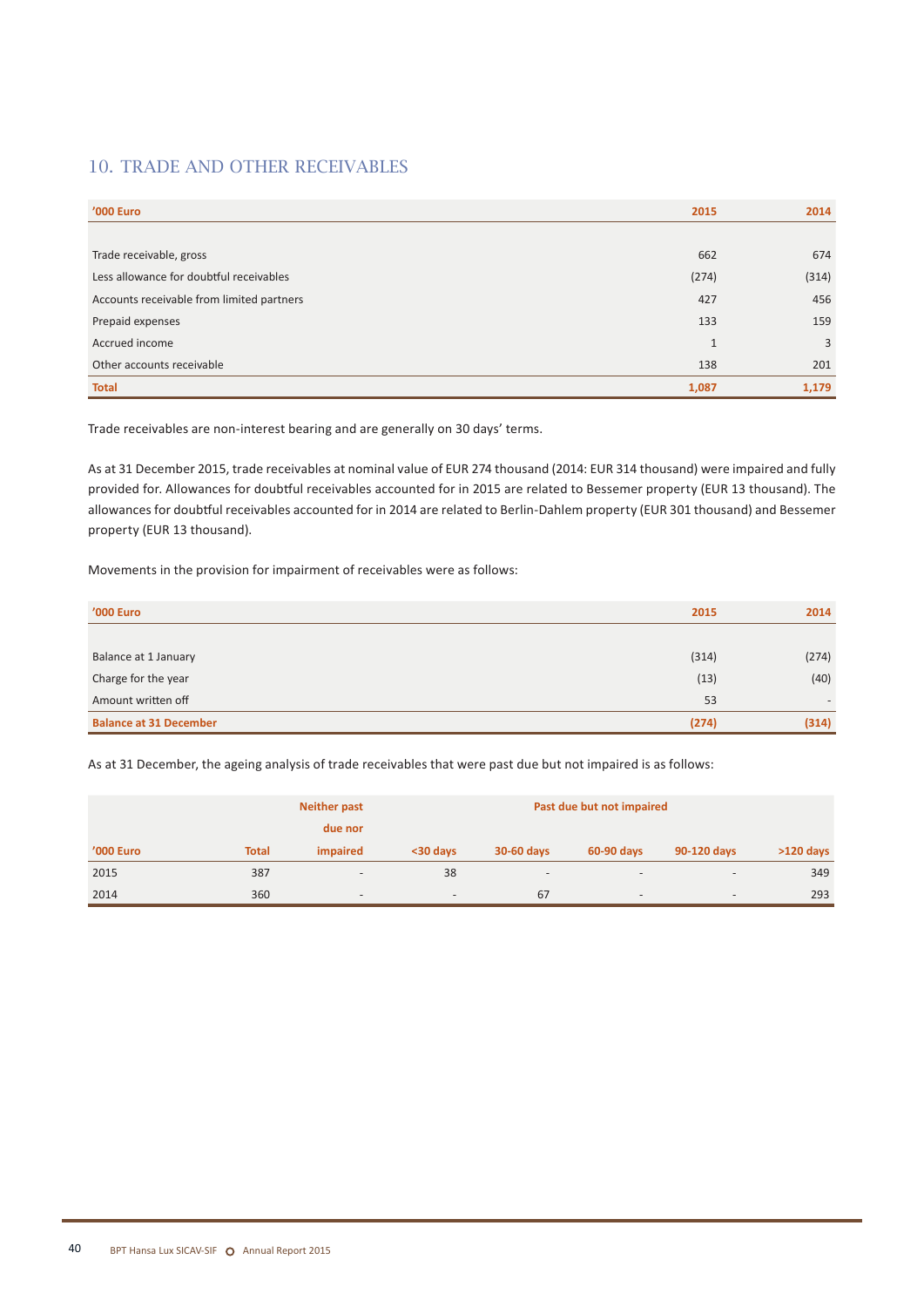## 11. CASH AND CASH EQUIVALENTS

| <b>'000 Euro</b>          | 2015 | 2014 |
|---------------------------|------|------|
|                           |      |      |
| Cash at banks and on hand | 640  | 701  |
| <b>Total cash</b>         | 640  | 701  |

For the purpose of the consolidated cash flow statement, cash and cash equivalents consist of cash and cash equivalents net of outstanding bank overdrafts. As at 31 December 2015 and 31 December 2014, the Fund had no outstanding bank overdrafts.

## 12. Equity

#### **12a. Subscribed capital**

As at 31 December 2015 and 2014, the subscribed capital of BPT Hansa Lux SICAV-SIF is represented by 243,484 ordinary shares with a par value of EUR 100 each, fully paid-in. There were no changes in number of shares and share value during 2015 and 2014.

#### **12b. Dividends paid**

| '000 Euro                          | 2015 | 2014 |
|------------------------------------|------|------|
|                                    |      |      |
| Declared and paid during the year* | 730  |      |
| <b>Total dividends paid</b>        | 730  |      |
|                                    |      |      |

\* EUR 3 per share.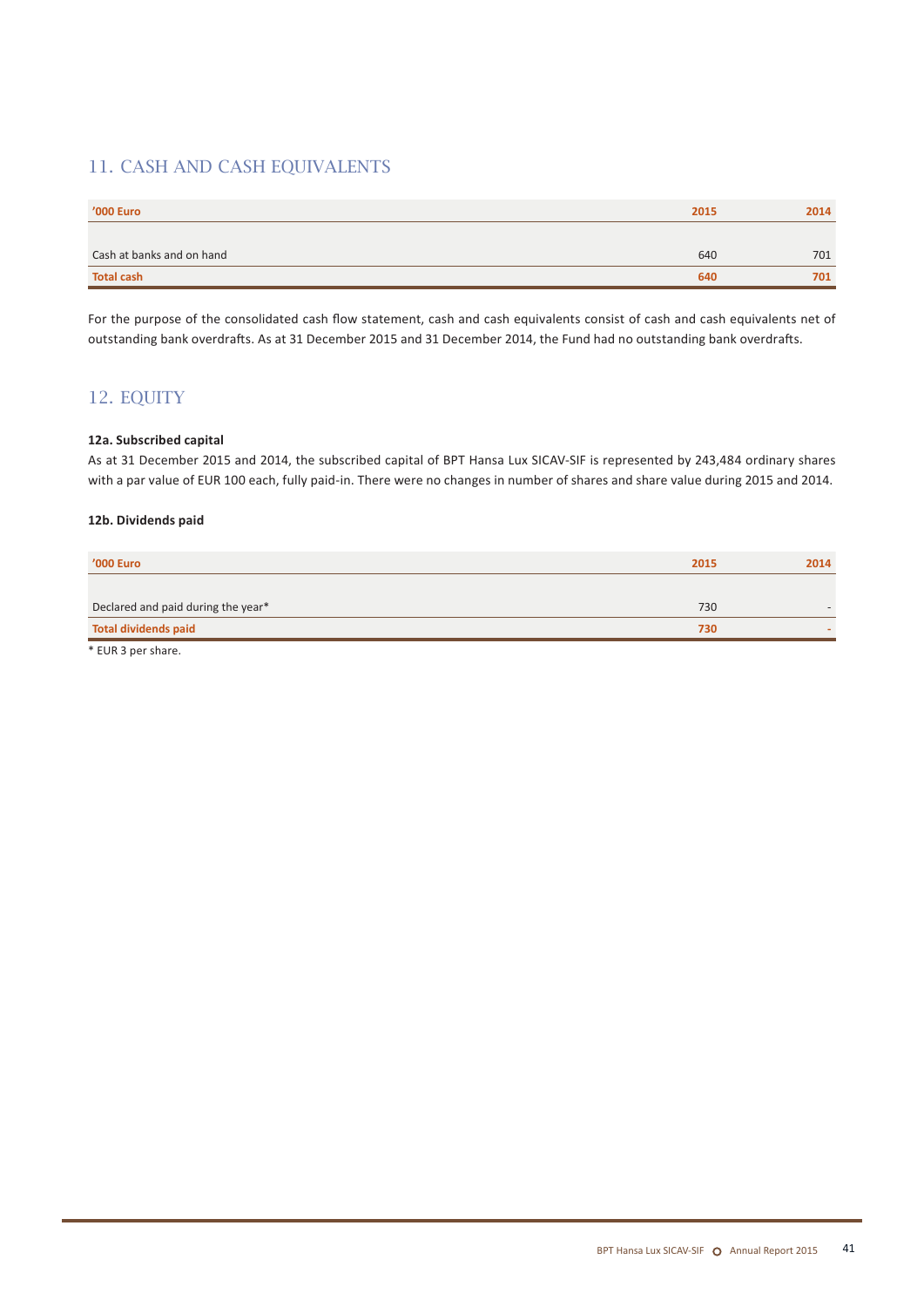## 13. Interest bearing loans and borrowings

|                                                  |                   | <b>Effective</b> |        |        |
|--------------------------------------------------|-------------------|------------------|--------|--------|
| '000 Euro                                        | <b>Maturity</b>   | interest rate    | 2015   | 2014   |
|                                                  |                   |                  |        |        |
| <b>Non-current borrowings</b>                    |                   |                  |        |        |
| <b>Berliner Sparkasse</b>                        | 30 June 2019      | 5.32%            | 16,942 | 17,406 |
| Münchener Hypothekenbank eG                      | 30 September 2018 | 2.83%            | 5,921  | 6,057  |
| Berliner Sparkasse                               | 31 December 2019  | 5.97%            | 5,330  | 5,485  |
| Sparkasse Hannover AG*                           | 30 October 2022   | 4.77%            | 5,039  | 5,191  |
| Sparkasse Hannover AG                            | 30 October 2022   | 1.79%            | 1,000  |        |
| Less capitalised loan arrangement and legal fees |                   |                  | (67)   | (85)   |
| Less current portion                             |                   |                  | (909)  | (957)  |
| <b>Total non-current debt</b>                    |                   |                  | 33,256 | 33,097 |
|                                                  |                   |                  |        |        |
| <b>Current portion of non-current borrowings</b> |                   |                  |        |        |
| Current portion of non-current borrowings        |                   |                  | 909    | 957    |
| <b>Total current debt</b>                        |                   |                  | 909    | 957    |
|                                                  |                   |                  |        |        |
| <b>Total</b>                                     |                   |                  | 34,165 | 34,054 |

\*On 20 October 2015 the loan maturity was extended from 30 October 2016 to 30 October 2022.

For the maturity of the borrowings see Note 3d.

For the borrowings received, the Fund issued the following securities:

- • Assignment of land charge for properties located at:
	- o Walsroderstrasse 93/93a, Hannover, Germany, with the carrying value totalling to EUR 8,600 thousand;
	- o Bessemerstrasse 82, Berlin, Germany, with the carrying value totalling to EUR 10,800 thousand;
	- o Lansstrasse 2, 14195 Berlin-Dahlem, Germany, with the carrying value totalling to EUR 29,700 thousand;
	- o Schlenzigstrasse 8, D-21107 Hamburg, Germany, with the carrying value totalling to EUR 9,400 thousand.
- • Assignment of rights and claims of existing and future rent receivables from lease agreements of investment properties located at Walsroderstrasse 93/93a, Hannover, Germany; Bessemerstrasse 82, Berlin, Germany; Lansstrasse 2, 14195 Berlin-Dahlem, Germany and Schlenzigstrasse 8, D-21107 Hamburg, Germany.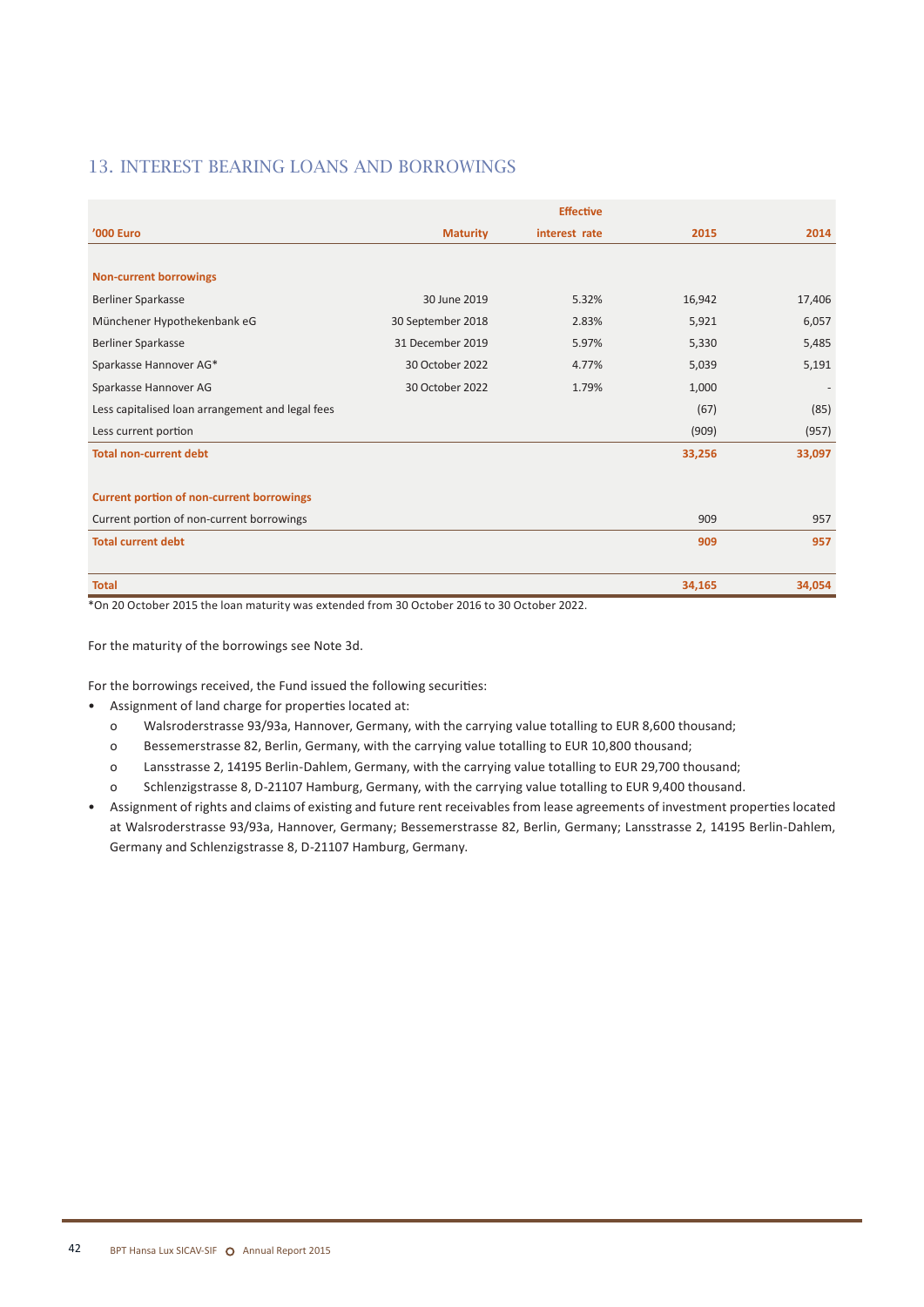## 14. Trade and other payables

| <b>'000 Euro</b>               | 2015 | 2014 |
|--------------------------------|------|------|
|                                |      |      |
| Trade payables                 | 97   | 149  |
| Total trade and other payables | 97   | 149  |

Terms and conditions of trade and other payables:

- Trade payables are non-interest bearing and are normally settled on 30-day terms.
- • Other payables are non-interest bearing and have an average term of 3 months.

## 15. Other current liabilities

| <b>'000 Euro</b>                         | 2015 | 2014 |
|------------------------------------------|------|------|
|                                          |      |      |
| Accrued audit and accounting fees        | 95   | 96   |
| Accrued directors fees and related taxes | 20   | 14   |
| Other accrued payables                   | 98   | 105  |
| Other current liabilities                | 83   | 100  |
| <b>Total other current liabilities</b>   | 296  | 315  |

## 16. Commitments and contingencies

#### **16a. Operating lease commitments – Fund as a lessor**

The Fund leases real estate under operating leases. The terms of the leases are in line with normal practises in each market. Leases are reviewed or subject to automatic inflationary adjustments as appropriate.

The leasing arrangements entered into or in relation with Fund's investment properties portfolio which include a clause authorising tenants to terminate the leasing arrangements up to six-months' notice are as such considered as cancellable leases.

Lease payments receivable from non-cancellable lease are shown below. For the purposes of this schedule it is conservatively assumed that a lease expires on the date of the first break option.

|                       | 2015                     | 2014 |                          |      |
|-----------------------|--------------------------|------|--------------------------|------|
| <b>'000 Euro</b>      | <b>Amount receivable</b> | %    | <b>Amount receivable</b> | %    |
|                       |                          |      |                          |      |
| Within 1 year         | 3,399                    | 10%  | 3,380                    | 9%   |
| Between 2 and 5 years | 11,882                   | 34%  | 11,933                   | 32%  |
| 5 years and more      | 19,748                   | 56%  | 22,103                   | 59%  |
| <b>Total</b>          | 35,029                   | 100% | 37,416                   | 100% |

#### **16b. Litigation**

As at 31 December 2015, the Fund had no pending legal actions.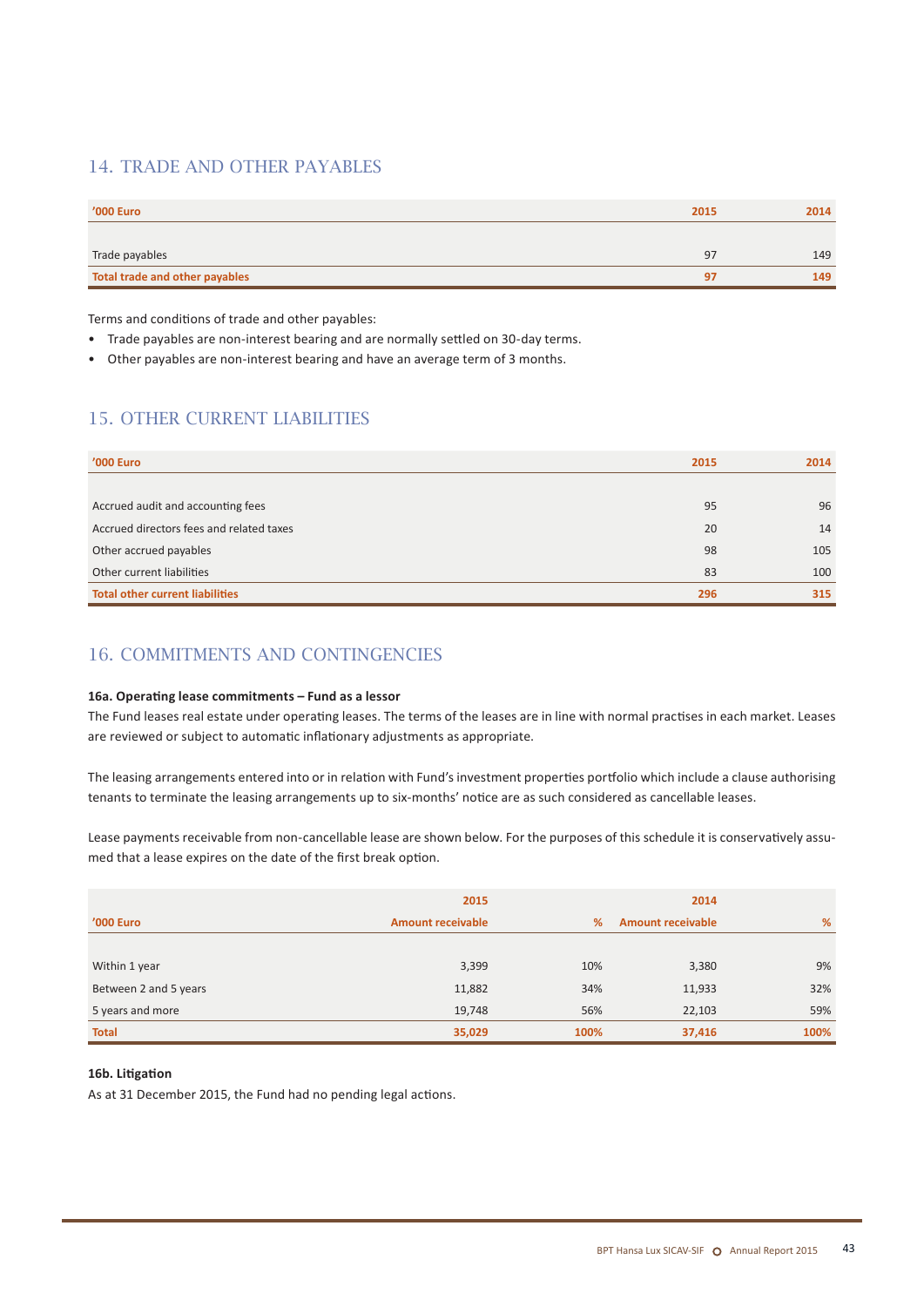## 17. Related parties

During the year, the Fund entered into transactions with related parties. Those transactions and related balances are presented below.

#### **Northern Horizon Capital A/S**

The Fund has entered into investment advisory agreement with Northern Horizon Capital A/S. Under the terms of the agreement, Northern Horizon Capital A/S group companies carry out asset manager's functions on behalf of the Fund and the Fund is paying management feesrespectively (Note 5). In 2015 and 2014 a quarterly management fee was based on the investment properties GAV at the end of each calendar quarter and charged 0.75% of the GAV per annum of the real estate portfolio.

In addition, internal costs borne by Northern Horizon Capital A/S group related to the acquisition of properties are remunerated with an acquisition fee of 0.3% of the investment value of each acquisition made. There were no acquisitions of properties in 2015 or 2014 and respectively no acquisition fee charged.

The following table provides the total amount of the transactions, which have been entered into with related parties for the relevant financial year:

| <b>'000 Euro</b>                   | 2015  | 2014  |
|------------------------------------|-------|-------|
| Northern Horizon Capital A/S group |       |       |
| Management fees                    | (434) | (447) |
| Property management fees           | (20)  | (25)  |

Northern Horizon Capital A/S owns 6,591 ordinary shares of the Fund (2.7%).

#### **Entities having control or significant influence over the Fund**

The shareholders owning more than 5% of the ordinary shares as of 31 December 2015:

|                                        | <b>Number of shares</b> | %     |
|----------------------------------------|-------------------------|-------|
| Danske Capital, Sampo Bank Plc clients | 130,396                 | 53.6% |
| Aage V. Jensen Charity Foundation      | 40,000                  | 16.4% |
| Danske Capital Plc                     | 26,634                  | 10.9% |
| Evli Bank Plc                          | 16,640                  | 6.8%  |

#### **Board of Directors interests in the Fund**

As of 31 December 2015 the members of the Board of Directors held 3,659 ordinary shares of the Fund (1.5%).

### 18. Remuneration of the management and other payments

The Fund's management (Board of Directors) remuneration amounted to EUR 21 thousand in 2015 (2014: EUR 22 thousand). In 2015 and 2014, the management of the Fund did not receive any loans or guarantees; no other payments or property transfers were made or accrued.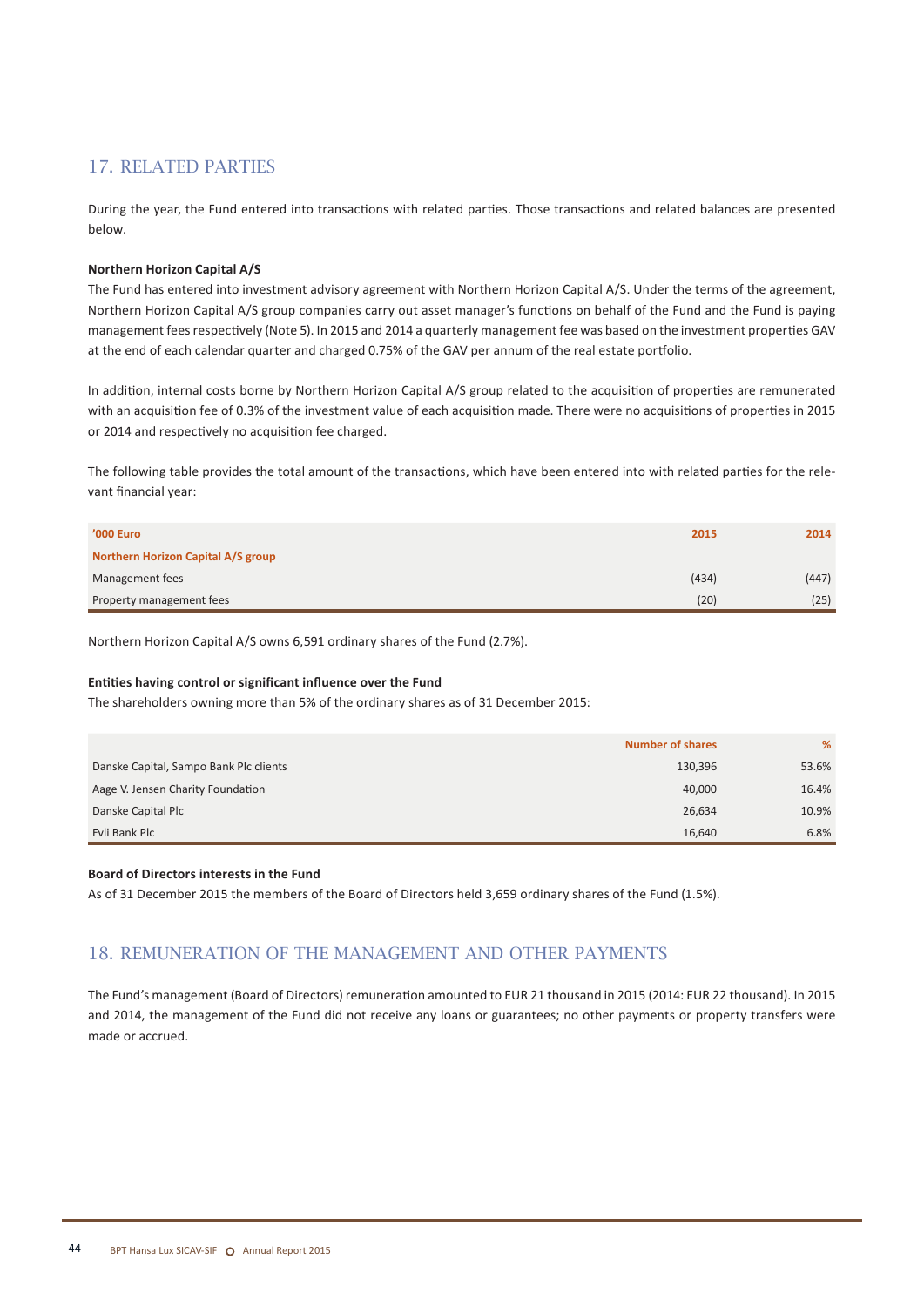## 19. Financial instruments

#### **19a. Fair values**

Set out below is a comparison by category of carrying amount and fair values of all of the Fund's financial instruments as of 31 December 2015 and 2014:

|                                       |        | <b>Carrying amount</b> |        | <b>Fair value</b> |  |
|---------------------------------------|--------|------------------------|--------|-------------------|--|
| <b>'000 Euro</b>                      | 2015   | 2014                   | 2015   | 2014              |  |
|                                       |        |                        |        |                   |  |
| Financial assets                      |        |                        |        |                   |  |
| Trade and other receivables           | 1,087  | 1,179                  | 1,087  | 1,179             |  |
| Cash and cash equivalents             | 640    | 701                    | 640    | 701               |  |
| <b>Financial liabilities</b>          |        |                        |        |                   |  |
| Interest bearing loans and borrowings | 34,165 | 34,054                 | 38,166 | 39,137            |  |
| Trade and other payables              | 97     | 149                    | 97     | 149               |  |
| Other current liabilities             | 296    | 316                    | 296    | 316               |  |

#### **Fair value hierarchy**

Quantitative disclosures of the Fund's financial instruments in the fair value measurement hierarchy as at 31 December 2015 and 2014:

| Year ended 31 December 2015           |         |         |                          |                         |  |  |
|---------------------------------------|---------|---------|--------------------------|-------------------------|--|--|
| <b>'000 Euro</b>                      | Level 1 | Level 2 | Level 3                  | <b>Total fair value</b> |  |  |
| <b>Financial liabilities</b>          |         |         |                          |                         |  |  |
| Interest-bearing loans and borrowings | $-$     | 38,166  | $\overline{\phantom{a}}$ | 38,166                  |  |  |
|                                       |         |         |                          |                         |  |  |
| Year ended 31 December 2014           |         |         |                          |                         |  |  |
| '000 Euro                             | Level 1 | Level 2 | Level 3                  | <b>Total fair value</b> |  |  |
| <b>Financial liabilities</b>          |         |         |                          |                         |  |  |
| Interest-bearing loans and borrowings |         | 39,137  |                          | 39,137                  |  |  |

The management assessed that cash, trade and other receivables, trade and other payables and other liabilities approximate their carrying amounts largely due to the short-term maturities of these instruments.

The fair value of the financial assets and liabilities is included at the price that would be received to sell an asset or paid to transfer a liability in an orderly transaction between market participants at the measurement date. The following methods and assumptions were used to estimate the fair values:

- • Trade and other receivables are evaluated by the Fund based on parameters such as interest rates, specific country risk factors, individual creditworthiness of the customer, and the risk characteristics of the financed project. Based on this evaluation, allowances are taken into account for the expected losses of these receivables. As at 31 December 2015, the carrying amounts of such receivables, net of allowances, were not materially different from their calculated fair values.
- Fair values of the Fund's interest-bearing loans and borrowings are determined by using the Discounted Cash Flow (DCF) method at prevailing interest rates.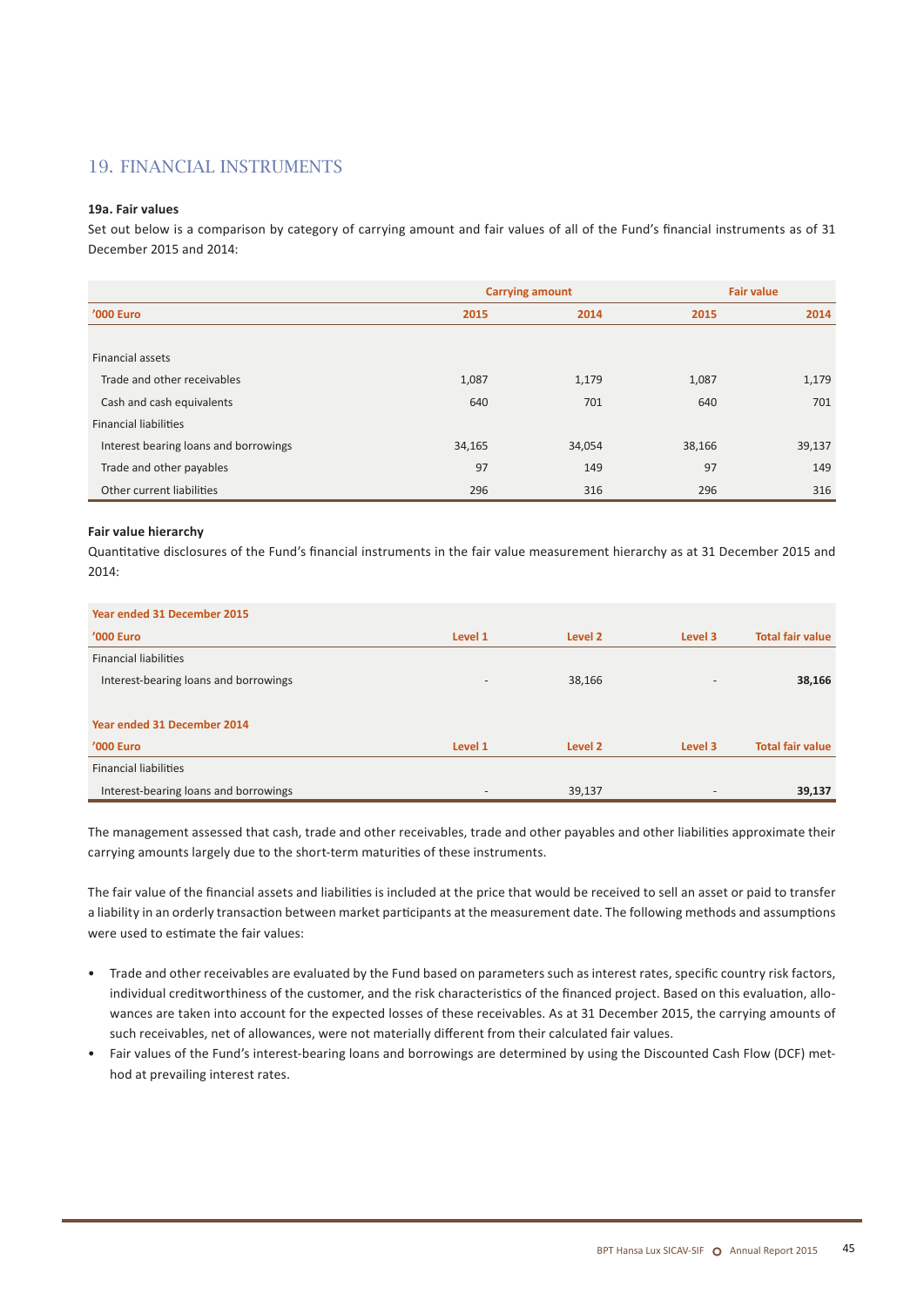#### **19b. Interest rate risk**

The following table sets out the carrying amount by maturity, of the Fund's financial instruments that are exposed to interest rate risk:

#### **Year ended 31 December 2015**

|                   | Less than<br>More than |           |           |           |                          |                          |              |
|-------------------|------------------------|-----------|-----------|-----------|--------------------------|--------------------------|--------------|
| <b>'000 Euro</b>  | 1year                  | 1-2 years | 2-3 years | 3-4 years | 4-5 years                | 5 years                  | <b>Total</b> |
| <b>Fixed rate</b> |                        |           |           |           |                          |                          |              |
| Bank loan         | (164)                  | (195)     | (198)     | (202)     | (205)                    | (4,075)                  | (5,039)      |
| Bank loan*        | (5)                    | (30)      | (31)      | (31)      | (32)                     | (870)                    | (1,000)      |
| Bank loan         | (140)                  | (144)     | (5,619)   | -         | $\overline{\phantom{a}}$ | $\overline{\phantom{a}}$ | (5,903)      |
| Bank loan         | (436)                  | (563)     | (594)     | (15, 318) | $\overline{\phantom{a}}$ | $\overline{\phantom{a}}$ | (16, 910)    |
| Bank loan         | (164)                  | (175)     | (185)     | (213)     | (389)                    | (4, 186)                 | (5, 313)     |

\*new loan taken on October 22, 2015.

#### **Year ended 31 December 2014**

| Less than         |              |           |                          | More than                |                          |                          |              |
|-------------------|--------------|-----------|--------------------------|--------------------------|--------------------------|--------------------------|--------------|
| <b>'000 Euro</b>  | <b>1year</b> | 1-2 years | 2-3 years                | 3-4 years                | 4-5 years                | 5 years                  | <b>Total</b> |
| <b>Fixed rate</b> |              |           |                          |                          |                          |                          |              |
| Bank loan         | (152)        | (5,039)   | $\overline{\phantom{a}}$ | $\overline{\phantom{a}}$ | $\overline{\phantom{m}}$ | $\overline{\phantom{a}}$ | (5, 191)     |
| Bank loan         | (136)        | (140)     | (144)                    | (5,613)                  | $-$                      | $\overline{\phantom{a}}$ | (6,033)      |
| Bank loan         | (514)        | (542)     | (571)                    | (603)                    | (15, 135)                | $\overline{\phantom{a}}$ | (17, 365)    |
| Bank loan         | (155)        | (164)     | (175)                    | (185)                    | (214)                    | (4, 572)                 | (5,465)      |

Interest on financial instruments classified as fixed rate is fixed until the maturity of the instrument. The other financial instruments of the Fund that are not included in the above tables are non-interest bearing and are therefore not subject to interest rate risk.

#### **19c. Credit risk**

There are no significant concentrations of credit risk within the Fund.

#### 20. Subsequent events

There have been no events subsequent to the balance sheet date which require adjustment of or disclosure in the financial statements.